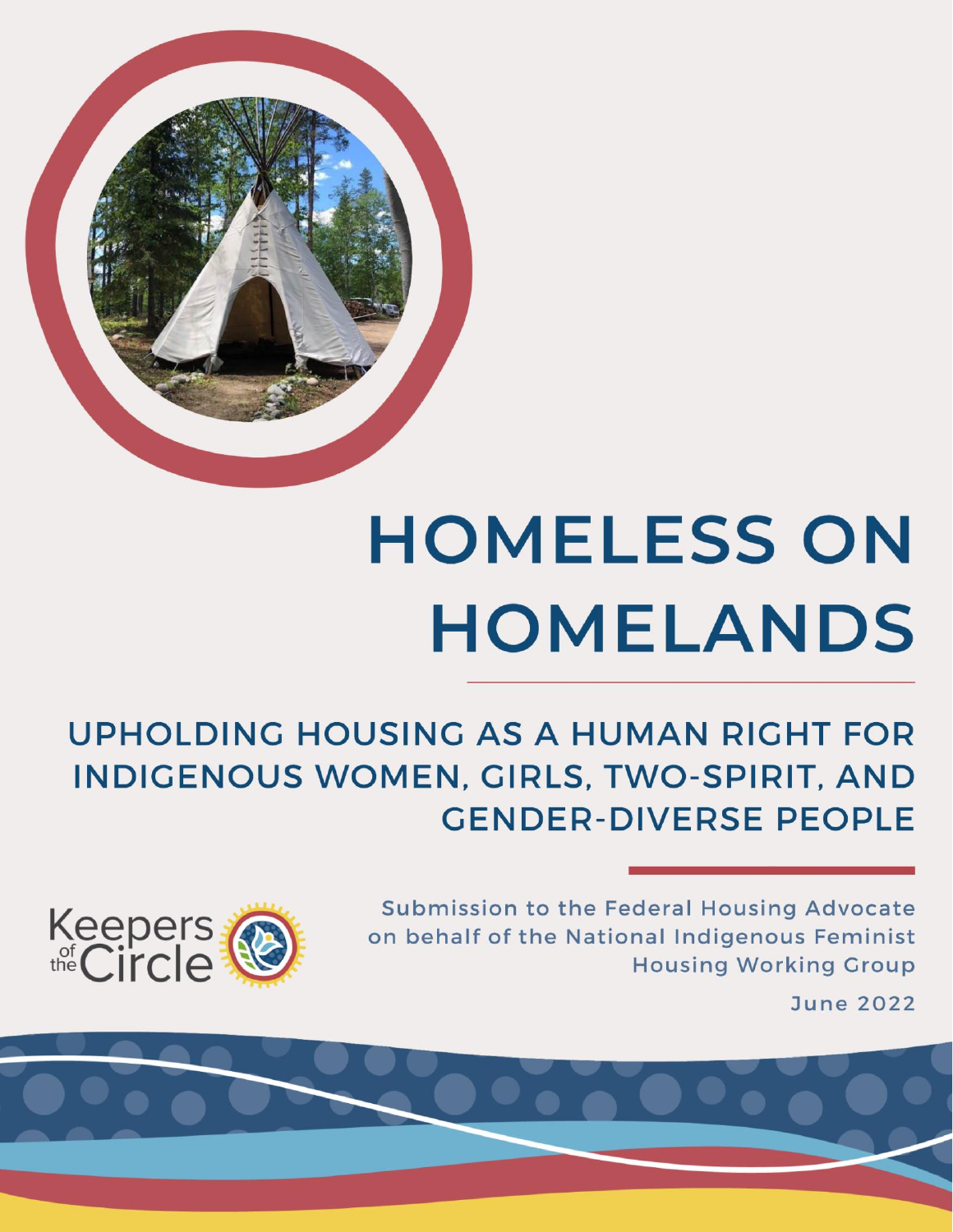

#### <span id="page-1-0"></span>Authors & Contributors

This Claim was authored by the **National Indigenous Feminist Housing Working Group** under the leadership of Marie McGregor Pitawanakwat and Katlia Lafferty; with writing and research expertise from Khulud Baig, Fiona Traynor, Arlene Hache, Kaitlin Schwan, and Amrit Sago; guided by knowledge and wisdom from Lisa Thurber, Daphne Sinclair, Cori Kleisinger, Becky Bigcanoe, Tanyss Knowles, Beth Cook, Linda English, Katherine Gandy, Charlotte Nolin, Alexandra Bridges, Crystal Semaganis, Jenn Simpson, Brenda Norris, Kathryn Gagain, Joni Roy, Heather Maujary and Janine Harvey; with communications expertise from Stefania Seccia and administrative support from Haydan Fox.

#### <span id="page-1-1"></span>Land Acknowledgement

The authors would like to acknowledge and recognize that Canada is a settler colonial state on Turtle Island, which for generations has been governed and inhabited by Indigenous Peoples practicing traditional ways of doing, knowing, and being. This Claim acknowledges that the current homelessness crisis, disproportionately impacting Indigenous Peoples, is a direct result of colonial and patriarchal policies that have dispossessed Indigenous Peoples of their lands and homes, and commodified land and housing as profitable assets leading to the concentration of wealth with a privileged few.

This Human Rights Claim is published by Keepers of the Circle, which is situated on Robinson-Huron treaty land, traditional lands of the Anishinaabe, Mushkegowuk (Cree), Algonquin, and Métis peoples and home to First Nations communities of Beaverhouse, Flying Post, Wahgoshig, Taykwa Tagamou, Mattagami, Matachewan, Temagami, Temiskaming, Moose Cree, Fort Albany, Kashechewan, Attawapiskat and Weenusk. The Claim is published in collaboration with the Women's National Housing & Homelessness Network, which is situated in Tkaronto (Toronto, ON), the traditional and unceded territory of many First Nations including the Mississaugas of the Credit First Nation, the Anishinaabeg, the Chippewa, the Hodinöhsö:ni', and the Huron-Wendat. Tkaronto is now home to many diverse First Nations, Inuit, and Métis Peoples. We also acknowledge that Tkaronto is located within the lands protected by the Dish with One Spoon wampum agreement and is covered by Treaty 13 signed with the Mississaugas of the Credit First Nation, and the Williams Treaties signed with multiple Mississaugas and Chippewa bands.

#### <span id="page-1-2"></span>Acknowledgements

The National Indigenous Feminist Housing Working Group would like to thank Keepers of the Circle and the Women's National Housing & Homelessness Network for providing financial, writing, and administrative support for this Claim. We would also like to thank our partners across the Turtle Island who have supported this work, including: the National Right to Housing Network, the Centre for Equality Rights in Accommodation, and the Aboriginal Housing Management Association.

We would also like to thank Bruce Porter, who generously shared his human rights expertise with us throughout the development of this Claim. We are grateful for your allyship and deep commitment to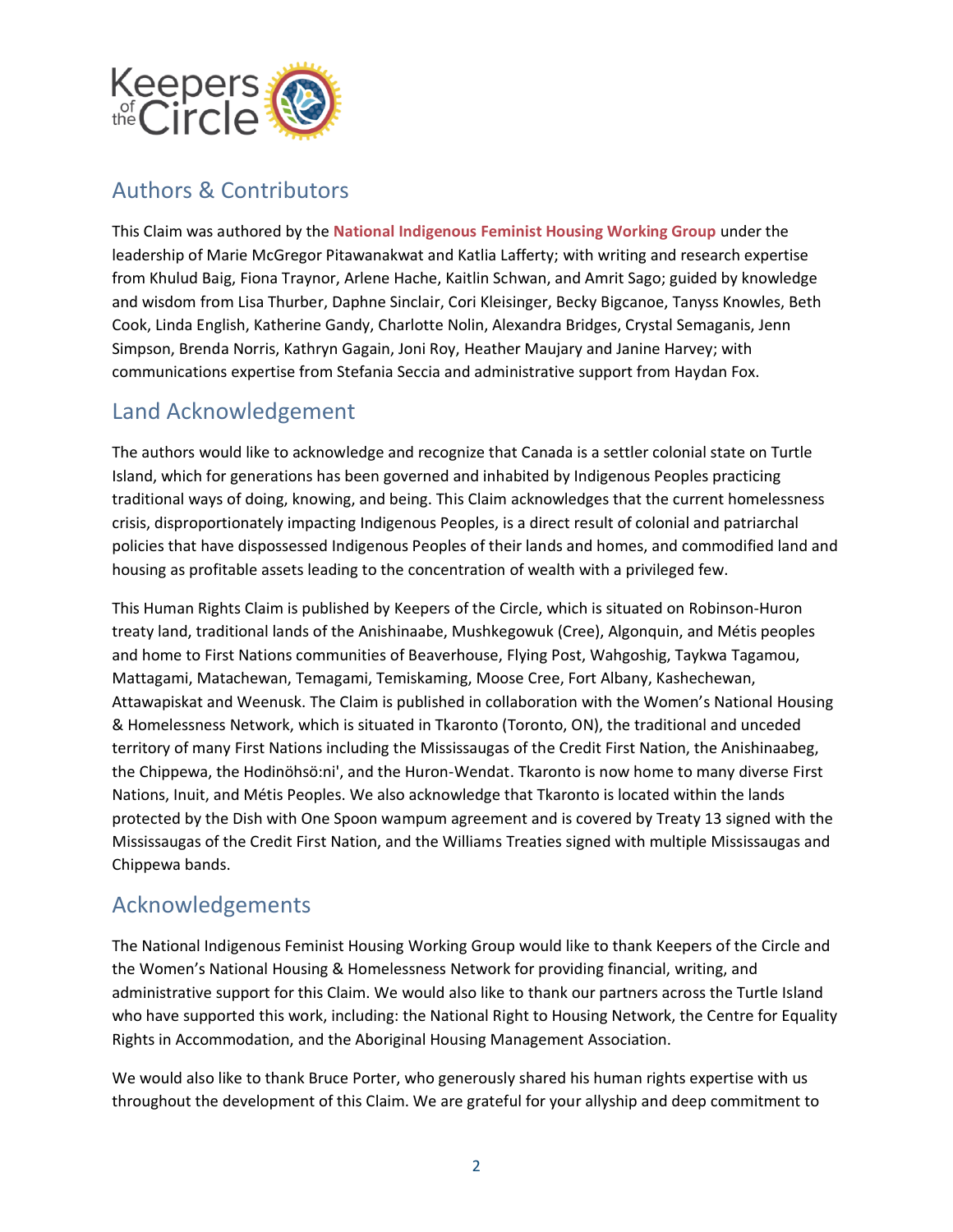the realization of our right to housing.

We would also like to thank Margaret Pfoh and Kelly Moon from Aboriginal Housing Management Association for taking the time to provide comments and research to strengthen our Claim.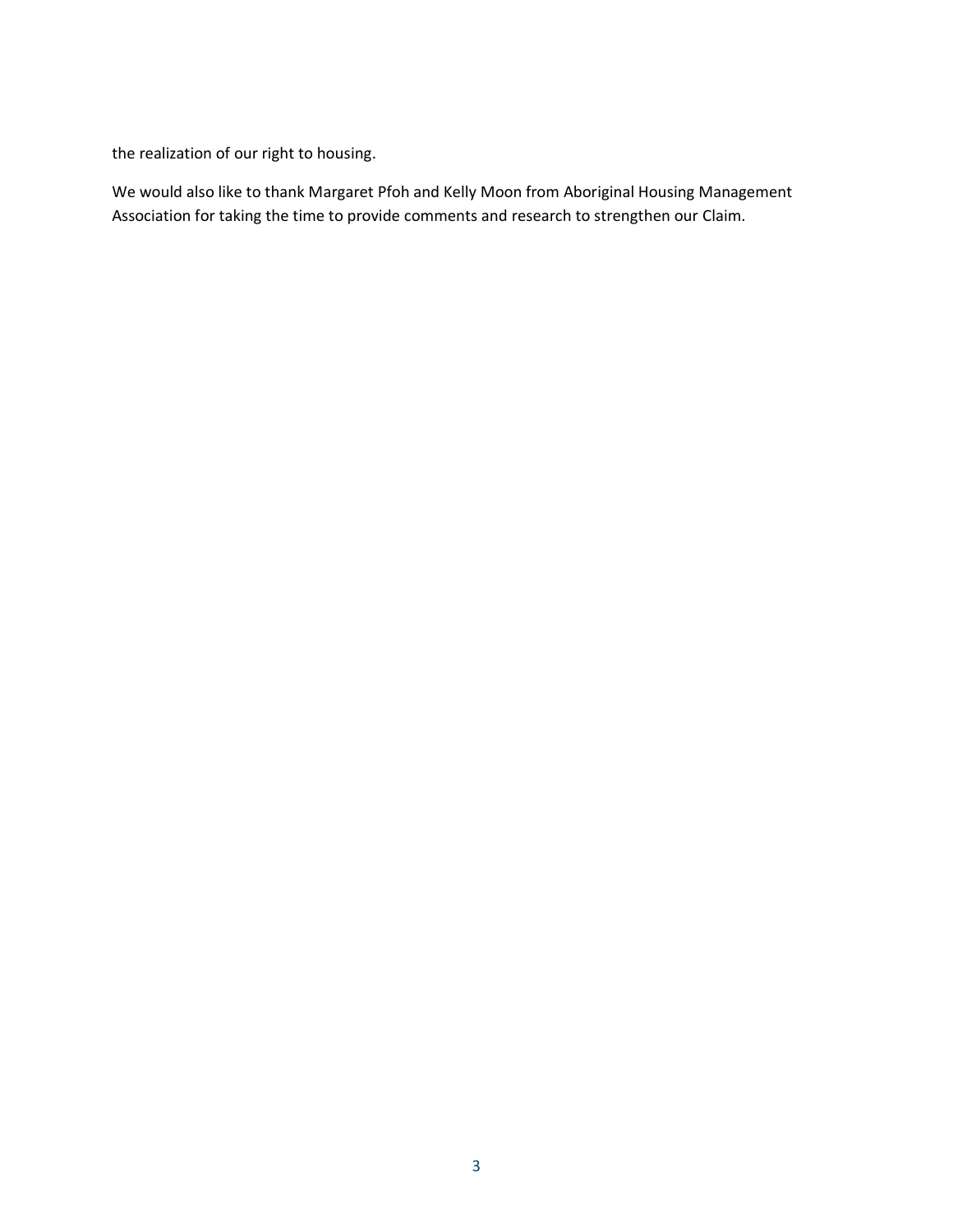

# Table of Contents

| National Indigenous Feminist Housing Working Group and the Claim Development Process10                                                                                                        |  |  |
|-----------------------------------------------------------------------------------------------------------------------------------------------------------------------------------------------|--|--|
|                                                                                                                                                                                               |  |  |
|                                                                                                                                                                                               |  |  |
| Respecting and Acknowledging our Two-Spirit, Queer, Trans, Non-Cisgendered Kin13                                                                                                              |  |  |
|                                                                                                                                                                                               |  |  |
| 1.                                                                                                                                                                                            |  |  |
| 2.                                                                                                                                                                                            |  |  |
| 3.                                                                                                                                                                                            |  |  |
| 4.                                                                                                                                                                                            |  |  |
| Violation 1. Lack of Action on the Calls to Justice from the Missing and Murdered Indigenous Women<br>and Girls Report and Calls to Action from the Truth Reconciliation Commission Report 23 |  |  |
| 1.1. Lack of Action on the Calls to Justice from the Missing and Murdered Indigenous Women and                                                                                                |  |  |
| 1.2. Lack of Action on the Calls to Action from the Truth and Reconciliation Commission Report25                                                                                              |  |  |
| Violation 2: Failure to Provide Safe, Adequate and Culturally-Appropriate Housing, on Our Own Terms                                                                                           |  |  |
|                                                                                                                                                                                               |  |  |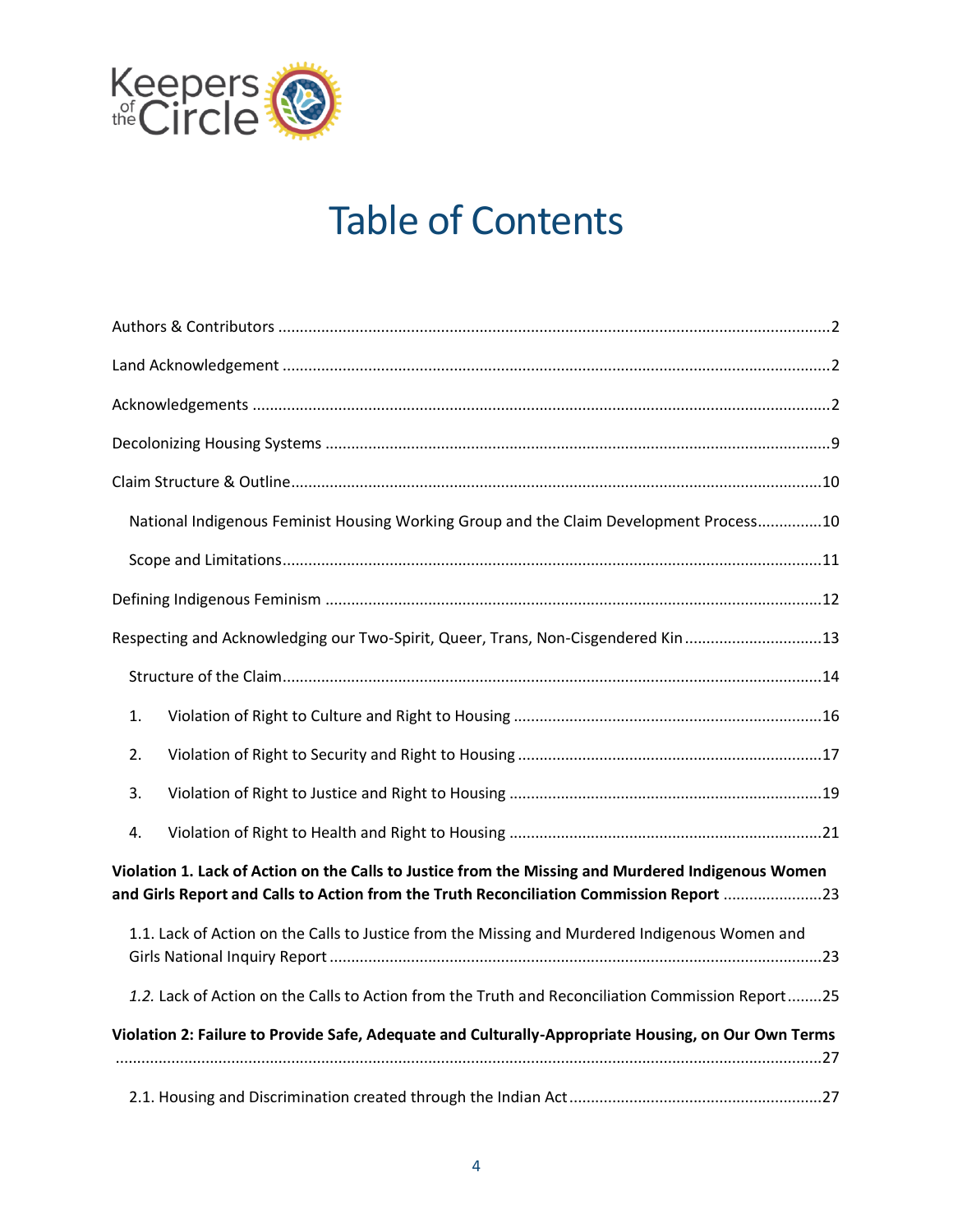| 2.2. The Manufactured Crisis of Housing on Reserve and its impact on women, girls, Two-Spirit, and   |  |  |
|------------------------------------------------------------------------------------------------------|--|--|
| 2.3. Lack of Funding for the Urban, Rural and Northern Indigenous Strategy32                         |  |  |
| Violation 3: Interjurisdictional Neglect, Multiple Systems Failure, and Institutional Betrayal 34    |  |  |
|                                                                                                      |  |  |
|                                                                                                      |  |  |
| 3.3. Systemic Challenges of Housing in the North and impacts on Indigenous Women, girls, Two-Spirit, |  |  |
|                                                                                                      |  |  |
| Violation 4: Security of Tenure under NHS and Secure Indigenous Land Tenure 44                       |  |  |
|                                                                                                      |  |  |
|                                                                                                      |  |  |
|                                                                                                      |  |  |
|                                                                                                      |  |  |
|                                                                                                      |  |  |
|                                                                                                      |  |  |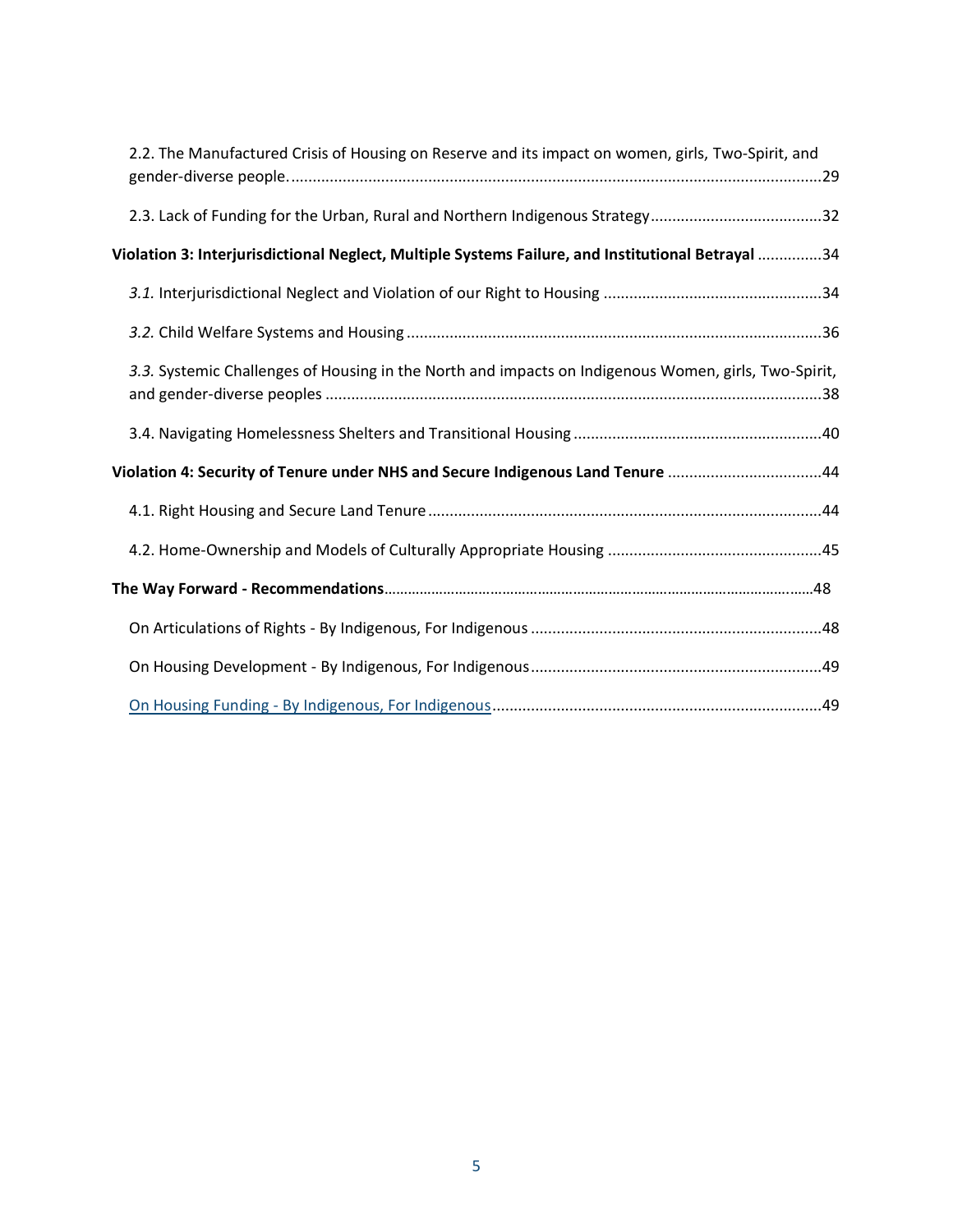

# Introduction

Indigenous women, girls, Two-Spirit, and gender-diverse people are experiencing some of the most egregious right to housing violations across Canada. We are over-represented in almost all aspects of housing insecurity, homelessness, and poverty, and are disproportionately impacted by violence and trauma linked to precarious living situations. These violations are a result of historic and ongoing attempts by the Canadian State to colonize Indigenous Peoples, our cultures, and our ways of living, doing, and being. In the face of these attempts, our Peoples – First Nations, Inuit, and Métis – have resisted and mobilized, continuing to uphold our ways. We continue to navigate and survive violent systems of institutionalization and exclusion, practicing our cultures through land and water stewardship and utilizing mechanisms like international and national human rights covenants and declarations to assert our rights.

The *[Final Report of the National Inquiry into Missing and Murdered Indigenous Women and Girls](https://www.mmiwg-ffada.ca/final-report/)* ("The MMIWG Report"), released in 2019, comprehensively documents the colonial oppression of the Canadian State, and the grievous violations of Indigenous women, and gender-diverse people's inherent rights and human rights as promised under an array of national and international human rights bodies. The MMIWG Report is a monumental body of work that affirms our experiences within the oppression of the Canadian settler colonial state and our resistance to it. We have never forfeited and continue to uphold our inherent Indigenous rights, as well as our human rights.

The work of The MMIWG Report, and the Calls to Justice produced through the Inquiry, provide a roadmap for advocates across Canada to utilize every available human rights body as an accountability measure to hold the Canadian State accountable to its responsibility to First Nation, Inuit, and Métis women, Two-Spirit, and gender-diverse people across Canada. Our Claim to the Federal Housing Advocate is an exercise of such assertion guided by the knowledge and wisdom of the MMIWG report and compiled by us as a collective of Indigenous women who convene through the Working group situated within Keepers of the Circle and in partnership with the Women's National Housing and Homelessness Network.

Through our work on this Claim, and engagements that will follow-up the submission of this document, we hope to provide key considerations, recommendations and highlight key areas in which we see the Federal Housing Advocate playing a role in the progressive realization of housing as a human right for Indigenous women, girls, and gender-diverse people. We assert that this Claim highlights the indivisibility of housing as a human right for Indigenous women, girls, Two-Spirit and gender-diverse people from other rights enshrined in treaties made between the Indigenous people and the Crown, [Charter of Rights and Freedoms](https://laws-lois.justice.gc.ca/eng/const/page-12.html) as asserted within the Canadian Constitution, th[e United Nations](https://www.un.org/development/desa/indigenouspeoples/declaration-on-the-rights-of-indigenous-peoples.html)  [Declaration of Rights of Indigenous Peoples \(UNDRIP\)](https://www.un.org/development/desa/indigenouspeoples/declaration-on-the-rights-of-indigenous-peoples.html) and the international human rights covenants and conventions to which Canada is a signatory. *Our goal of pursuing this Claim through the Federal Housing*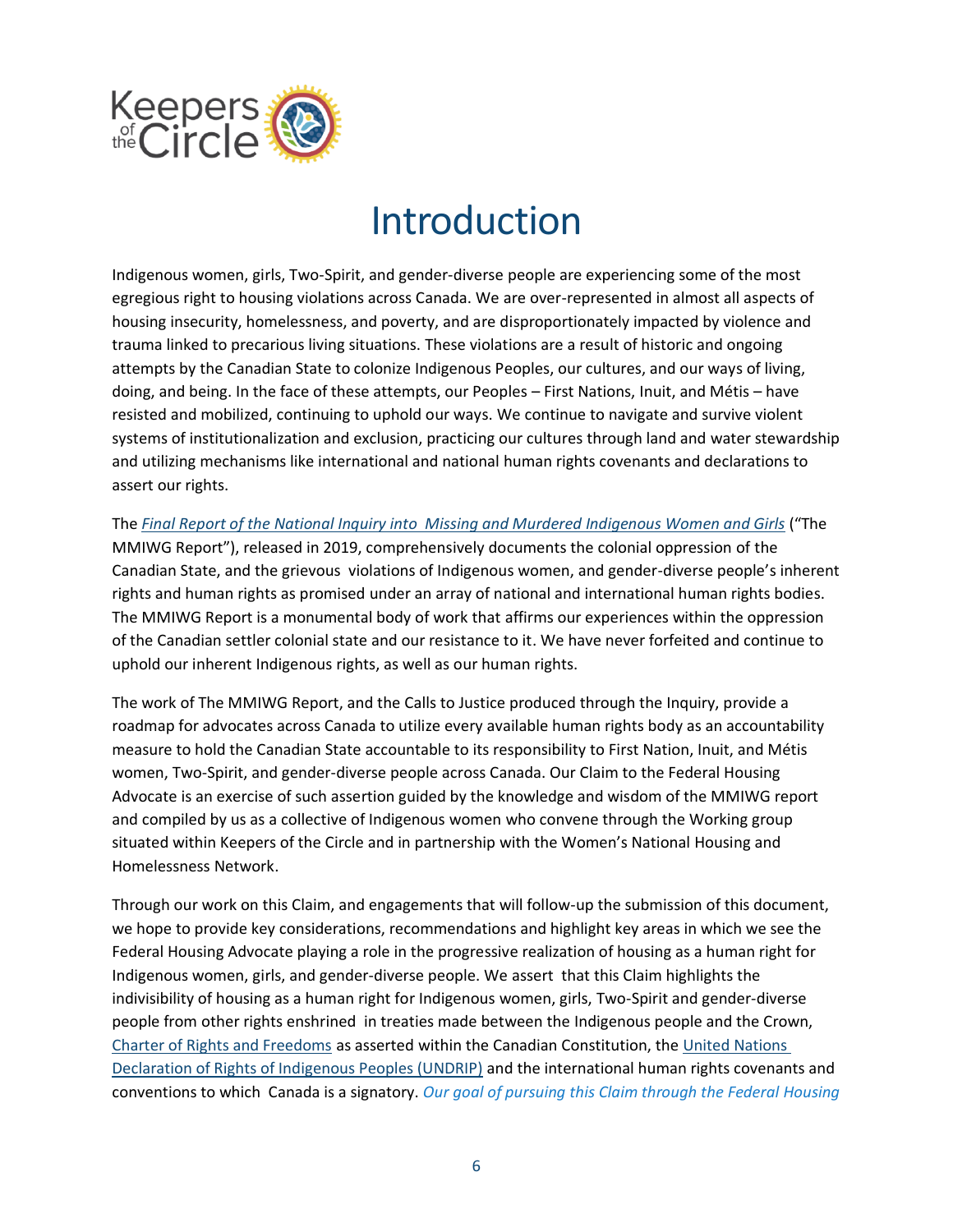*Advocate is to co-develop a transformative approach to housing as a human right, as articulated by our own ways of knowing, doing and being. For us, this Claim represents an exercise of self-determination to articulate what the right to housing means to us and how we would like to see its realization and enjoyment in our communities.* 

We also deem it critical that this human rights exercise, vis-à-vis the submission of this Claim, is understood as an exercise demanding accountability from the Canadian State on violence perpetrated against Indigenous women, girls, and gender-diverse people and created by colonial housing policies. As one of our knowledge keepers articulates,

Engaging in this Claims process with the Federal Housing Advocate is not an exercise in women, Two-Spirit, and gender-diverse people having their rights granted by mechanisms of the colonial governments. This is an exercise to recognize and hold colonial governments accountable as barriers to Indigenous Peoples' right to selfdetermination and realizations of their inherent rights.

In this sense, our engagement with the Federal Housing Advocate represents an exercise in resistance and resilience, utilizing human rights mechanisms to assert Indigenous People's inherent rights and the right to self-determination.

#### *Our articulation of rights through this Claims process echoes the articulation framed in the National*

*Inquiry into MMIWG Report.* The Inquiry Report emphasizes the need to ensure that engagement in international and national human rights mechanisms is informed by knowledge of and respect for the inherent Indigenous rights of women, girls, Two-Spirit, and gender-diverse people. "Indigenous Peoples have their own understandings of rights based on their own laws, traditional knowledge systems, and world views, which are often expressed through stories. These rights are not determined by international agreements, Canadian legislation, or Supreme Court rulings. These are expressions of Indigenous women's, girls' and 2SLGBTQQIA<sup>1</sup> people's proper power and place."<sup>2</sup> The MMIWG Inquiry report contends that international and national human rights mechanisms that Canada is a signatory can play a significant role in the reclamation and assertion of Indigenous women's, girls, and gender-diverse people's power and place within our communities.

Mirroring this articulation in the MMIWG Report, our work on this Claim acknowledges the assertion of inherent Indigenous rights and human rights as "linked, but distinct ideas."<sup>3</sup> The distinction is critical as

<sup>&</sup>lt;sup>1</sup> Two-Spirit, Lesbian, Gay, Bi-sexual, Trans, Queer, Questions, Inter-sex and asexual

<sup>2</sup> National Inquiry into Missing and Murdered Indigenous Women and Girls (Canada). *Reclaiming power and place: The final report of the national inquiry into missing and murdered Indigenous women and girls*. P. 118. National Inquiry into Missing and Murdered Indigenous Women and Girls, 2019. Online at [https://www.mmiwg-ffada.ca/final-report/,](https://www.mmiwg-ffada.ca/final-report/) p. 118

<sup>3</sup> National Inquiry into Missing and Murdered Indigenous Women and Girls (Canada). *Reclaiming power and place: The final report of the national inquiry into missing and murdered Indigenous women and girls*. P. 118. National Inquiry into Missing and Murdered Indigenous Women and Girls, 2019. Online at [https://www.mmiwg-ffada.ca/final-report/,](https://www.mmiwg-ffada.ca/final-report/) p. 218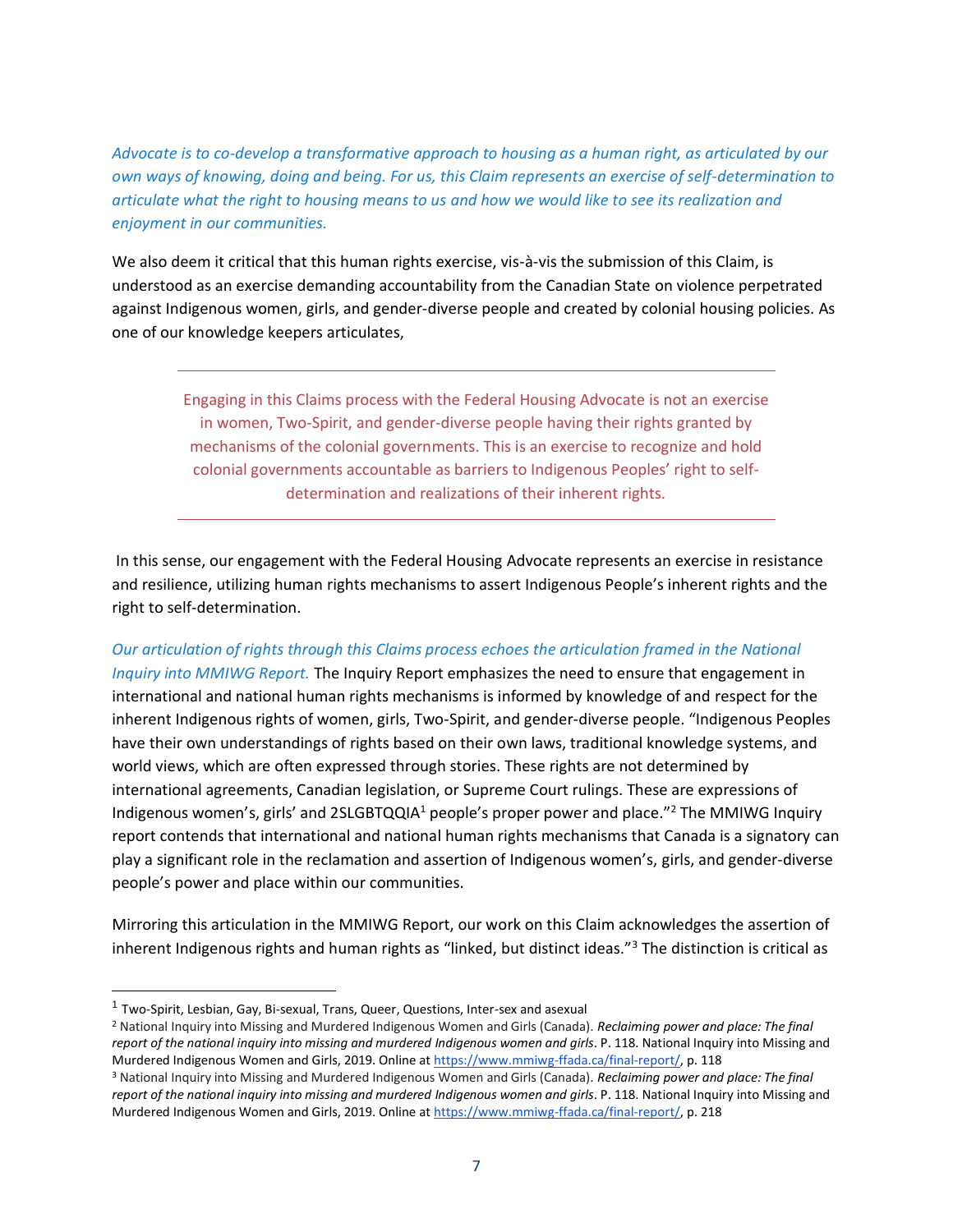it underlines the primacy of Indigenous rights in relations between Indigenous Peoples and the Canadian State. As stated in the MMIWG Report, "solutions pursued must not harm Indigenous women by violating some rights while trying to uphold others."<sup>4</sup> Guided by this articulation of rights, our work through this Claim provides a transformative human rights approach that calls on the Federal Housing Advocate to facilitate the realization of our housing rights, as articulated by us. It is critical that the realization of our housing rights is interconnected with our collective and inherent rights as Indigenous women, girls, Two-Spirit, and gender-diverse people. Through this Claim, our goal is that the Federal Housing Advocate will co-produce reviews and recommendations that situate the realization of housing as human right within the interwoven contexts of inherent Indigenous rights.

This transformative approach to recognizing housing as a human right, calls on the Federal Housing Advocate to include the international and national human rights principles Canada is bound to. It further urges the Federal Housing Advocate to co-develop, with Indigenous women, girls, and gender-diverse peoples, articulations of human rights that are rooted in our right to self-determination. Through engaging with the Federal Housing Advocate in this transformative human rights approach, we are responding to guidance presented in the MMIWG Report as it states,

*…one-dimensional approach to rights can serve to perpetuate violence. Indigenous women's rights include both individual human rights and collective Indigenous rights – with overlap between these two categories, where collective rights are also human rights and Indigenous rights also belong to individuals. As a result, solutions do not rest only within human or within Indigenous rights instruments, and neither do they rest only in governments. Addressing violence against Indigenous women, girls, and 2SLGBTQQIA people requires new solutions as conceived, driven, and managed by those affected. Therefore, it is important to stress that the realization of these rights, both within Indigenous contexts and within the framework of human rights, requires self-determined solutions.<sup>5</sup>*

Across First Nations, Métis, and Inuit communities, women, Two-Spirit, and gender-diverse people express their roles as caretakers, nurturers, stewards of lands and waters, and knowledge keepers and transmitters. Colonial attempts to eliminate these roles displaces Indigenous women, Two-Spirit, and gender-diverse people from their inherent roles in their communities and disrupts their relationship to culture, kin, lands, and waters. Engaging with the Federal Housing Advocate through parameters set

<sup>4</sup> National Inquiry into Missing and Murdered Indigenous Women and Girls (Canada). *Reclaiming power and place: The final report of the national inquiry into missing and murdered Indigenous women and girls*. P. 118. National Inquiry into Missing and Murdered Indigenous Women and Girls, 2019. Online at [https://www.mmiwg-ffada.ca/final-report/,](https://www.mmiwg-ffada.ca/final-report/) p. 218

<sup>5</sup> National Inquiry into Missing and Murdered Indigenous Women and Girls (Canada). *Reclaiming power and place: The final report of the national inquiry into missing and murdered Indigenous women and girls*. P. 118. National Inquiry into Missing and Murdered Indigenous Women and Girls, 2019. Online at [https://www.mmiwg-ffada.ca/final-report/,](https://www.mmiwg-ffada.ca/final-report/) p. 221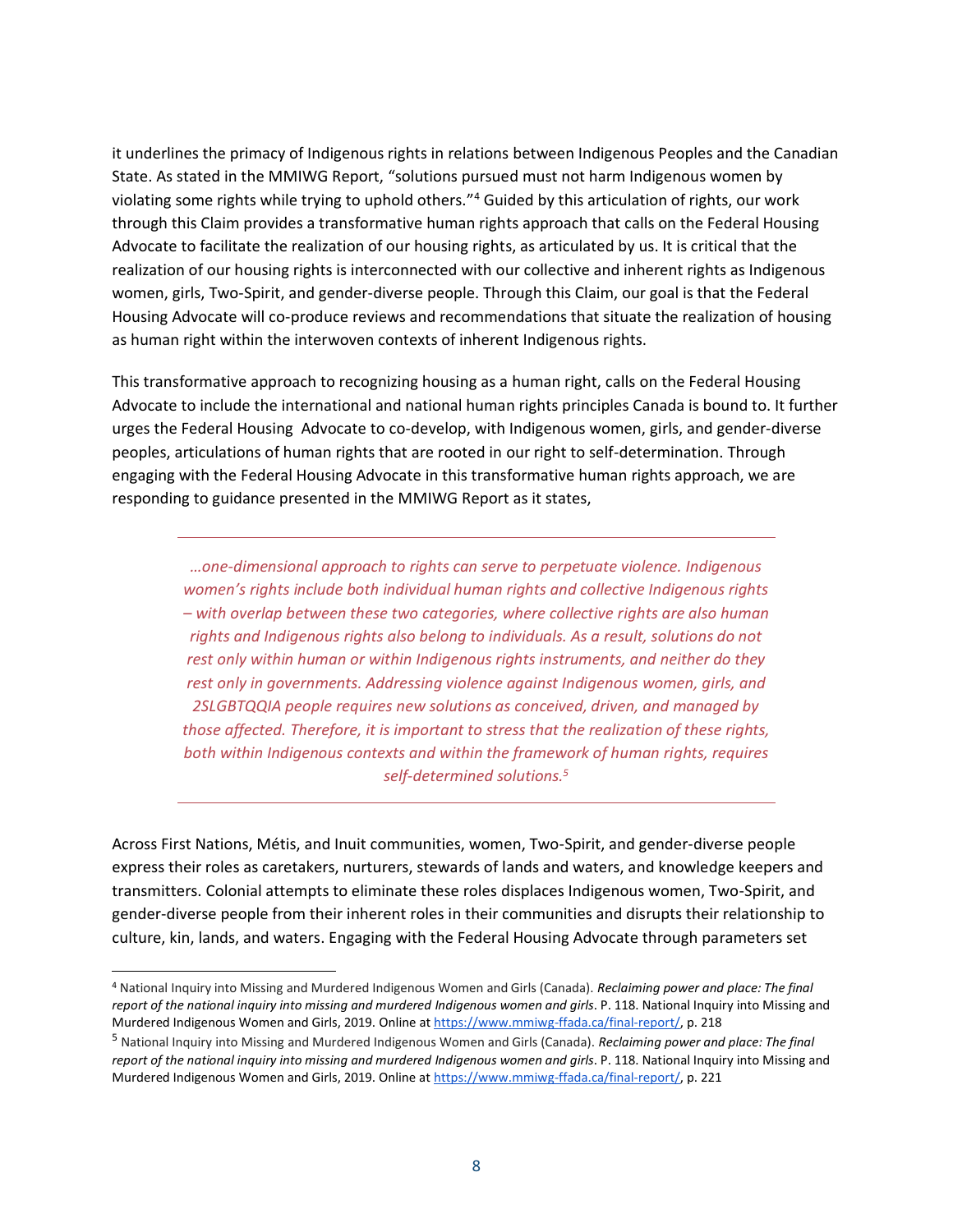within National Housing Strategy Act (NHSA) provide us, and other Indigenous women, Two-Spirit, and gender-diverse advocates across Turtle Island, a unique opportunity to highlight the egregious ways in which Canada's housing policies are hindering our ability to practice and transmit our cultures across generations, provide safety and security to ourselves and our families, and nurture their relationships with lands, waters, and kin as backbones of our communities.

The role that lack of safe, accessible, adequate, and stable housing plays in disrupting transmission and practice of our cultures and our ways of doing, in tearing away our families from their place and power makes housing in Canada a legacy of the genocidal violence of the residential school systems. The full realization of our right to housing, as understood and articulated by us, is at the core of our ability to practice and reclaim our cultures. By asserting our right to housing, we are holding Canada accountable to the Calls to Actions made under the [Truth and Reconciliation Commission \(TRC\) Report](https://nctr.ca/records/reports/#trc-reports) which details the ongoing legacies of the residential school system and the impact it continues to have on our communities. Violations to our right to housing is the continuation of genocidal violence on our communities that tears our families apart and subjects us to systemic state-sponsored violence. This disregards and dishonours the findings of the TRC Report, most significantly, the right to housing and self-determination as echoed in Call to Action 43 calling for all levels of government in Canada to fully adopt and implement UNDRIP as "the framework for reconciliation."<sup>6</sup>

Through engaging with our Claim, the Federal Housing Advocate has a unique opportunity to advance self-determination as a starting point for the realization of the right to housing for Indigenous women, girls, and gender-diverse people<sup>7</sup>. We are calling the on the Federal Housing Advocate to engage in a decolonized reframing of the right to housing and join us, as Indigenous women, girls, and genderdiverse people, in this transformative human rights exercise that situates us as leaders in the process of defining and setting parameters on what the realization of the right to housing means in our communities. We are asserting, through our testimony and evidence given in the TRC and MMIWG Hearings, that the Canadian State should no longer impose upon us a colonial understanding of the right to housing. *The intent of this Claim is to collectively pursue an exercise in self-determination through articulating what the right to housing means to Indigenous women, girls, and gender-diverse peoples.*

#### <span id="page-8-0"></span>Decolonizing Housing Systems

As we highlight key issues pertaining to housing rights violations of Indigenous women, girls, and gender-diverse people we must recognize that at the core of the matter is dispossession from lands Indigenous women, girls, and gender-diverse people have called home since time immemorial. We, as right claimants, want to emphasize that this relationship to land is at the heart of the inherent rights of

<sup>6</sup> Truth and Reconciliation Commission. (2015). Truth and reconciliation commission: Calls to action. *Winnipeg: Truth and Reconciliation Commission*. P. 4

<sup>7</sup> National Inquiry into Missing and Murdered Indigenous Women and Girls (Canada). *Reclaiming power and place: The final report of the national inquiry into missing and murdered Indigenous women and girls*. P. 118. National Inquiry into Missing and Murdered Indigenous Women and Girls, 2019. Online at [https://www.mmiwg-ffada.ca/final-report/,](https://www.mmiwg-ffada.ca/final-report/) P. 221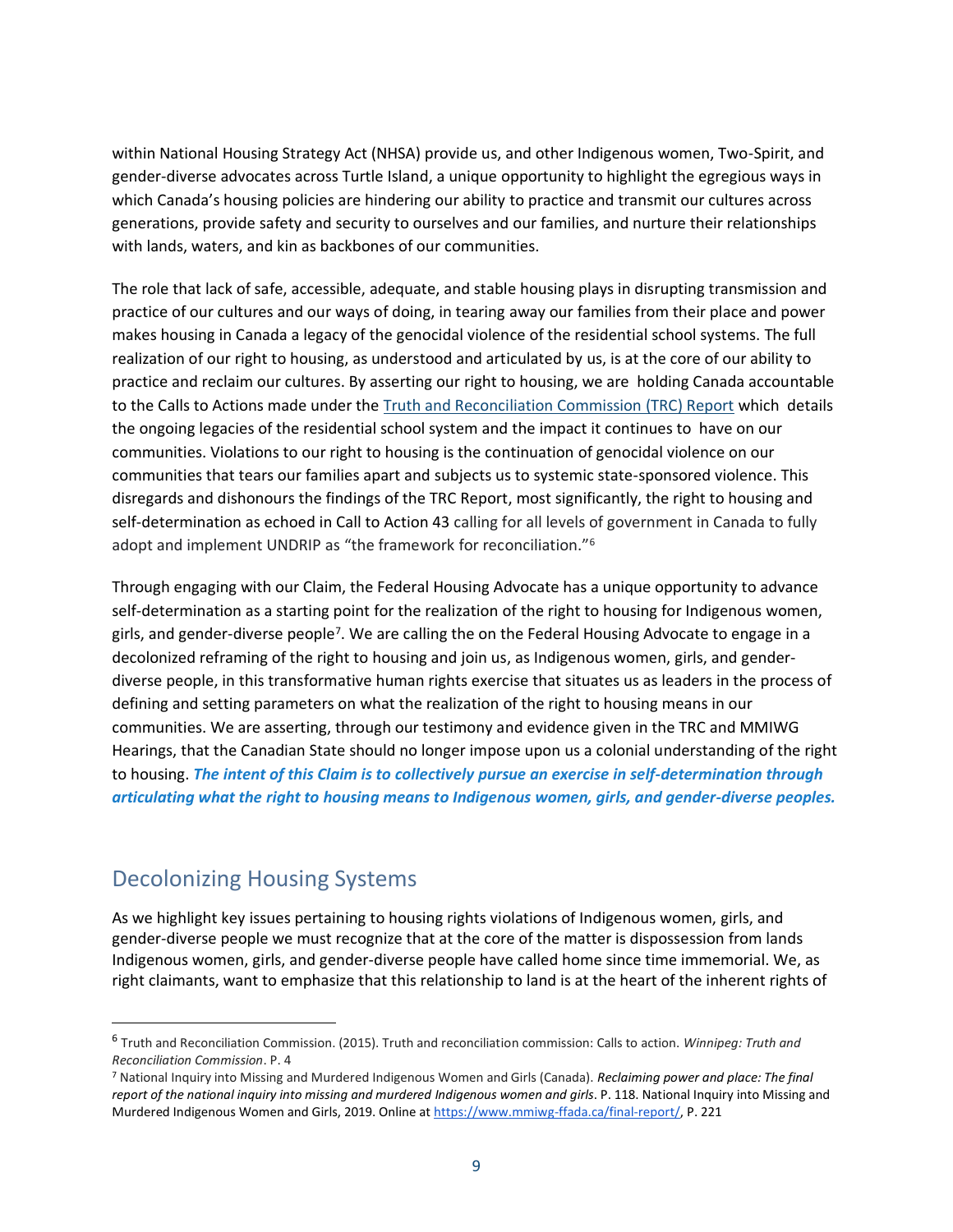Indigenous Peoples and underlines all rights that Indigenous Peoples hold under international and constitutional rights covenants and declarations. This relationship to land is rooted in reciprocity and stewardship of lands, waters and resources that are protected for generations to come. Being informed by this relationship to land, Indigenous Peoples have traditionally built and engaged ways of living and doing that are generative and sustainable.

Colonial conceptualizations of land, ownership and housing as commodities that are bought, sold and are subject to financial speculation disrupt the relationship of mutuality and reciprocity. It commodifies land and positions housing development as a tool of extracting wealth and profits. The current increased financialization of housing that we are experiencing in Canada  $8$  deeply relies on disruption and elimination of Indigenous ways of knowing and living. Thus, any exercise of Indigenous housing rights in Canada must be informed by attempts of colonial governments to eliminate Indigenous ways of living and knowing. As we examine egregious housing rights violations experienced by Indigenous women, girls, and gender-diverse peoples, it is critical for us to recognize that over-representation of Indigenous Peoples in cycles of poverty, homelessness and housing insecurity is not just a result of extractive commodification of housing, rather the very function of it. Commodification and financialization of housing rely on dispossession of Indigenous Peoples from lands that they have inherent rights to. Ensuring the right to housing for Indigenous women, girls, and gender-diverse people must not only affirm principles of housing as a human right as iterated under NHSA and international law, but it must also reckon with the indivisibility of housing as a human right from inherent Indigenous rights and other human rights iterated under historic treaties and international agreements. Upholding housing as a human right for Indigenous women, girls, and gender-diverse people is thus an exercise in upholding Indigenous People's rights as asserted in treaties and engaging with rights inherent to Indigenous people as they understand and articulate them.

#### <span id="page-9-0"></span>Claim Structure & Outline

#### <span id="page-9-1"></span>National Indigenous Feminist Housing Working Group and the Claim Development Process

The National Indigenous Feminist Housing Working Group ("the Working Group") represents a collective of women, girls, Two-Spirit, and gender-diverse advocates from across Canada who identify as First Nations, Inuit, and Métis. Our Working Group is a grassroots movement of First Nations, Inuit, and Métis women who are dedicated to improving housing and ending homelessness for Indigenous women, girls, Two-Spirit, and gender-diverse persons across Turtle Island. Our members include those with lived or living experience of housing need or homelessness. Keepers of the Circle and the WNHHN provide support to the Working Group, but it operates independently and in alignment with its own selfdetermined processes and praxis.

<sup>&</sup>lt;sup>8</sup> Canada is one of the most expensive markets in the world, with Canada's rate of housing prices increasing at a rate "far more than any other developed market in the world. Today, the average price of a home is \$686,650, according to the Canadian Real Estate Association. In Ontario, which jumps to \$887,290 and in British Columbia, it is \$913,471. These prices have not kept up with "other important factors - such as income and people's ability to pay for their high-priced homes in the years ahead." Stokes, D. (2021, November 12). Canada's unhinged housing market, captured in one chart. National post. https://nationalpost.com/news/canada/canadas-unhinged-housing-market-captured-in-one-chart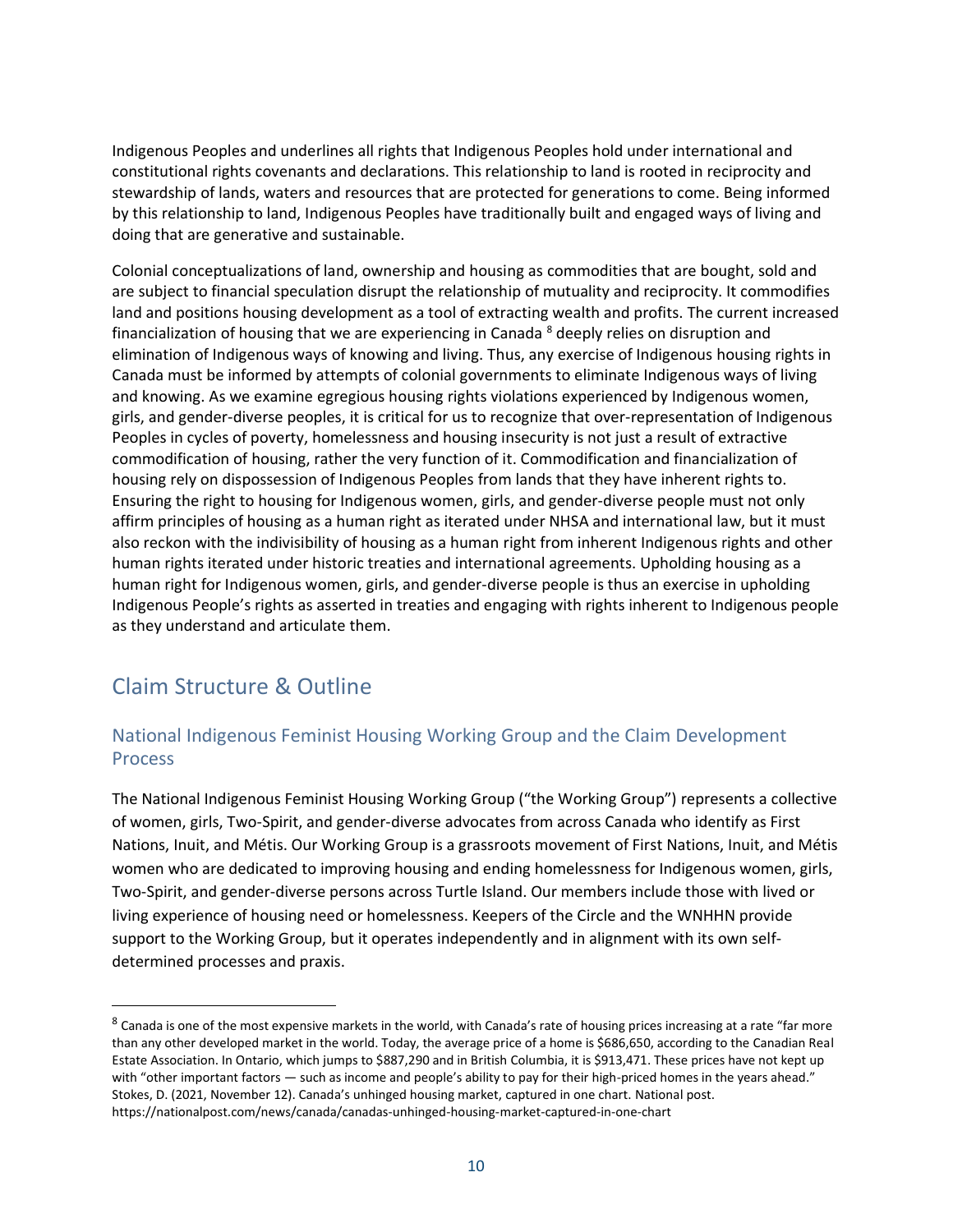[Keepers of the Circle](https://keepersofthecircle.com/) (KoC) is an Indigenous Hub operated by the Temiskaming Native Women's Support Group (TNWSG). It offers a broad range of culturally focused and gender-specific pre-employment, health, and social programs and services to community members that follow the continuum of the life cycle. Keepers of the Circle facilitates the convening of the Working Group to create space for grassroots voices and advocacy at a national level. The [Women's National Housing and Homelessness Network](https://womenshomelessness.ca/) (WNHHN) is Canada's leading national collective working to eliminate housing need and homelessness for women, girls, Two-Spirit, and gender-diverse people. Keepers of the Circle is the lead Indigenous partner of the WNHHN and is facilitating the convening of the National Indigenous Feminist Housing Working Group to advance the human rights of for Indigenous women, girls, Two-Spirit, and genderdiverse people.

We submit this Claim in partnership with the Claim submitted by the Women's National Housing & Homelessness Network, *[The Crisis Ends with Us: Request for a Review into the Systemic Denial of the](https://womenshomelessness.ca/wp-content/uploads/WNHHN-Housing-Claim-14-June-2022.pdf)  [Equal Right to Housing of Women and Gender-Diverse People in Canada](https://womenshomelessness.ca/wp-content/uploads/WNHHN-Housing-Claim-14-June-2022.pdf)***. We urge the Federal Housing Advocate to urgently review both our Claim and the WNHHN Claim.** 

This Claim is compiled as a result of sharing circles and monthly meetings. As members of the Working Group, we are mothers, sisters, grandmothers, knowledge-keepers, and caregivers carrying experiences of intergenerational trauma caused by colonial and genocidal policies supported by the Canadian State. Our experiences of right to housing violations are interconnected with systems that span beyond just housing and homelessness policies. As evidenced in the testimonies throughout the Final Report of the Inquiry into MMIWG, our experiences of homelessness, lack of access to safe housing, discrimination at the hands of housing providers, and living in precarious housing situations are linked to colonial violence created by child welfare systems, the legacy of the genocidal residential school systems, and the criminalization of Indigenous Peoples, and deep poverty. Working Group advocates view these public systems as playing a key role in displacing Indigenous women, girls, Two-Spirit, and gender-diverse people from integral roles in our community, thus reproducing cycles of intergenerational trauma and cultural dislocation.

The recognition of the interconnected nature of colonial systems that collectively produce and perpetuate violence on Indigenous women, girls, and gender-diverse peoples underpins all our work in this Claim. Recognizing the interconnectedness of Indigenous women, Two-Spirit, and gender-diverse people's housing rights violations with other areas of rights violations is critical to the full realization of housing rights of Indigenous women, girls, and gender-diverse peoples. Through our engagement with this Claim process, we aim to define and highlight the parameters and context of housing rights violations of Indigenous women, Two-Spirit, and gender-diverse people, present the scale of housing rights violations of Indigenous women, Two-Spirit, and gender-diverse people in Canada, map links to systemic failures, and build key evidence from communities across Canada to aid the accountability process through Federal Housing Advocate.

#### <span id="page-10-0"></span>Scope and Limitations

This Claim is grounded in a participatory process, led by the advocates who are a part of the Working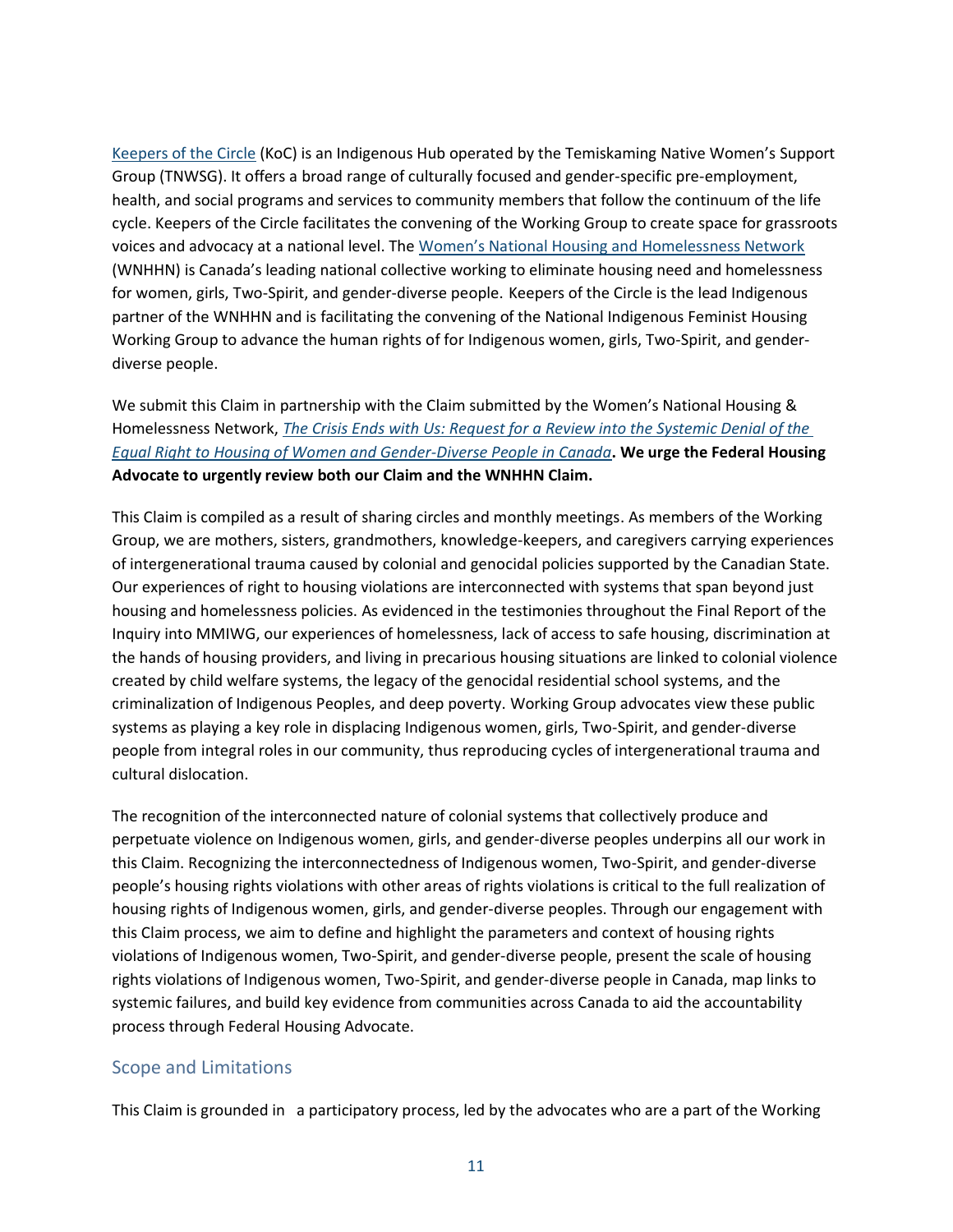Group. This Claim is based on the experiences of Working Group members, including knowledge keepers and Elders, who shared their stories and histories in sharing circles. <sup>9</sup> Working Group members identified key violations which are included in this Claim. For this reason, this Claim includes quotes and comments from Working Group advocates at various places as evidence of the participatory process. Citation of oral comments and feedback in this Claim reflects involvement of Indigenous women, girls, Two-spirit, and gender-diverse people convening to articulate and highlight the violations of human rights they, their families, and communities experience.

Our engagement with the Claim process will be split into two key phases. The **FIRST PHASE** involves the submission and launch of this document which highlights key context, pillars, parameters, and considerations that the Federal Housing Advocate must consider to meaningfully advocate for the realization of the right to housing for Indigenous women, girls, and gender-diverse peoples. Through this document we aim to present interconnected systems and policies that create serious and continued housing rights violations against Indigenous women, girls, and gender-diverse people.

The **SECOND PHASE** of the Claims process will involve extensive evidence gathering from coast to coast to coast, documenting housing rights violations experienced by Indigenous women, Two-Spirit, and gender-diverse people. We anticipate that the evidence gathering process in the second phase will support this Claim and provide further evidence of the current scale and depth of the issues highlighted herein. The evidence gathering process will be followed by an extensive addendum to our Claim that will assist the Federal Housing Advocate in her review of our Claim.

Embarking on this process has been particularly difficult for us, as a grassroots group, as we navigate vast gaps in data and information on Indigenous women's housing experiences, particularly from Indigenous women- and gender-diverse people- led and owned data sources. Claiming accountability through the NHSA is intrinsically challenging due to colonial research practices that have hindered us from owning and producing information that is useful and critical for our communities. Research resources are primarily created and held by non-Indigenous entities who continue to determine priorities for our communities rather than supporting Indigenous-led knowledge gathering and pathways. Our work on this Claim, though not exhaustive, aims to highlight key pillars that have emerged through our inquiry and discussions within the Working Group as integral towards upholding housing as a human right for Indigenous women, girls, and gender-diverse people.

#### <span id="page-11-0"></span>Defining Indigenous Feminism

The name of our Working Group, the National Indigenous Feminist Housing Working Group, as articulated by Katlia Lafferty, one of our co-chairs, is underlined by the acknowledgement that we carry masculine and feminine within us and how we name ourselves must not enforce any form of gender-

<sup>&</sup>lt;sup>9</sup> Sharing circles on Indigenizing housing and decolonizing housing were hosted through the National Indigenous Feminist Housing Working Group to gather knowledge on feminist and matriarchal perspectives on housing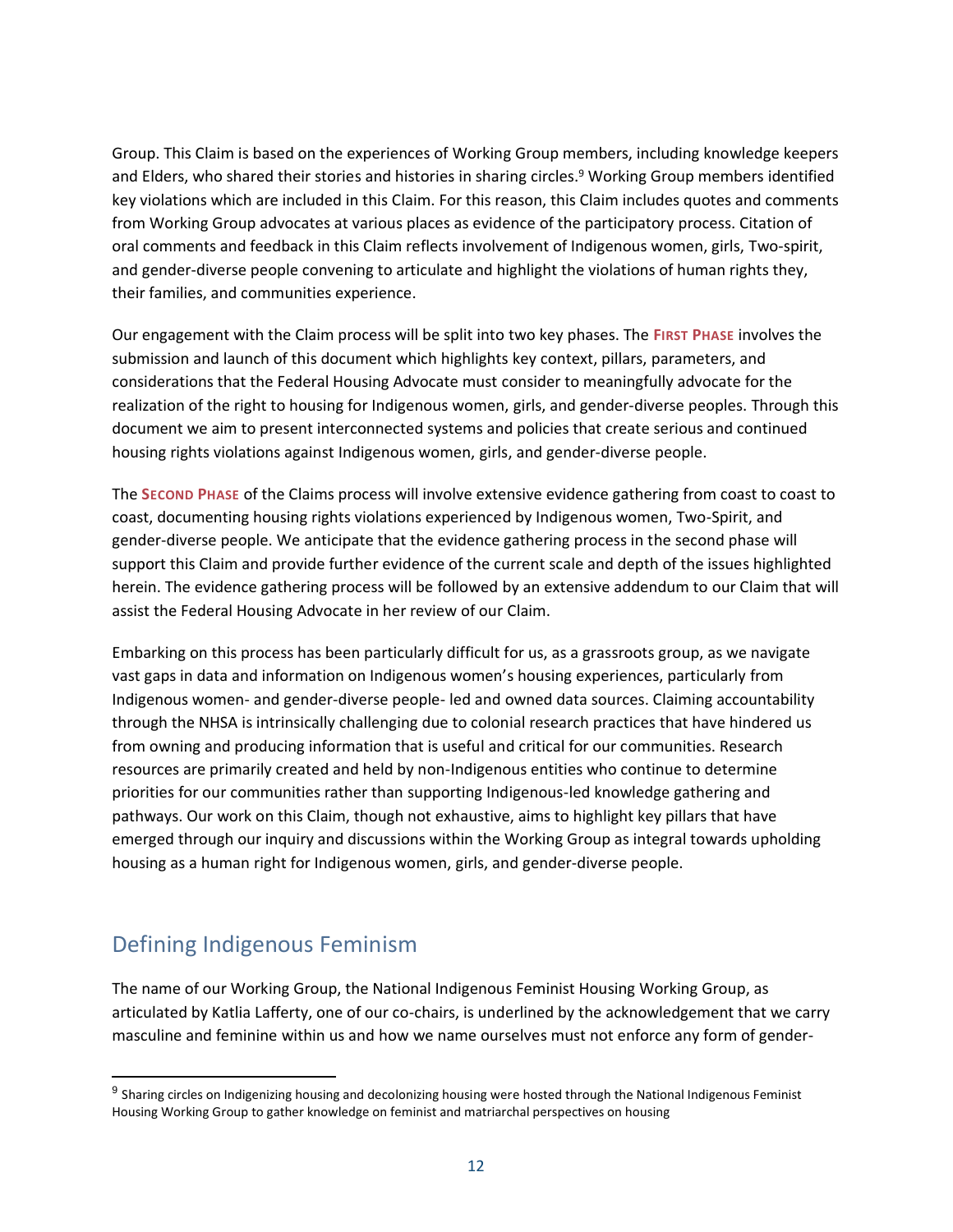binaries or exclusions.

We are guided by **INDIGENOUS FEMINISM**, which is loosely defined as "an intersectional theory and practice of feminism that focuses on decolonization, Indigenous sovereignty, and human rights for Indigenous women and their families"<sup>10</sup>. More importantly it situates matriarchal roles and knowledge at the centre of guidance and acknowledges the role matriarchs have played since time immemorial in upholding and transmitting culture and maintaining relationships with land, community, and kin.

**INDIGENOUS FEMINISM** recognizes the diversity of our peoples, and the unique journeys of decolonization that our people are on, "our feminism is as diverse as the hundreds of tribes across Turtle Island, each at their own stage of post-colonial evolution and with their own beliefs and practices.<sup>11</sup>" Our feminism works to reclaim place and power for all genders in our communities, as asserted under our inherent rights.

#### <span id="page-12-0"></span>Respecting and Acknowledging our Two-Spirit, Queer, Trans, Non-Cisgendered Kin

Our Claim refers to women, Two-Spirit, and gender-diverse people when speaking to gendered violations of housing as a human right. We recognize the limitations of this approach, and more importantly the harm that women-specific housing services perpetrate on those who identify as genderdiverse. We also recognize that the lack of data surrounding Two-Spirit (2S), Indigenous people who identify as Lesbian, Gay, Bisexual, Transgender, Queer and/or Questioning, Intersex, Asexual, and those who choose additional affirmative ways to self-identify their sexuality. This makes it challenging to identify exact violations being experienced by Two-Spirit, queer, trans and gender-diverse peoples in our community. The lack of data and analysis surrounding their situation and circumstances represents a violation of their housing rights, as it severely limits accountability, policy making and subsequently solution building for this community.

Little is known about the scale and depth of housing insecurity and homelessness as it pertains to Indigenous gender-diverse people. We know that our gender-diverse youth are being disproportionately impacted by housing insecurity and homelessness. We know that we are in dire need of housing and supports that cater to the unique needs of our gender-diverse peoples, particularly our gender-diverse youth. We also know that many times our gender-diverse youth are failed by the intersection of systems such as child welfare and health care. Significant attention and research are needed to identify housing rights violations impacting Indigenous gender-diverse people and their rights. Through Phase 2 of this process, we will create safe spaces for the inclusion of the experiences of Indigenous gender-diverse people to add their unique voices and experiences through this Claim process.

<sup>10</sup> Gearon, J. (2021). Indigenous Feminism is our culture. Stanford Social Innovation Review.

https://ssir.org/articles/entry/indigenous feminism is our culture#

 $11$  Ibid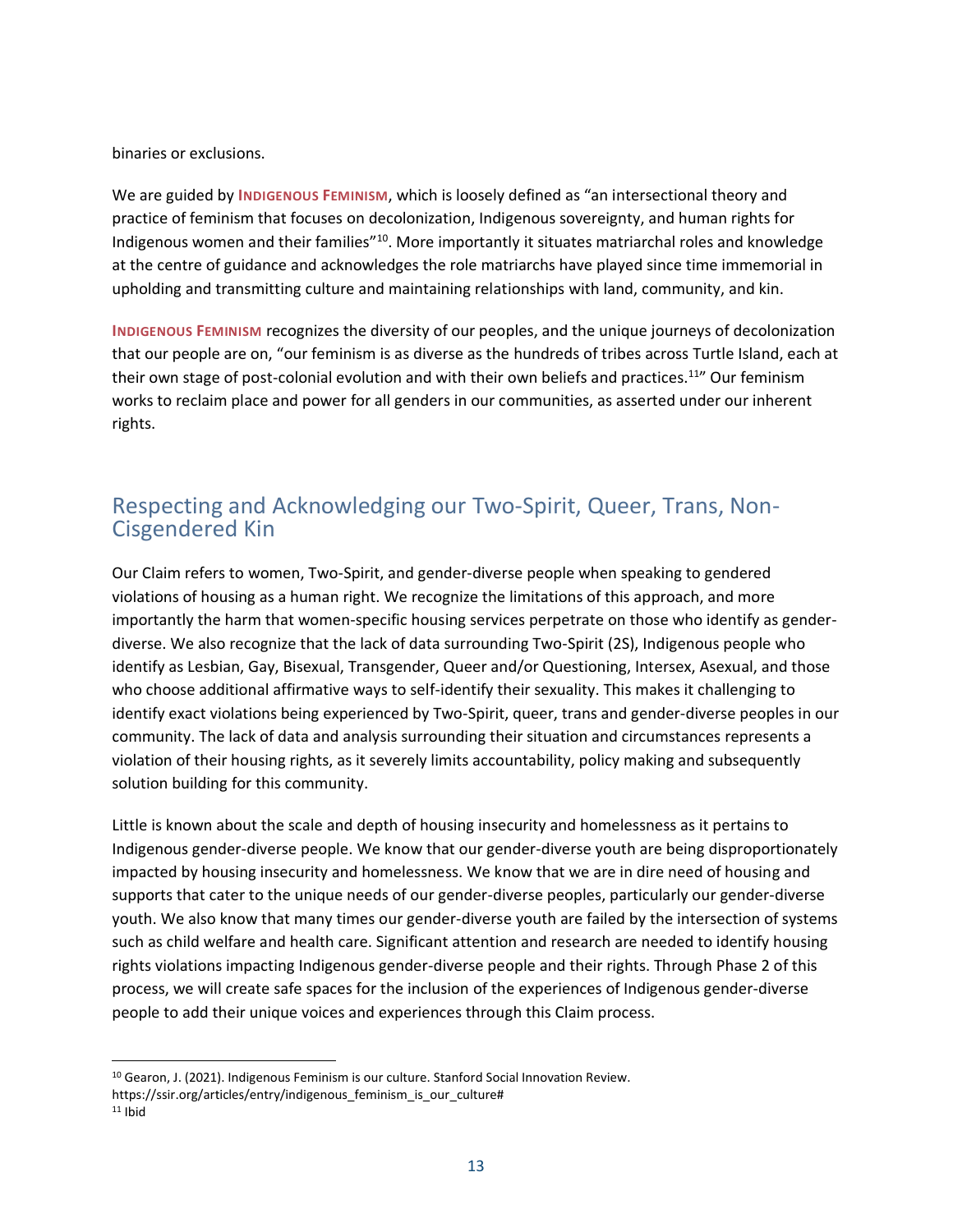Our Claim centres Indigenous women, together with those who identify as Two-Spirit and genderdiverse persons, as we detail key violations of the right to housing. We recognize and acknowledge that patriarchal, colonial regimes and policies have created gendered violations of rights for Indigenous women and for those who identify as gender-diverse peoples.

#### <span id="page-13-0"></span>Structure of the Claim

The Claim document is written in two parts. The first part articulates human rights frameworks as listed in the MMIWG report and connects them to the right to housing. These articulations are central and critical to our work as they build upon the efforts of our community in highlighting the direst crisis impacting our community. The second part of the claim details key violations of housing rights impacting Indigenous women, girls, Two-Spirit, and gender-diverse people. These violations are neither exhaustive nor comprehensive but are driven by discussions held among the advocates in the Working Group. We recognize that as we embark on the evidence building process for this Claim, the violations highlighted will become more comprehensive and serve as a process of women, girls, Two-Spirit, and gender-diverse people articulating the right to housing in their own terms.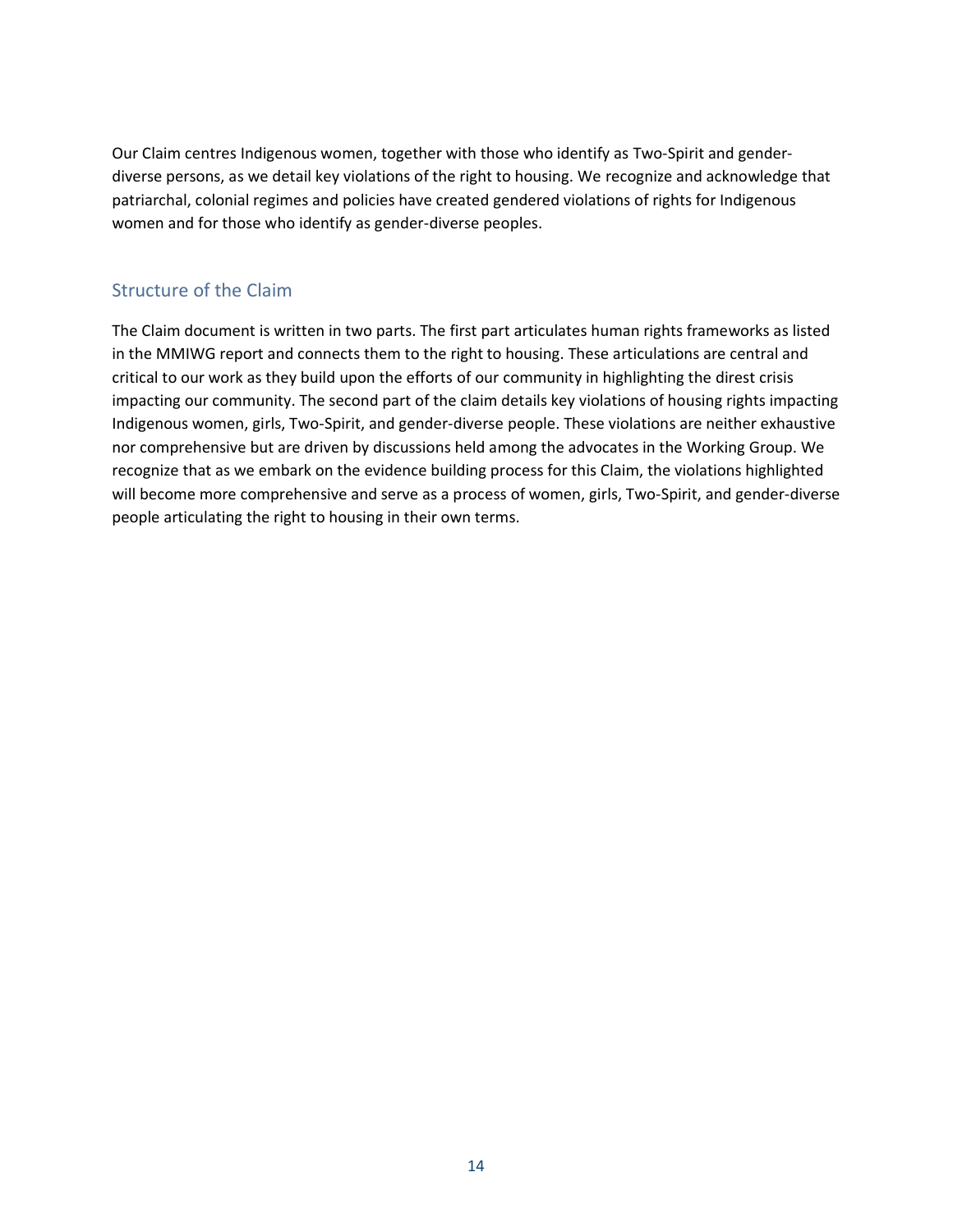# Human Rights Frameworks as Articulated in the Final Report of the *National Inquiry into Missing and Murdered Indigenous Women & Girls*

In the context of inherent Indigenous rights, the NHSA emerges as a critical instrument that can be utilized to challenge colonial policies and mechanisms that attempt to displace Indigenous women, girls, Two-Spirit, and gender-diverse people from "their proper power and place."<sup>12</sup> To understand the scale and depth of ongoing housing rights violations experienced by Indigenous women, Two-Spirit, and gender-diverse people in Canada, we urge the Federal Housing Advocate to examine the interconnected areas of human rights. The National Inquiry into MMIWG Report highlights four areas of rights violations that frame the incidence of housing rights violations experienced by Indigenous women, girls, Two-Spirit, and gender-diverse people. Housing rights violations are indivisible and interconnected to these areas of human rights: the right to culture, the right to health, the right to security, and the right to justice.<sup>13</sup> Each of these areas intersects and overlaps with housing as a human right and ultimately ties to the reclamation of power and place for Indigenous women, girls, and gender-diverse people. All these areas are articulated in international declarations, conventions and covenants to which Canada is a signatory.

Let us be clear, our right to housing is connected to the four areas of rights violations listed above and therefore cannot be thought of as a standalone rights violation. Our communities recognize the interconnectedness of housing rights violations to our cultures, health, security, and justice. As we proceed with this Claim and engage communities across Canada, the indivisibility asserted in this framework will guide us. At its core, this framework asserts that our right to housing is only possible through systemic changes that address deep rooted colonial genocidal violence that violates our inherent Indigenous rights and our human rights.

*Through prefacing work done by the National Inquiry into MMIWG Report in this Claim, we urge the Federal Housing Advocate to deeply centre their review of this Claim in knowledge produced and held by Indigenous communities.* 

<sup>12</sup> National Inquiry into Missing and Murdered Indigenous Women and Girls (Canada). *Reclaiming power and place: The final report of the national inquiry into missing and murdered Indigenous women and girls*. P. 118. National Inquiry into Missing and Murdered Indigenous Women and Girls, 2019. Online at [https://www.mmiwg-ffada.ca/final-report/,](https://www.mmiwg-ffada.ca/final-report/) P. 118  $13$  Ibid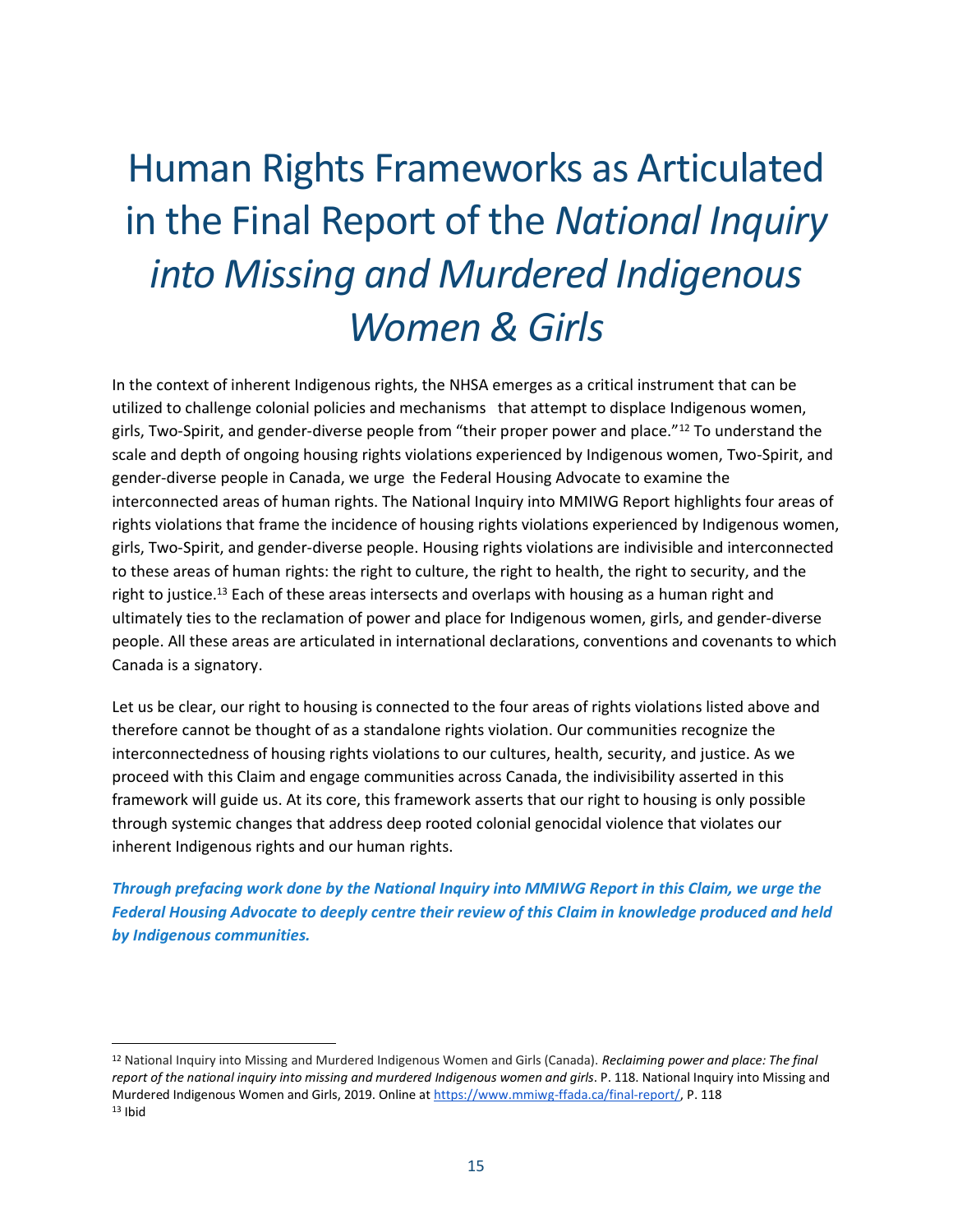#### <span id="page-15-0"></span>1. Violation of Right to Culture and Right to Housing

The right to culture is inextricably bound up with the right to housing and Indigenous Peoples' broader right to self-governance and self-determination. As articulated by the United Nations Special Rapporteur on the Right to Housing, "the right to housing of Indigenous Peoples – properly understood – is an important but often neglected aspect of the right to self-determination and of the pursuit of economic, social and cultural development."<sup>14</sup> In articulating the intersections between housing, culture, and colonial violence, her thematic report, [The Right to Housing of Indigenous Peoples,](http://www.unhousingrapp.org/user/pages/04.resources/A_74_183_E-2.pdf) states:

*The enjoyment by Indigenous Peoples of the right to adequate housing is deeply interconnected with their distinct relationship to their right to lands, territories and resources, their cultural integrity, and their ability to determine and develop their own priorities and strategies for development. Indigenous Peoples were intentionally alienated from their own cultures and deprived of access to resources, both of which are necessary for their enjoyment of the right to housing. They are rarely provided an opportunity to design and implement their own housing policies and programmes and are excluded from decision-making processes that have an impact on their right to adequate housing. Indigenous Peoples are commonly subjected to discrimination in housing-related laws, policies, and programmes and by housing providers, which compounds their marginalization and inadequate housing conditions.*

The right to culture and Indigenous Peoples' relationship to land is distinctly recognized in United [Nations Declaration on Rights of Indigenous Peoples](https://www.un.org/development/desa/indigenouspeoples/wp-content/uploads/sites/19/2018/11/UNDRIP_E_web.pdf) article 8 that states "Indigenous Peoples and individuals have the right not to be subjected to forced assimilation or destruction of their culture [and] States shall provide effective mechanisms for prevention of, and redress for: (a) Any action which has the aim or effect of depriving them of their integrity as distinct Peoples, or of their cultural values or ethnic identities; (b) Any action which has the aim or effect of dispossessing them of their lands, territories or resources." Relationship to land is central to Indigenous Peoples' inherent and human rights, including their right to culture and housing. The [International Covenant on Economic, Social and](https://www.ohchr.org/en/instruments-mechanisms/instruments/international-covenant-economic-social-and-cultural-rights)  [Cultural Rights](https://www.ohchr.org/en/instruments-mechanisms/instruments/international-covenant-economic-social-and-cultural-rights) further cites "All Peoples have the right of self-determination. By virtue of that right they freely determine their political status and freely pursue their economic, social, and cultural development" (Article 1). Further, the International Covenant on Economic, Social and Cultural Rights (ICESCR) guarantees the access of these rights to men and women equally (Article 3)"<sup>15</sup>. For women, the relationship to land is deeply linked to their place and power in communities, and thus reflects a critical aspect of their cultural rights and roles. We contend that the full protection of this right requires that Indigenous women, Two-Spirit, and gender-diverse people are directly involved in designing and leading their own housing policies and programs that ensure restoration and full enjoyment of their cultural

<sup>&</sup>lt;sup>14</sup> Farha, L. (2019). Report of the Special Rapporteur on Adequate Housing as a Component of the Right to an Adequate Standard of Living, and on the Right to Non-Discrimination in this Context. United Nations General Assembly. https://www.undocs.org/A/74/183

<sup>15</sup> National Inquiry into Missing and Murdered Indigenous Women and Girls – A Legal Analysis of Genocide, Supplementary Report of the National Inquiry into Missing and Murdered Indigenous Women and Girls (June 2019) pg. 403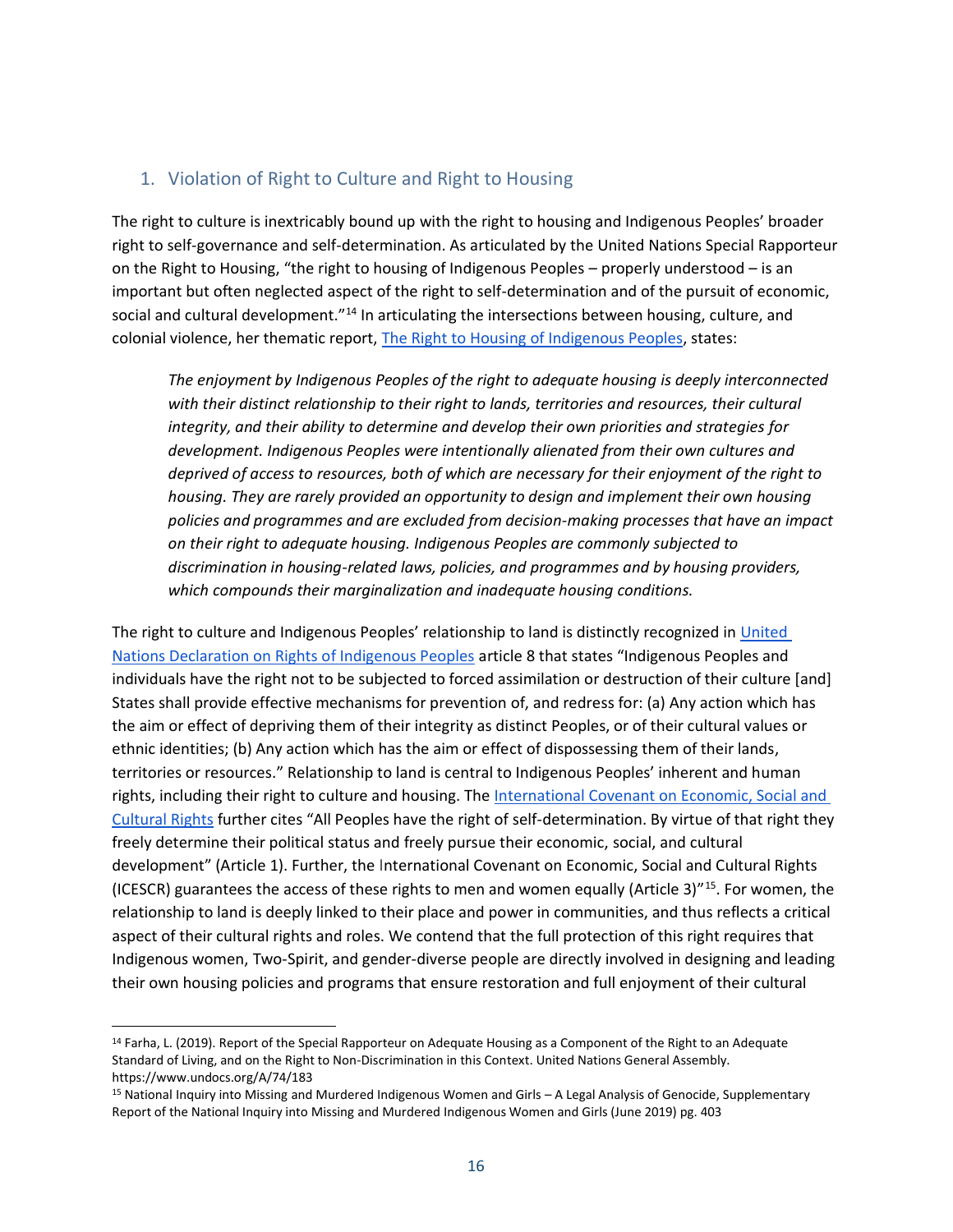rights.

Violations of the right to adequate housing are intertwined with the violations of the right to culture for Indigenous women, girls, Two-Spirit, and gender-diverse persons. Our experiences of homelessness and housing insecurity are a direct result of historic and ongoing genocidal colonial practices that have focused on eliminating Indigenous culture and ways of doing, being, and knowing, including in the area of housing and land. The critical links between violence experienced by Indigenous women and the genocidal acts perpetrated by the Canadian State have been extensively explored in *[Legal Analysis of](https://www.mmiwg-ffada.ca/wp-content/uploads/2019/06/Supplementary-Report_Genocide.pdf)  Genocide - [Supplementary Report of the Inquiry into Missing and Murdered Indigenous Women and](https://www.mmiwg-ffada.ca/wp-content/uploads/2019/06/Supplementary-Report_Genocide.pdf)  [Girls](https://www.mmiwg-ffada.ca/wp-content/uploads/2019/06/Supplementary-Report_Genocide.pdf)*, which states:

*Targeting victims in a gender-oriented manner destroys the very foundations of the group as a social unit and leaves long-lasting scars within a group's social fabric. It is inherent to its destruction [sic]. Genocide is a root cause of the violence perpetrated against Indigenous women and girls, not only because of the genocidal acts that were and still are perpetrated against them, but also because of all the societal vulnerabilities it fosters, which leads to deaths and disappearances, and which permeates all aspects of Canadian society today.*<sup>16</sup>

Given that safe and adequate housing is the cornerstone of cultural restitution, community, and kinship building within Indigenous communities, protection of the right to housing is critical to realizing the right to culture for Indigenous women, Two-Spirit, and gender-diverse people. We, as advocates from the Working Group, reiterate that these rights are indivisible, and that colonial practices that violate these rights are ongoing despite decades of inquiry by international and national human rights bodies.

The Canadian State currently falls significantly short of ensuring the full enjoyment of the right to housing for Indigenous Peoples. *Our Claim aims to hold Canada's accountable to its to support the cultural rights and the right to self-determination of First Nations, Inuit, and Métis women, Two-Spirit, and gender-diverse people; and how these can be implemented through legislation such as the NHSA and in conjunction with UNDRIP Implementation Act.*

#### <span id="page-16-0"></span>2. Violation of Right to Security and Right to Housing

The National Inquiry into MMIWG Report noted that the right to security encompasses various aspects of human security as defined by the 1994 United Nations Development Programme's (UNDP) "[Human](https://hdr.undp.org/sites/default/files/reports/255/hdr_1994_en_complete_nostats.pdf)  [Development Report](https://hdr.undp.org/sites/default/files/reports/255/hdr_1994_en_complete_nostats.pdf)" (HDR) and further refined in the adoption by the UN Resolution in 2012.<sup>17</sup> These mechanisms emphasize the importance of human-centred and context-specific approaches to human security, and entail the protection of the right to live with dignity and free from poverty, as well as the

<sup>16</sup>National Inquiry into Missing and Murdered Indigenous Women and Girls (2019) – *A Legal Analysis of Genocide, Supplementary Report of the National Inquiry into Missing and Murdered Indigenous Women and Girls* pg. 8.

<sup>17</sup> National Inquiry into Missing and Murdered Indigenous Women and Girls (Canada). *Reclaiming power and place: The final report of the national inquiry into missing and murdered Indigenous women and girls*. P. 507. National Inquiry into Missing and Murdered Indigenous Women and Girls, 2019. Online at https://www.mmiwg-ffada.ca/final-report/.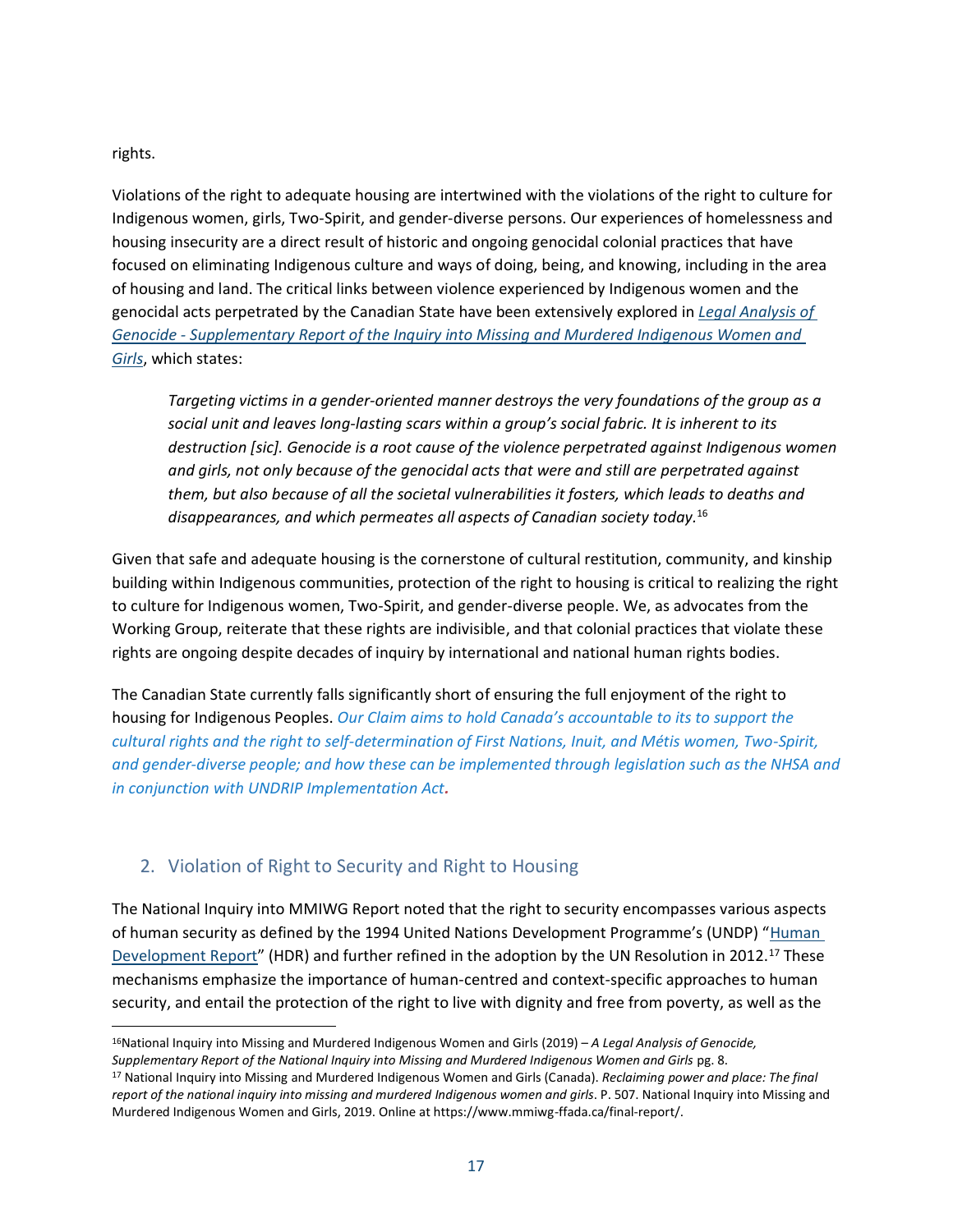right to economic and social security. The right to housing is integral to the right to life and security. These rights are also constitutionally protected "section 7 Charter right to life, liberty, and security of the person. Denials of protection and the failure of Canada to uphold these rights – specifically, the right to life for Indigenous women, girls, and 2SLGBTQQIA people – are a breach of fundamental justice"<sup>18</sup>.

The depth and scale of poverty experienced by Indigenous women, Two-Spirit, and gender-diverse persons undermines both our right to security and to a dignified life, as well as our right to housing. Pervasive systemic inequities associated with poverty and housing insecurity for Indigenous women, girls, Two-Spirit, and gender-diverse people include:

*lower education rates, adverse experiences, discrimination in education systems, and difficulty accessing post-secondary education; higher unemployment rates, and racial or gender-based biases in hiring processes; the loss of traditional Indigenous land, skills, and livelihoods; higher costs of living in northern communities; lack of support for youth aging out of foster care; being forced out of the family home or home communities due to family violence or discrimination due to gender identity or sexual orientation; lack of affordable housing, and insufficient capacity in shelters, or lack of shelters; and cyclical, intergenerational impacts of low socio-economic status*. 19

Experiences of deep core poverty means that many Indigenous women, Two-Spirit, and gender-diverse persons are unable to afford rent and other necessities, often trapping them in cycles of violence, housing precarity, and exploitation. Results from the Pan-Canadian [Survey on Women's Housing](https://womenshomelessness.ca/wp-content/uploads/EN-Pan-Canadian-Womens-Housing-Homelessness-Survey-FINAL-28-Sept-2021.pdf) conducted by the Women's National Housing and Homelessness Network, in Partnership with Keepers of the Circle found that identifying as Indigenous and involvement with child welfare system (where Indigenous people are over-represented) were correlated with significantly greater affordability issues among women, Two-Spirit, and gender-diverse people. The survey also noted that identifying as Indigenous was also greatly correlated with experiences of evictions among women, Two-Spirit, and gender-diverse people.

Poverty and violations of the right to life and security play a significant role in contributing to perpetuation of intergenerational housing need and homelessness for Indigenous women and their families. This is perhaps most visible in the context of the child welfare system, with research demonstrating a cyclical and mutually reinforcing relationship between child welfare involvement and homelessness.<sup>20</sup> Child welfare involvement and apprehension is significantly higher among Indigenous

<sup>19</sup> National Inquiry into Missing and Murdered Indigenous Women and Girls (Canada*). Reclaiming power and place: The final report of the national inquiry into missing and murdered Indigenous women and girls*. P. 142. National Inquiry into Missing and Murdered Indigenous Women and Girls, 2019. Online at https://www.mmiwg-ffada.ca/final-report

<sup>18</sup> ibid. Pg. 562

<sup>20</sup> Martin, C. M., & Harsha, W. (2019). *Red Women Rising: Indigenous Women Survivors in Vancouver's Downtown Eastside*. Downtown Eastside Women's Centre. https://dewc.ca/resources/redwomenrising; Schwan, K., Versteegh, A., Perri, M., Caplan, R., Baig, K., Dej, E., Jenkinson, J., Brais, H., Eiboff, F., & Pahlevan Chaleshtari, T. (2020). *The State of Women's Housing Need & Homelessness in Canada: A Literature Review.* Hache, A., Nelson, A., Kratochvil, E., & Malenfant, J. (Eds). Toronto, ON: Canadian Observatory on Homelessness Press.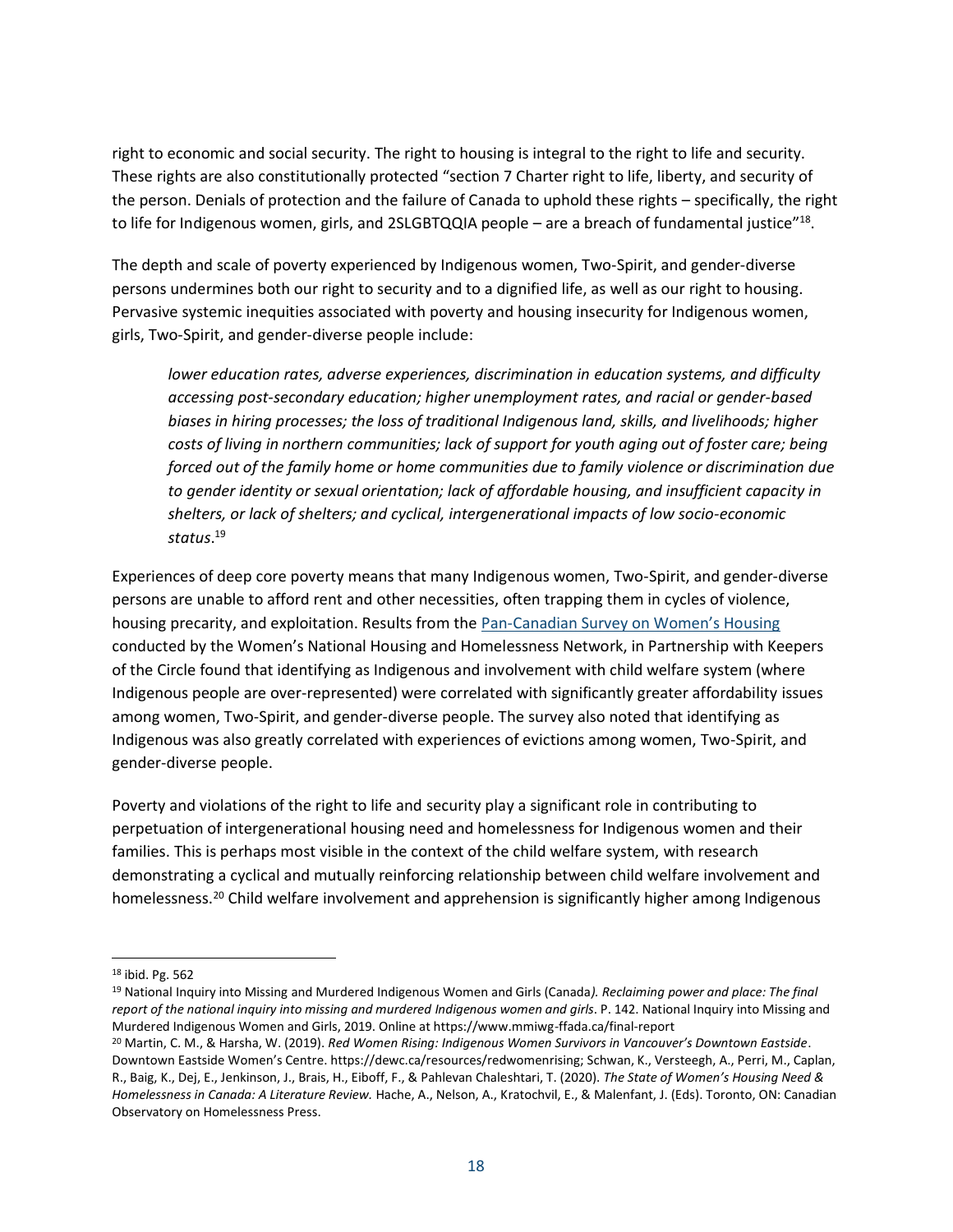communities across Canada,<sup>21</sup> with research indicating experiences while in child welfare systems and outcomes after involvement in child welfare systems are often more harmful and traumatic for Indigenous women, girls, Two-Spirit, and gender-diverse people.

*Lack of safety and security play a critical role in undermining the full enjoyment of the right to housing for Indigenous women, girls, Two-Spirit, and gender-diverse people. This lack of security is often structurally created through colonial policies and practices,* as was emphasized in the *Final Report of the National Inquiry into Missing and Murdered Indigenous Women and Girls*:

In their [testimonies] about the lack of safety and security in the lives of Indigenous women, girls, and 2SLGBTQQIA people, and the way this lack of safety and security is enforced through institutional and structural practices, witnesses pointed to several larger policy, legislative, and organizational practices that continue to impede access to safety at the structural level. $^{22}$ 

#### <span id="page-18-0"></span>3. Violation of Right to Justice and Right to Housing

The National Inquiry into MMIWG Report emphasizes the importance of access to justice for Indigenous women as central to achieving the kinds of systemic change required to address entrenched socioeconomic inequality and marginalization.

Access to justice for Indigenous women must be implemented in accordance with the UNDRIP that Indigenous Peoples have the right to determine and develop priorities and strategies for exercising their right to housing and other programmes through their own institutions where possible<sup>23</sup>. It requires States to co-develop with Indigenous Peoples "a fair, independent, impartial, open and transparent process, giving due recognition to Indigenous Peoples' laws, traditions, customs and land tenure systems, to recognize and adjudicate the rights of Indigenous Peoples pertaining to their lands, territories and resources."<sup>24</sup>

For Indigenous women, Two-Spirit, and gender-diverse people, the history of Canadian justice systems has been a history of marginalization and perpetuation of violence. In particular, the role played by the criminal justice system in perpetuating violence against Indigenous women and girls through incarceration, policing, and courts speaks to the violations of rights to justice caused by State systems that are ostensibly obligated with ensuring justice for Indigenous women, Two-Spirit, and gender-

<sup>21</sup> Public Health Agency of Canada. (2008). *Canadian incidence study of reported child abuse and neglect: Major findings*. Retrieved from https://cwrp.ca/sites/default/files/publications/en/CIS-2008-rprt-eng.pdf; Government of Canada. (2018). *Media brief/backgrounder – child and family services.* Retrieved from https://www.canada.ca/en/indigenousservicescanada/news/2018/01/media\_brief\_backgrounderchildfamilyservices.html

<sup>&</sup>lt;sup>22</sup> National Inquiry into Missing and Murdered Indigenous Women and Girls (Canada). Reclaiming power and place: The final report of the national inquiry into missing and murdered Indigenous women and girls. National Inquiry into Missing and Murdered Indigenous Women and Girls, 2019. Online at https://www.mmiwg-ffada.ca/final-report

<sup>23</sup> United Nations. (2007, September 13). *United Nations Declaration on the Rights of Indigenous Peoples.* UN.

https://www.un.org/development/desa/indigenouspeoples/wpcontent/uploads/sites/19/2018/11/UNDRIP\_E\_web.pdf <sup>24</sup> Ibid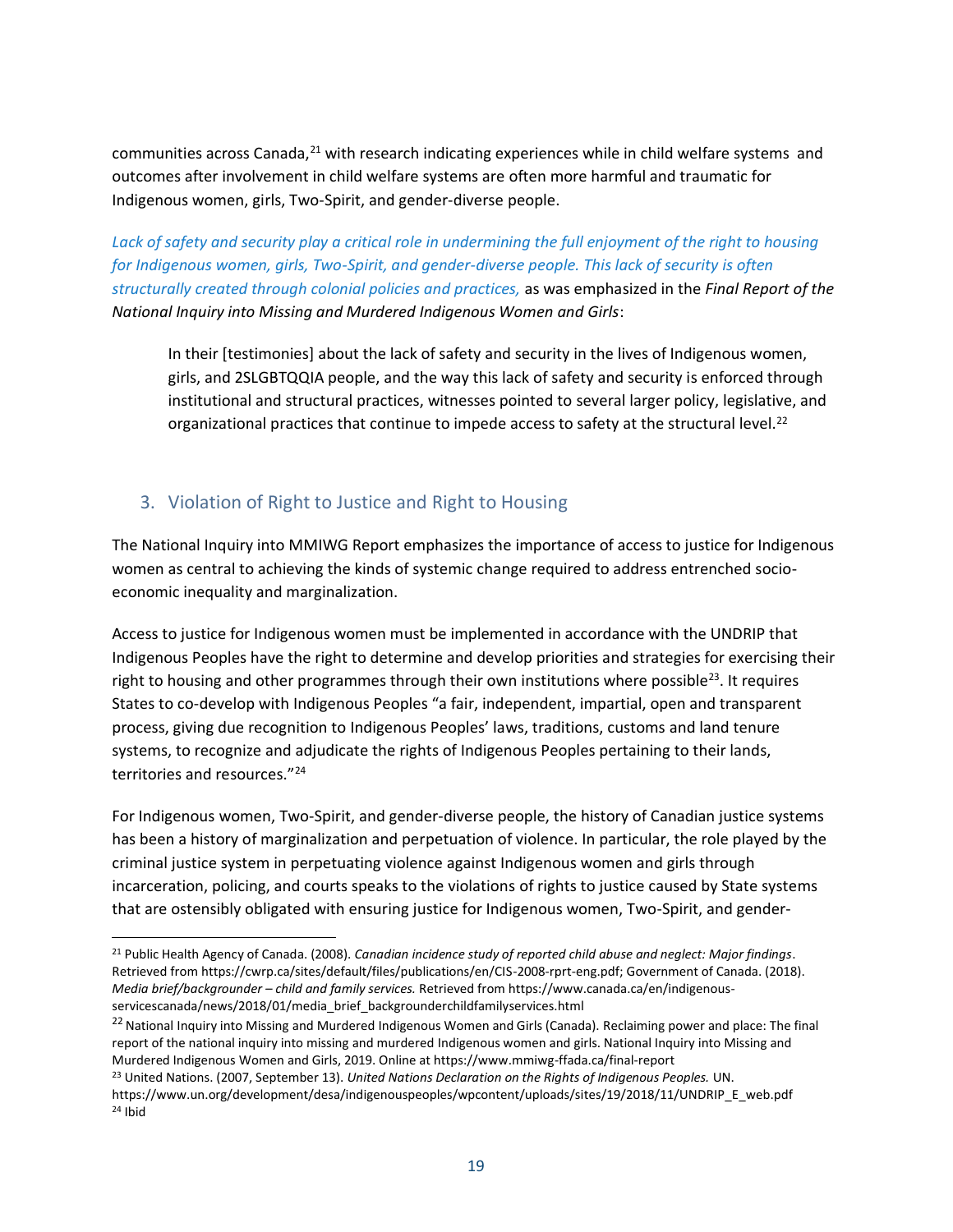diverse people.

Our circumstances of housing insecurity and homelessness are intertwined with the criminal justice system primarily through two key pathways: (1) interactions with the criminal justice system make Indigenous women vulnerable to homelessness, and (2) being homeless makes Indigenous women vulnerable to interactions with the criminal justice system.<sup>25</sup> Indigenous women are significantly overrepresented in the Canadian criminal justice system and the prison system, which speaks to the colonial violence inflicted on us by the criminal justice system.<sup>26</sup>

Ensuring the right to justice for women, girls, and gender-diverse Peoples in our communities must acknowledge the nuances of the complex interplay of social, economic, interpersonal, communal, and historical factors that lead to the criminalization of Indigenous women. Ensuring the right to justice for Indigenous women, Two-Spirit, and gender-diverse people is thus rooted in acknowledging the institutional lack of will in addressing other violations of our rights, particularly the right to housing, which makes us vulnerable, and more importantly visible to surveillance of the state and violence perpetrated by the criminal justice system.

Important attention also needs to be paid to access to justice, characterised by access to legal advice, supports, resources, and representation. Indigenous women, Two-Spirit, and gender-diverse persons living in poverty, core housing need, and homelessness face significant access to justice barriers, including: (1) lack of information about what legal supports are available; (2) lack of transportation to available supports; (3) lack of childcare to enable access to these supports, and/or inability to attend legal clinics due to work hours; (4) hesitancy to engaging legal supports because of previous negative experiences, including traumatizing experiences within the justice system; (5) barriers based on ability, discrimination, language, and other intersecting forms of marginalization; and (6) concerns about reprisal for seeking legal remedies from various actors (e.g., landlords, partners) or concerns about child welfare apprehension. Such barriers are more pronounced for Indigenous women, girls, Two Spirit, and gender-diverse persons, with extensive research highlighting the violence perpetrated against this group by the legal justice system.<sup>27</sup>

*The right to security is a critical cornerstone to the right to housing. Right to justice upholds human rights commitments Canada is bound to and ensures pathways to justice for rights holder, in case of violations. The right to housing is upheld by the right to justice and cannot be fully enjoyed without the full enjoyment of the right to justice.* 

<sup>25</sup> Walsh, C. A., MacDonald, P., Rutherford, G. E., Moore, K., & Krieg, B. (2011). *Homelessness and incarceration among Aboriginal women: An integrative literature review*. Pimatisiwin: A Journal of Aboriginal and Indigenous Community Health, 9(2), 363-386.

<sup>&</sup>lt;sup>26</sup> Schwan, K., Versteegh, A., Perri, M., Caplan, R., Baig, K., Dej, E., Jenkinson, J., Brais, H., Eiboff, F., & Pahlevan Chaleshtari, T. (2020). The State of Women's Housing Need & Homelessness in Canada: A Literature Review. Hache, A., Nelson, A., Kratochvil, E., & Malenfant, J. (Eds). Toronto, ON: Canadian Observatory on Homelessness Press

<sup>27</sup> Ibid.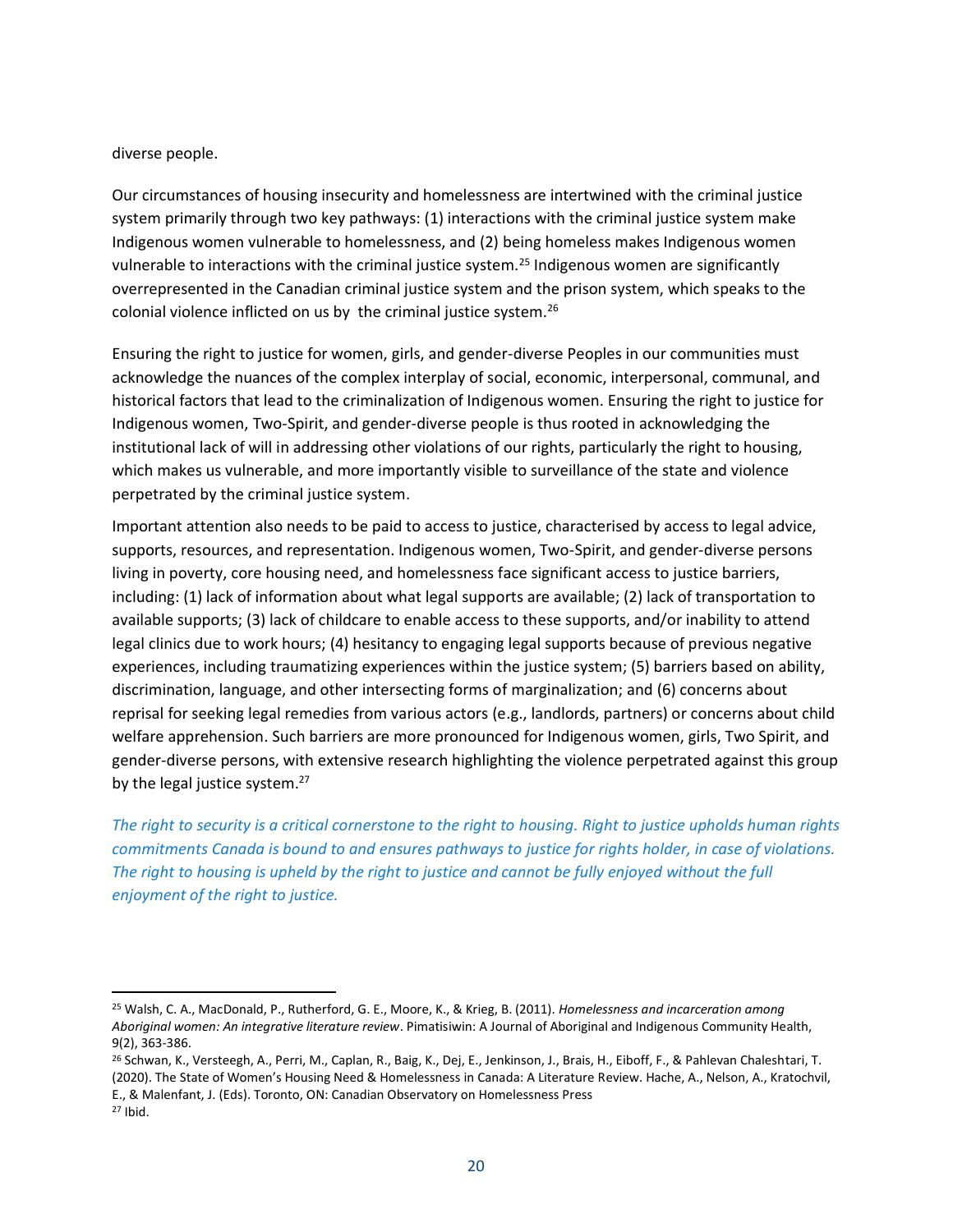#### <span id="page-20-0"></span>4. Violation of Right to Health and Right to Housing

Housing is a social determinant of health, underscoring the critical intersections between the right to housing and the right to health. Rights to health are iterated across international human rights mechanisms, including UNDRIP and ICESCR. Particularly, ICESCR cites "the right to enjoy the highest possible standard of physical and mental health" (Article 12)<sup>28</sup>. While human rights bodies advocate for the utmost realization of our right to health, insufficient safe, secure, and affordable housing for Indigenous women, Two-Spirit, and gender-diverse people poses a significant barrier towards the realization of our right to health.

Living in inadequate housing situations has been linked with physical health challenges that disproportionately impact us. Research shows that Indigenous women, Two-Spirit, and gender-diverse people are more likely than non-Indigenous women in Canada to be living in housing in need of major repairs.<sup>29</sup> Issues with mould leading to respiratory challenges, lack of housing that ensures accessibility needs for Indigenous women with disabilities, [lack of safe drinking water in housing across many First](https://firstnationsdrinkingwater.ca/wp-content/uploads/2022/01/Summary-and-Explanation-English.pdf)  [Nations reserves,](https://firstnationsdrinkingwater.ca/wp-content/uploads/2022/01/Summary-and-Explanation-English.pdf) and lack of emergency housing responses that address experiences of violence and trauma all undermine the health of Indigenous women, girls, Two-Spirit, and gender-diverse people.

While there is extensive documentation of the correlation between inadequate housing and poor health conditions, it must be emphasized that violations of the right to housing are also connected with experiences of violence for many Indigenous women, Two-Spirit, and gender-diverse people, which in turn contribute to health deterioration and poorer health outcomes.<sup>30</sup> As articulated by the UN Special Rapporteur on the Right to Adequate Housing,

Lacking secure, adequate housing, Indigenous women often become the targets of further violence because of their gender and their indigenous identity. This dramatic spiral of violence (lack of access to adequate housing, violence, homelessness, and further violence, including homicide) has profound roots in the extreme social and economic marginalization of Indigenous women and their communities.<sup>31</sup>

Violence experienced because of these unsafe living conditions leads to long-term health impacts and ongoing victimization of Indigenous women, girls, Two-Spirit, and gender-diverse people in our communities. As documented in the National Inquiry into MMIWG Report,

<sup>&</sup>lt;sup>28</sup> United Nations (General Assembly). 1966. "International Covenant on Economic, Social, and Cultural Rights." Treaty Series 999 (December): 171

<sup>&</sup>lt;sup>29</sup> National Inquiry into Missing and Murdered Indigenous Women and Girls (Canada). Reclaiming power and place: The final report of the national inquiry into missing and murdered Indigenous women and girls. National Inquiry into Missing and Murdered Indigenous Women and Girls, 2019. Online at https://www.mmiwg-ffada.ca/final-report

<sup>30</sup> National Inquiry into Missing and Murdered Indigenous Women and Girls (Canada). Reclaiming power and place: The final report of the national inquiry into missing and murdered Indigenous women and girls. P. 458. National Inquiry into Missing and Murdered Indigenous Women and Girls, 2019. Online at https://www.mmiwg-ffada.ca/final-report/.

<sup>31</sup> Farha, L. (2019). Report of the Special Rapporteur on Adequate Housing as a Component of the Right to an Adequate Standard of Living, and on the Right to Non-Discrimination in this Context. United Nations General Assembly. https://www.undocs.org/A/74/183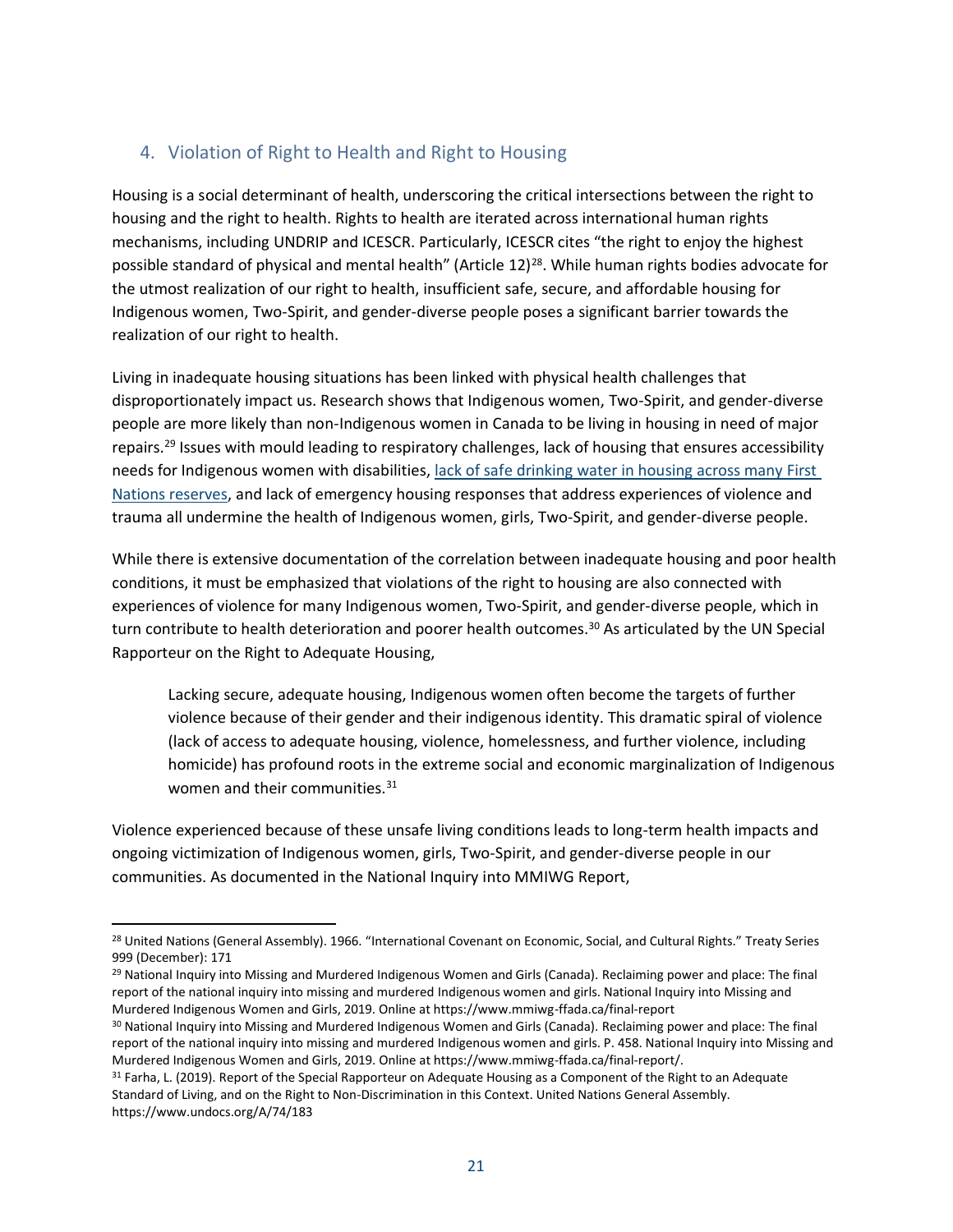Although interpersonal violence is not always considered a public health issue, the healthrelated impacts associated with violence are far-reaching. In addition to the psychological impacts of violence, the severity of violence often experienced by Indigenous women can lead to many additional health problems, such as various types of injuries, including broken bones; chronic pain; gastrointestinal issues; sexually-transmitted infections, including HIV; unplanned pregnancy and other gynaecological complications.<sup>32</sup>

*The indivisibility of the right to housing and the right to health means that housing which does not ensure the health and wellbeing of Indigenous women, girls, Two-Spirit, and gender-diverse people does not meet the requirement of the full enjoyment of the right to housing.*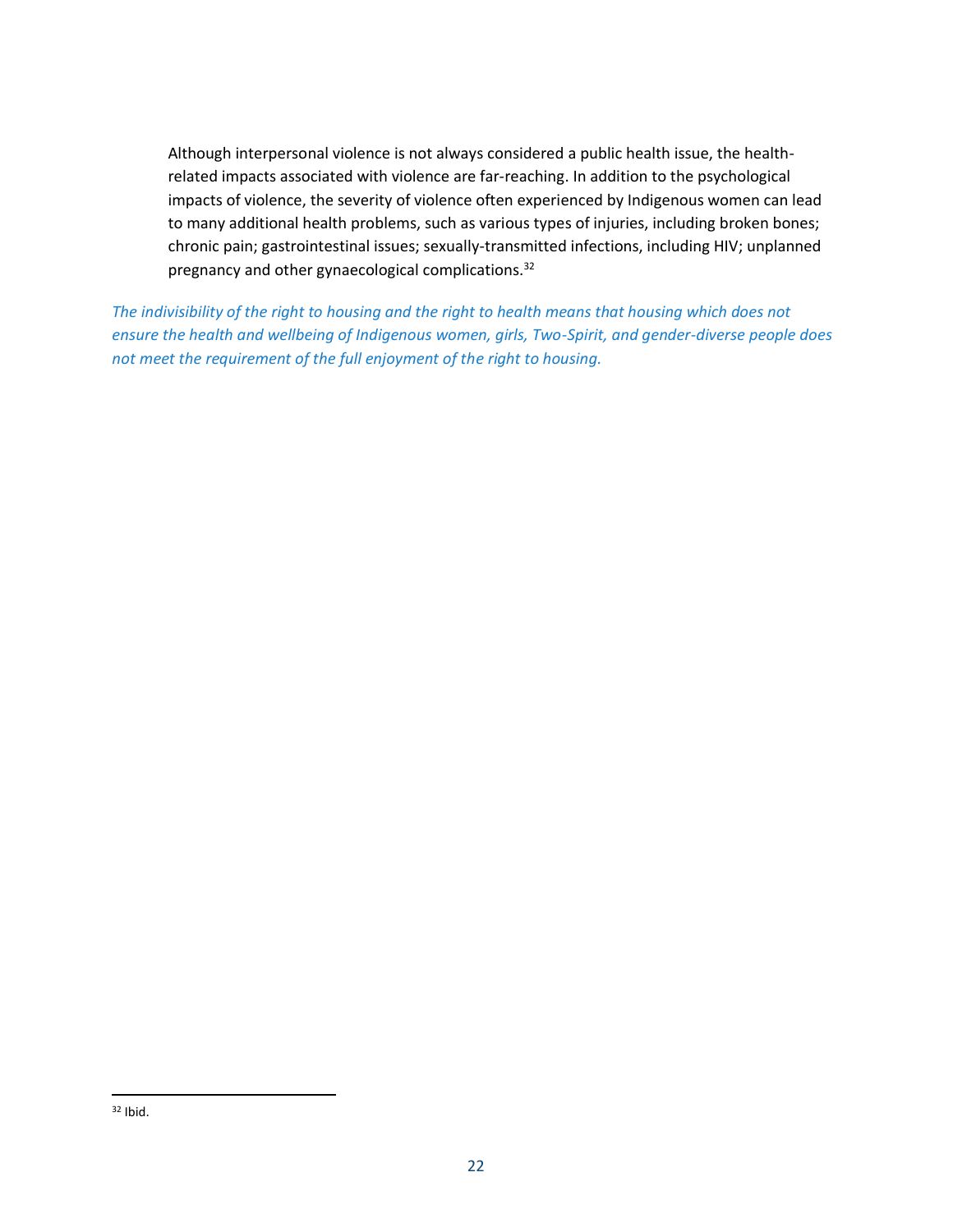# Key Violations and Systemic Issues

The Working Group has highlighted following key violations and systemic issues as areas of housing rights violations women, girls, Two-Spirit and gender-diverse people in our communities experience. The violations listed in this Claim by no means capture the full scale and depth of human rights violations impacting us. We hope that the engagement processes in the Second Phase of our Claim process will further elaborate on violations listed below.

## <span id="page-22-0"></span>**Violation 1. Lack of Action on the Calls to Justice from the Missing and Murdered Indigenous Women and Girls Report and Calls to Action from the Truth Reconciliation Commission Report**

**THE CANADIAN GOVERNMENT'S FAILURE TO HONOR THE TRUTH AND RECONCILIATION COMMISSION (TRC) CALLS TO ACTION AND MMIWG CALLS TO JUSTICE REPRESENTS THE FIRST AND MOST EGREGIOUS VIOLATION OF OUR HOUSING RIGHTS. THE MMIWG REPORT CONSISTENTLY LINKS UNSAFE AND INADEQUATE HOUSING TO GENOCIDAL VIOLENCE EXPERIENCED BY INDIGENOUS WOMEN, GIRLS, TWO-SPIRIT, AND GENDER-DIVERSE PEOPLE. THE TRC REPORT HIGHLIGHTS THE SCALE AND DEPTH OF GENOCIDAL COLONIAL VIOLENCE PRODUCED THROUGH THE RESIDENTIAL SCHOOLS, AND THE ONGOING LEGACIES OF THE RESIDENTIAL SCHOOLS THAT ARE REFLECTED IN SYSTEMS LIKE HOUSING, CHILD WELFARE AND HEALTHCARE. THE FAILURE TO HONOR THESE PROCESSES THAT OUR COMMUNITIES HAVE PUT SO MUCH TIME, ENERGY AND EFFORT INTO TRANSLATES INTO FAILURE TO ENSURE OUR RIGHT TO HOUSING AND PERPETUATES CYCLES OF COLONIAL VIOLENCE ON INDIGENOUS WOMEN, GIRLS, TWO-SPIRIT, AND GENDER-DIVERSE PEOPLE.**

#### <span id="page-22-1"></span>1.1. Lack of Action on the Calls to Justice from the Missing and Murdered Indigenous Women and Girls National Inquiry Report

The MMIWG Report has documented housing rights violations of Indigenous women extensively through the testimonies of family members of murdered and missing Indigenous women and gender diverse individuals. Testimonies speak to the lack of safe, culturally-appropriate and adequate housing within the larger context of the colonial genocide that displaces Indigenous women, girls and gender diverse individuals from their homelands. This multi-layered oppression has created circumstances of extreme vulnerability to violence and marginalization for women, Two-Spirit, and gender-diverse people in our communities.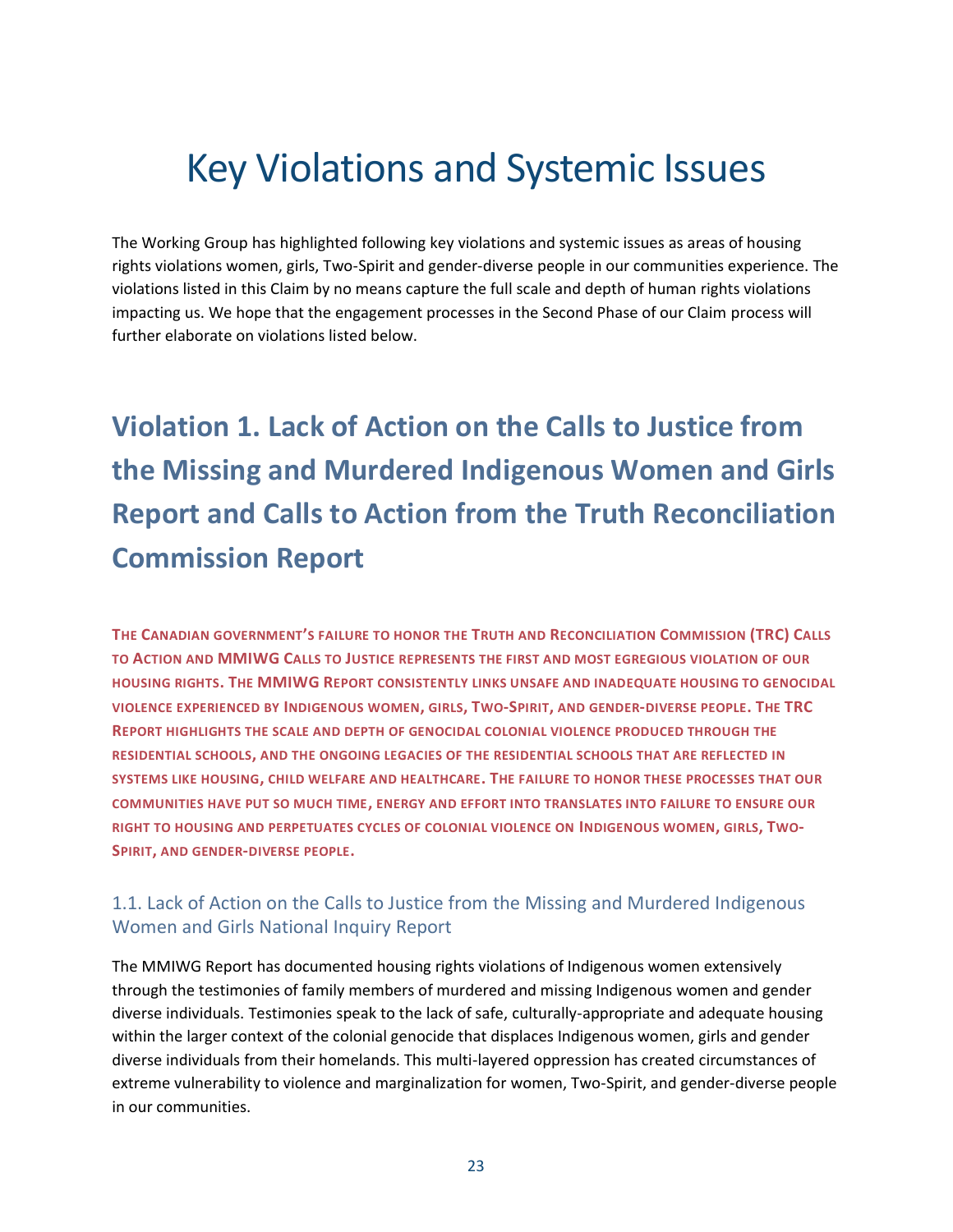The Calls for Justice articulated in the MMIWG National Inquiry Report have asserted the immediate need for repair and construction of houses that would serve the needs of Indigenous women, girls, Two-Spirit, and gender-diverse peoples. The Calls for Justice specifically mention that the "construction and provision of repairs must ensure that Indigenous women, girls, and 2SLGBTQQIA people have access to housing that is safe, appropriate to geographic and cultural needs, and available wherever they reside, whether in urban, rural, remote, or Indigenous communities."<sup>33</sup> Since the reports were published, advocates from First Nations, Métis and Inuit communities have taken up the task of keeping the federal government accountable to progress made on the Calls for Justice. Yet, communities have consistently been met with lack of action and failure to allocate adequate resources to substantively realize the Calls for Justice within the MMIWG National Inquiry Report.

The MMIWG National Inquiry Report included a National Action Plan for the implementation of the Calls for Justice but failed to include accountability mechanisms that would track progress on specific Calls for Justice. This challenge has been identified by the National Family and Survivor Circles (NFSC) which took part in the process of developing the National Action Plan, identifying immediate and long-term priorities, along with other Indigenous organizations across Canada. One of those priorities in the action plan was to establish an oversight body in the form of a National Indigenous Human Rights Ombudsperson and a National Indigenous Human Rights Tribunal before June 3, 2022.<sup>34</sup> Lack of actions on these fronts has not meant there is no way of assessing or measuring if any progress has been made on any Calls for Justice.

Lack of accountability, particularly as it pertains to Calls for Justice, is particularly evident in housing. There is a significant need for better monitoring and data collection on how investments in housing are benefitting Indigenous women, girls, Two-Spirit, and gender-diverse people. Regardless of glaring gaps in data, evidence indicates that investments made under the majority of National Housing Strategy major housing programs have failed to address housing needs for those in severe housing security, which includes a disproportionate number of Indigenous women, girls, Two-Spirit, and gender-diverse people.

Working Group members have expressed that government-funded programs proposed as solutions to Indigenous Peoples' housing insecurity are instead creating pathways into homelessness. This is due to the current housing systems failure to ensure co-development of housing solutions with Indigenous women, girls, and gender-diverse people. As a result, many housing solutions fail to facilitate autonomy and self-determination for us and our families. Interjurisdictional tensions between different levels of government, and lack of security of land tenure on which to build housing are also major factors that contribute to housing programs that fail to promote our realization of housing rights and security. Colonial solutions fail to uphold our ways of knowing and often keep us in cycles of survival rather than allowing us to thrive. Upholding the findings from the MMIWG Report in a meaningful way would entail

<sup>33</sup> National Inquiry into Missing and Murdered Indigenous Women and Girls Vol. 1B (Canada). Reclaiming power and place: The final report of the national inquiry into missing and murdered Indigenous women and girls. National Inquiry into Missing and Murdered Indigenous Women and Girls, 2019. Online at [https://www.mmiwg-ffada.ca/final-report/.](https://www.mmiwg-ffada.ca/final-report/) P. 182

<sup>34</sup> Deer, K..' (2022). "A national shame," say advocates about lack of progress on MMIWG action plan. CBC. https://www.cbc.ca/news/indigenous/mmiwg-action-plan-update-1.6476685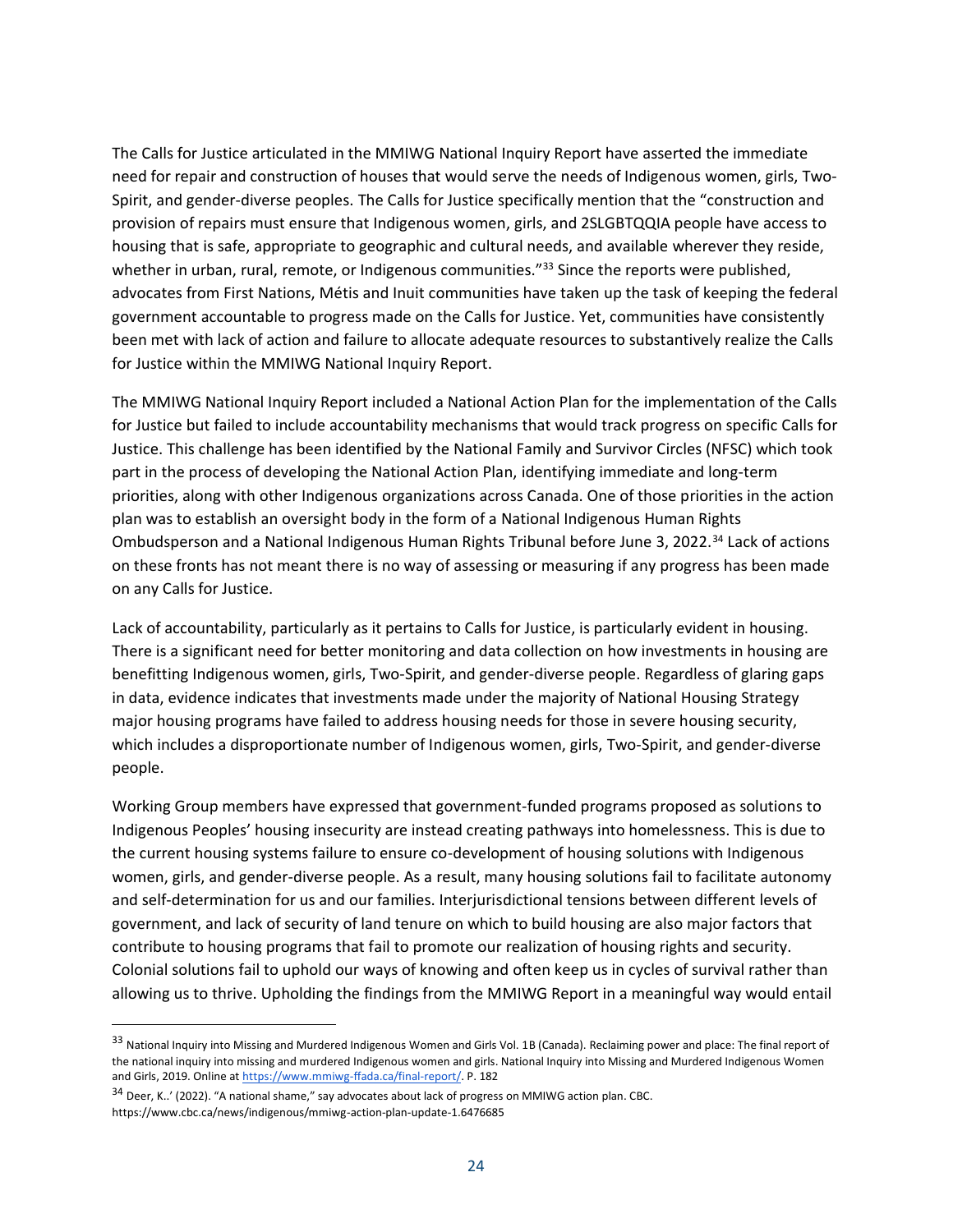engaging in solution-building processes that are led by us and uphold our rights in ways we understand and assert them.

#### <span id="page-24-0"></span>*1.2.* Lack of Action on the Calls to Action from the Truth and Reconciliation Commission Report

The Truth and Reconciliation Commission (TRC) Report documented the genocidal violence of the residential school systems and its intergenerational and traumatic legacies and impacts on our communities today. It included 94 Calls to Action to support reconciliation by establishing mutually respectful relationships between Indigenous and non-Indigenous people in Canada. The Report established that there must be awareness of the past, acknowledgement of the harm inflicted on Indigenous Peoples and actions to change. However, testimonies included in the Report highlight the intergenerational effects of the residential school systems.

"The closing of the schools did not bring the residential school story to an end. Their legacy continues to this day. It is reflected in the significant disparities in education, income, and health between Aboriginal people and other Canadians—disparities that condemn many Aboriginal people to shorter, poorer, and more troubled lives."<sup>35</sup>

For Indigenous women, girls, Two-Spirit, and gender-diverse people, the legacies of residential schools manifest in their disproportionate experiences of violence, physical and mental health challenges and over-representation in homelessness and housing precarity compared to men. Indigenous women across Canada are experiencing disproportionate forms of homelessness, rooted in genocidal practices of Canadian governments. In the Metro Vancouver region, 45% of <sup>36</sup> women experiencing homelessness are Indigenous.<sup>37</sup> In Winnipeg, an overwhelming 80% of women experiencing homelessness identify as Indigenous<sup>38</sup>.

The ongoing crisis of homelessness experienced by women, Two-Spirit, and gender-diverse people in our community in itself is an egregious violation of our inherent Indigenous and human rights and dishonours the work led by First Nations, Inuit and Métis communities in the truth and reconciliation process. Homelessness of our mothers, grandmothers, sisters, daughters, aunties, and cousins is in itself a legacy of the residential school systems that tears our families apart and prevents us from building and keeping our relationships with lands, waters, and kin. Jesse Thistle captures this beautifully in his work

<sup>&</sup>lt;sup>35</sup> Truth and Reconciliation Commission of Canada. (2015). What We Have Learned: Principles of Truth and Reconciliation. https://ehprnh2mwo3.exactdn.com/wp-content/uploads/2021/01/Principles\_English\_Web.pdf

<sup>36</sup> Bingham, B., Moniruzzaman, A., Patterson, M., Sareen, J., Distasio, J., O'Neil, J., & Somers, J. M. (2019). Gender differences among Indigenous Canadians experiencing homelessness and mental illness. BMC Psychology, 7(1). <https://doi.org/10.1186/s40359-019-0331-y>

<sup>37</sup> Martin, C. M., & Harsha, W. (2019). Red Women Rising: Indigenous Women Survivors in Vancouver's Downtown Eastside. Downtown Eastside Women's Centre. https://dewc.ca/resources/redwomenrising

<sup>38</sup> Drabble, J., & McInnes, S. (2017). Finding her home: A Gender-Based Analysis of the Homelessness Crisis in Winnipeg. Canadian Centre for Policy Alternatives.

https://www.policyalternatives.ca/sites/default/files/uploads/publications/Manitoba%20Office/2017/03/Finding\_Her\_Home %20low-res.pdf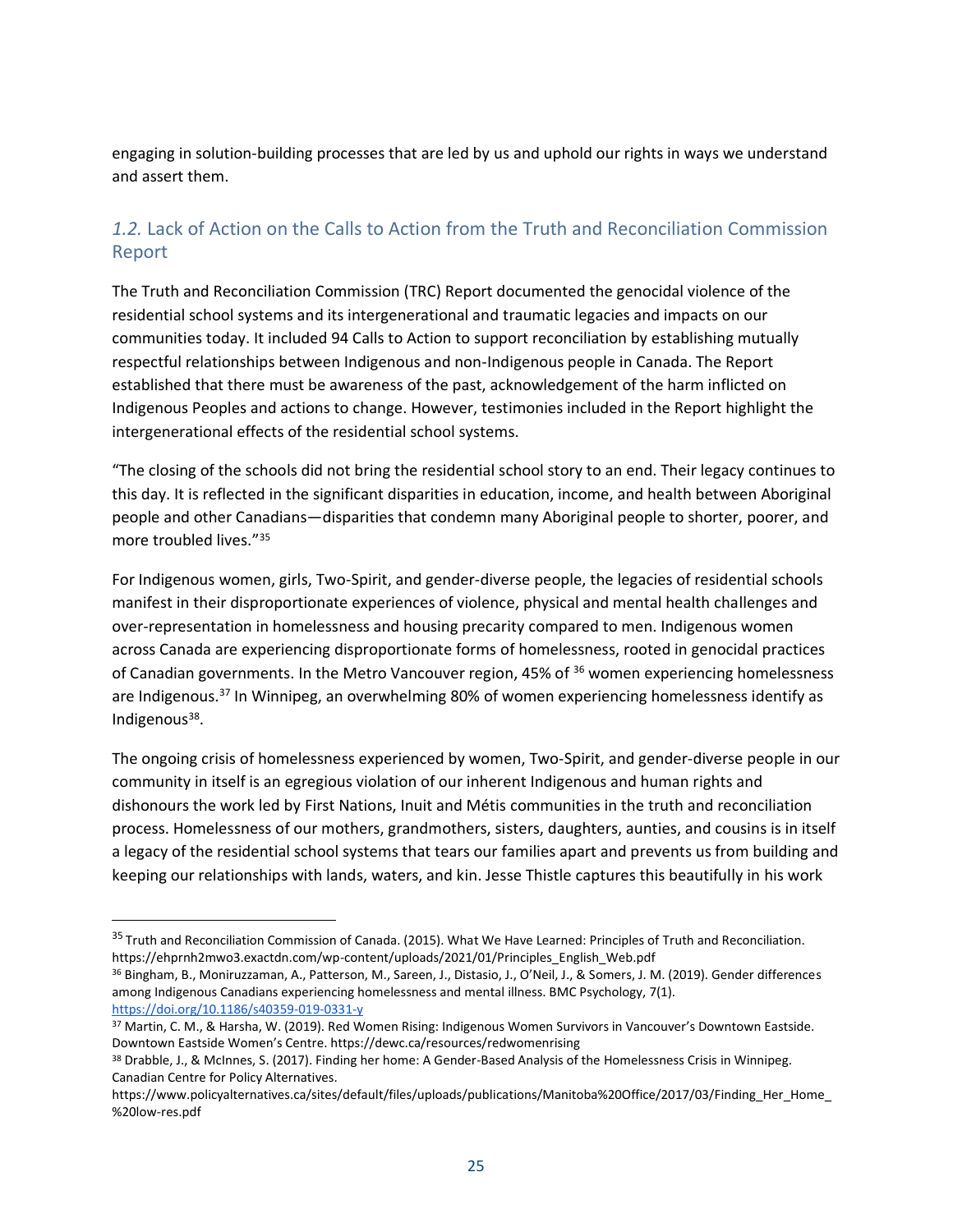on Indigenous homelessness is not just defined as,

*lacking a structure of habitation; rather, it is more fully described and understood through a composite lens of Indigenous worldviews. These include individuals, families and communities isolated from their relationships to land, water, place, family, kin, each other, animals, cultures, languages, and identities. Importantly, Indigenous people experiencing these kinds of homelessness cannot culturally, spiritually, emotionally, or physically reconnect with their Indigeneity or lost relationships. 39*

All the Calls to Action presented by the TRC are centred on breaking legacies of residential school systems and "repairing damaged trust by making apologies, providing individual and collective reparations, and following through with concrete actions that demonstrate real societal change"<sup>40</sup>. Yet, since its release in 2015, progress on the TRC Calls to Action shows that only 13 of the 94 Calls to Action have been completed, with 32 of the calls only in proposal state and 19 that have not been worked on yet. Further analysis by the Yellowhead Institute shows that even this measurement of progress is quite generous as it disregards the slowness of this process year to year and more importantly the lack of strength and longevity in the interventions made under the call continue to reproduce trauma and legacy of the residential schools. The report from Yellowhead Institute also notes that "the Calls to Action that have seen the least progress at all are those that call for fundamental changes to policies and institutions built, from the start, on a foundation of anti-Indigenous racism"<sup>41</sup>. Calls towards systemic changes within public systems such as substantive changes to justice and healthcare systems, have seen the least amount of progress of all the Calls to Action.

The state of the progress on the TRC Calls to Action in itself represents an appalling violation of our housing rights, as these Calls to Action touched upon systemic changes that would lead to housing equity for all women, girls, Two-Spirit, and gender-diverse people in our community.

<sup>39</sup> Thistle, J. (2017.) Indigenous Definition of Homelessness in Canada. Toronto: Canadian Observatory on Homelessness Press <sup>40</sup> Jewell, E. (2022, May 23). Calls to Action Accountability: A Status Update on Reconciliation. Yellowhead Institute. https://yellowheadinstitute.org/2019/12/17/calls-to-action-accountability-a-status-update-on-reconciliation/ <sup>41</sup> ibid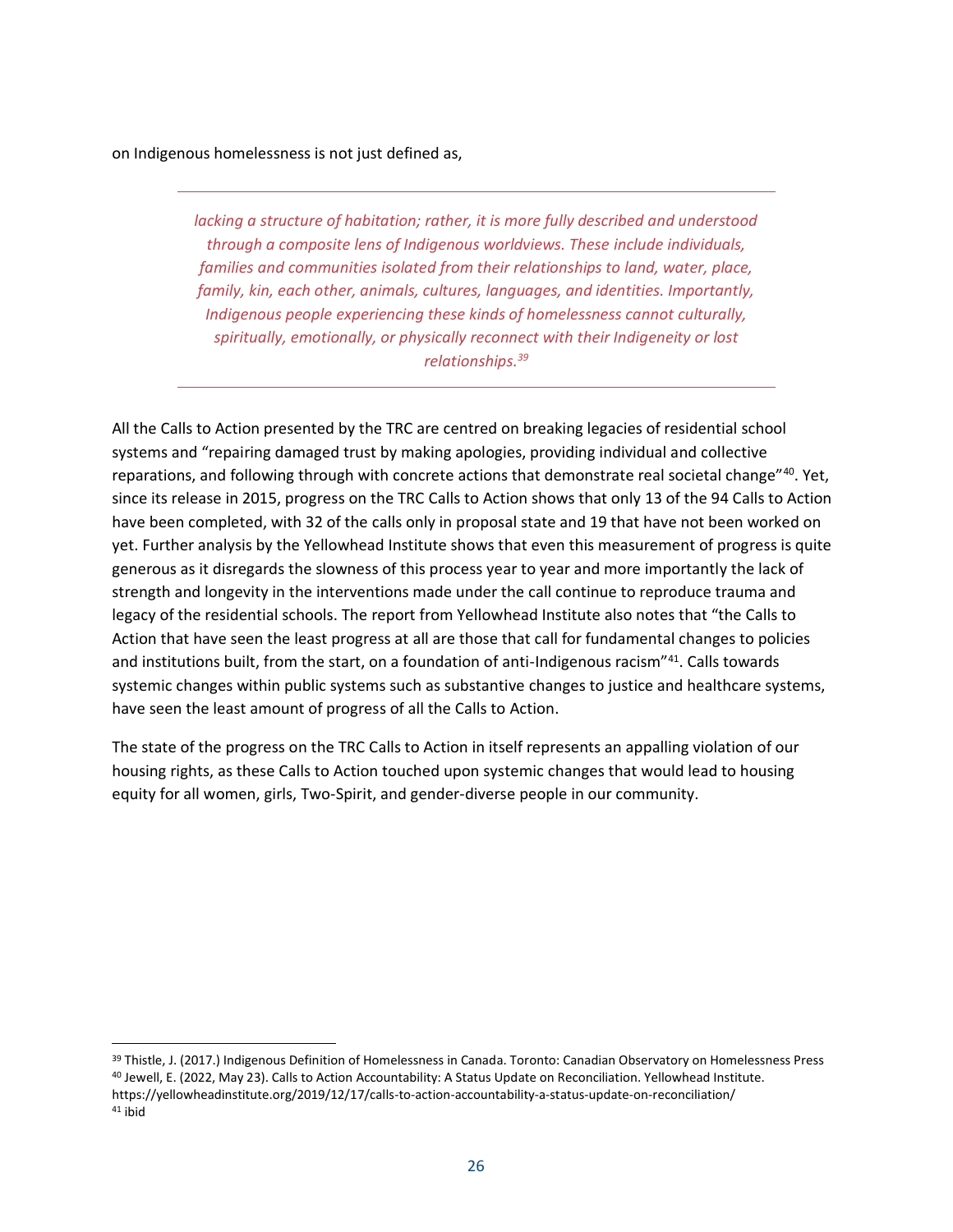### <span id="page-26-0"></span>**Violation 2: Failure to Provide Safe, Adequate and Culturally-Appropriate Housing, on Our Own Terms**

**THE GOVERNMENT OF CANADA HAS FAILED TO PROVIDE SAFE, ADEQUATE AND CULTURALLY APPROPRIATE HOUSING THAT MEET THE DIVERSE NEEDS OF INDIGENOUS WOMEN, GIRLS, TWO-SPIRIT, AND GENDER-DIVERSE PEOPLE FROM COAST TO COAST TO COAST. DECADES OF UNDER-FUNDING AND PATERNALISTIC RESOURCE ALLOCATION TO INDIGENOUS PEOPLE'S HOUSING HAS FURTHER LEFT INDIGENOUS WOMEN, GIRLS, TWO-SPIRIT, AND GENDER-DIVERSE PEOPLE IN SITUATIONS OF HOUSING VULNERABILITY AND INSECURITY AND ULTIMATELY FAILS TO UPHOLD THEIR HOUSING RIGHTS.**

#### <span id="page-26-1"></span>2.1. Housing and Discrimination created through the Indian Act<sup>42</sup>

Since its inception, the Indian Act served (and serves) as a locus of discrimination towards First Nations women and girls. The discrimination and violence resulting from the Indian Act continues to manifest itself in our communities today, particularly when it comes to housing inequities and disparities. The Indian Act legislated policies that discriminated against First Nations women based on our gender and has attempted to displace us from our roles as matriarchs and knowledge keepers in our communities.

#### **Indian Act Pre-1985 and its long-lasting impacts**

.

The Indian Act legally obligated First Nations communities to adopt Euro-centric patriarchal models, using Indian Status to create divisions between First Nations Peoples as a way to buttress Euro-centric models of governance, property allocation and rights holding within communities. It structured reserves and residences on reserves to only be available to band members who have registered Indian Status. Pre-1885, social services and housing provisions for First Nations women were tied not only to the Indian Status, but also to band membership. Indian Status drew on patrilineality, which meant that First Nations women involuntarily lost their Indian Status if they married a non-Status individual, or someone who voluntarily or involuntarily gave up their Status to become enfranchised. The loss of status and band membership uprooted First Nations women from their home communities creating intergenerational cultural discontinuity, loss of inherent rights, and housing insecurity, amongst other detrimental effects.

Band memberships further complicated this arrangement. A First Nations woman who married a person outside of her band lost band membership on her home reserve, and her band membership was transferred to that of her husband's band. Regardless of whether they married non-Status Indians or Status Indians with a different band membership, First Nations women lost their home reserve band memberships, band annuities and, subsequently, residence in home reserves, which severely limited

 $42$  This section has been adopted from the The State of Women's Housing Need & Homelessness in Canada: A Literature Review, co-published by the Women's National Housing and Homelessness Network, Keepers of the Circle, Canadian Alliance to Homelessness and Canadian Observatory on Homelessness.

Schwan, K., Versteegh, A., Perri, M., Caplan, R., Baig, K., Dej, E., Jenkinson, J., Brais, H., Eiboff, F., & Pahlevan Chaleshtari, T. (2020). The State of Women's Housing Need & Homelessness in Canada: A Literature Review. Hache, A., Nelson, A., Kratochvil, E., & Malenfant, J. (Eds). Toronto, ON: Canadian Observatory on Homelessness Press.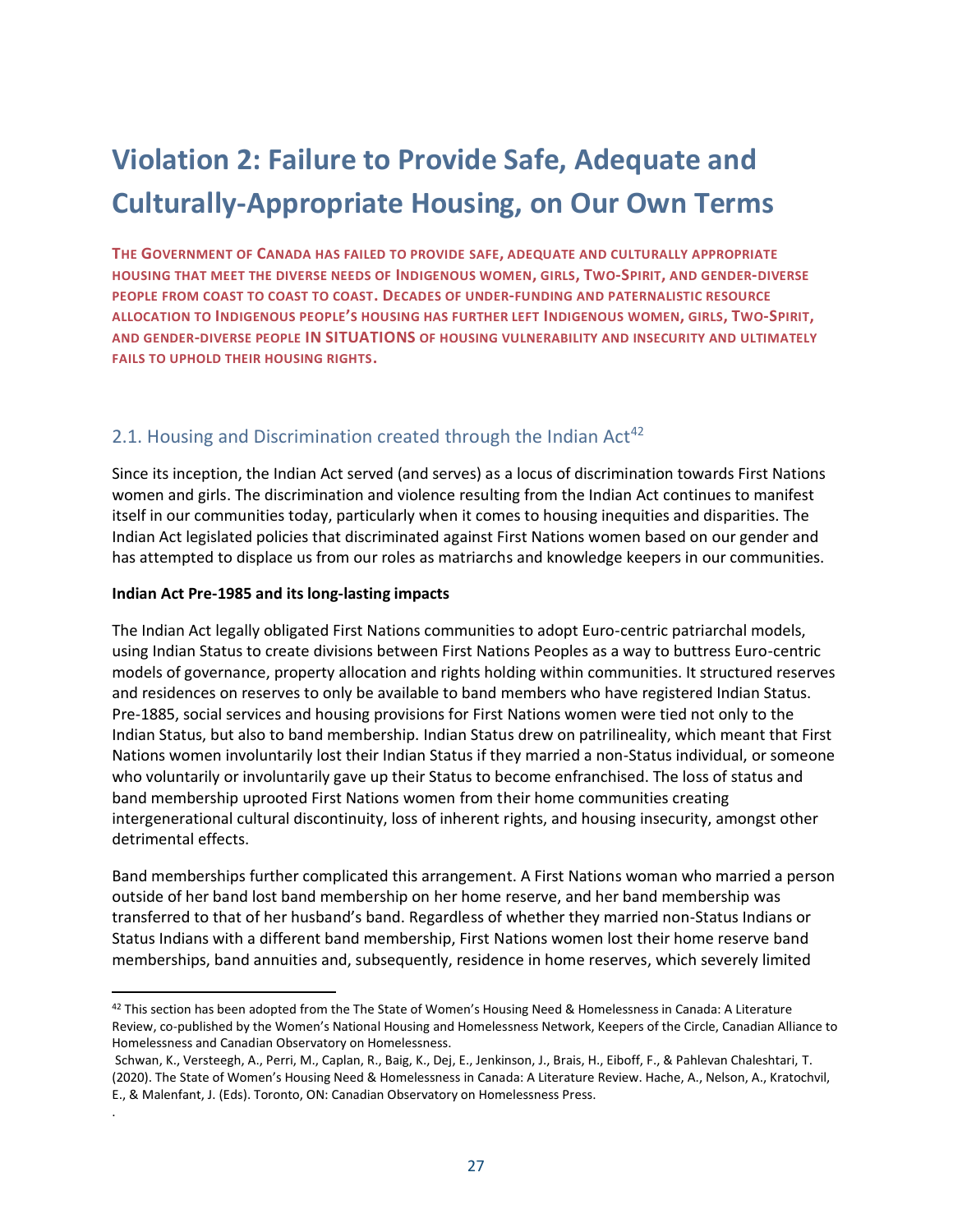their independence and access to secure housing.

Until 1985, gender discriminating components of the Indian Act continued to shape policies impacting First Nations women. In 1985, the federal government amended the Indian Act, to ostensibly remove gender discrimination and align it with the *Canadian Charter of Rights and Freedoms*. The amendment allowed First Nations women who had lost their Status under previous iterations of the Act, to apply for reinstatement of their Indian Status. While this made thousands of First Nation women eligible for Indian Status, the amendment also gave band councils oversight of band membership and the authority to determine their own membership rules. These rules were often gender-biased and discriminatory based on sexist perceptions created by legislation before the 1985 amendments. Many First Nations women, while eligible for Indian Status, were not eligible for band memberships which would give them access to social programs, benefits, and housing on reserve. There was also a lack of band capacity to apply for funding for housing to address the increase in housing need for those reinstated under the 1985 amendment. First Nations women, even after attaining reinstated Indian Status, continue to face the residual effects of gender discrimination deeply rooted in the Indian Act.

#### **Ongoing Discrimination**

Sex-discrimination rooted in the Indian Act prevented women from living in their First Nation and participating in political processes of our communities such a running in elections, voting on decisions regarding reserve land, benefitting from treaty rights and even having a seat at the negotiating table between Canada and our First Nations.<sup>43</sup> This level of exclusion of First Nations women inevitably shaped experiences of systemic abuse, particularly violating our right to self-determination and our right to culture. Most importantly, removal of Indian Status for First Nations women led to forced removal of many women from their reserves, violating their right to security of tenure (as guaranteed under the right to housing) on reserve.

Even as the Act has been amended to remove discrimination against women and Status has been reinstated<sup>44</sup>, lack of housing options and the manufactured lack of capacity<sup>45</sup> on reserve resulting from paternalistic funding models have perpetually impacted our access to housing in our communities. Indigenous-led housing that particularly focuses on addressing our housing need is thus critical to bridge vast gaps created by discrimination through the Indian Act. In the review of this Claim and evidence gathered subsequently as part of this Claim, it is critical that the Federal Housing Advocate considers the context of Indian Act and ongoing ways in which it shapes our access to housing.

<sup>43</sup> National Inquiry into Missing and Murdered Indigenous Women and Girls (Canada). ReClaiming power and place: The final report of the national inquiry into missing and murdered Indigenous women and girls. National Inquiry into Missing and Murdered Indigenous Women and Girls, 2019. Online at https://www.mmiwg-ffada.ca/final-report/.

<sup>44</sup> The reinstatement of Status for women was by no means a process that was simple for Indigenous women. Women must still apply for Status, and while the amendments led to many First Nations women, and their children, regaining Status, discrimination from the Act continues and women continue to bear the many barriers created by the Act.

<sup>45</sup> "Capacity issues have long been a convenient justification for funding discrepancies between Indigenous peoples and their non-Indigenous neighbors, and of course, on-going paternalism. The language of 'capacity building' is also regularly used to gaslight critics of federal policies." The implications are always for First Nations to design their own solutions, when their resources are already over stretched, and then apply for piecemeal funding from federal sources. Jewell, E. (2022, May 23). Calls to Action Accountability: A Status Update on Reconciliation. Yellowhead Institute.

https://yellowheadinstitute.org/2019/12/17/calls-to-action-accountability-a-status-update-on-reconciliation/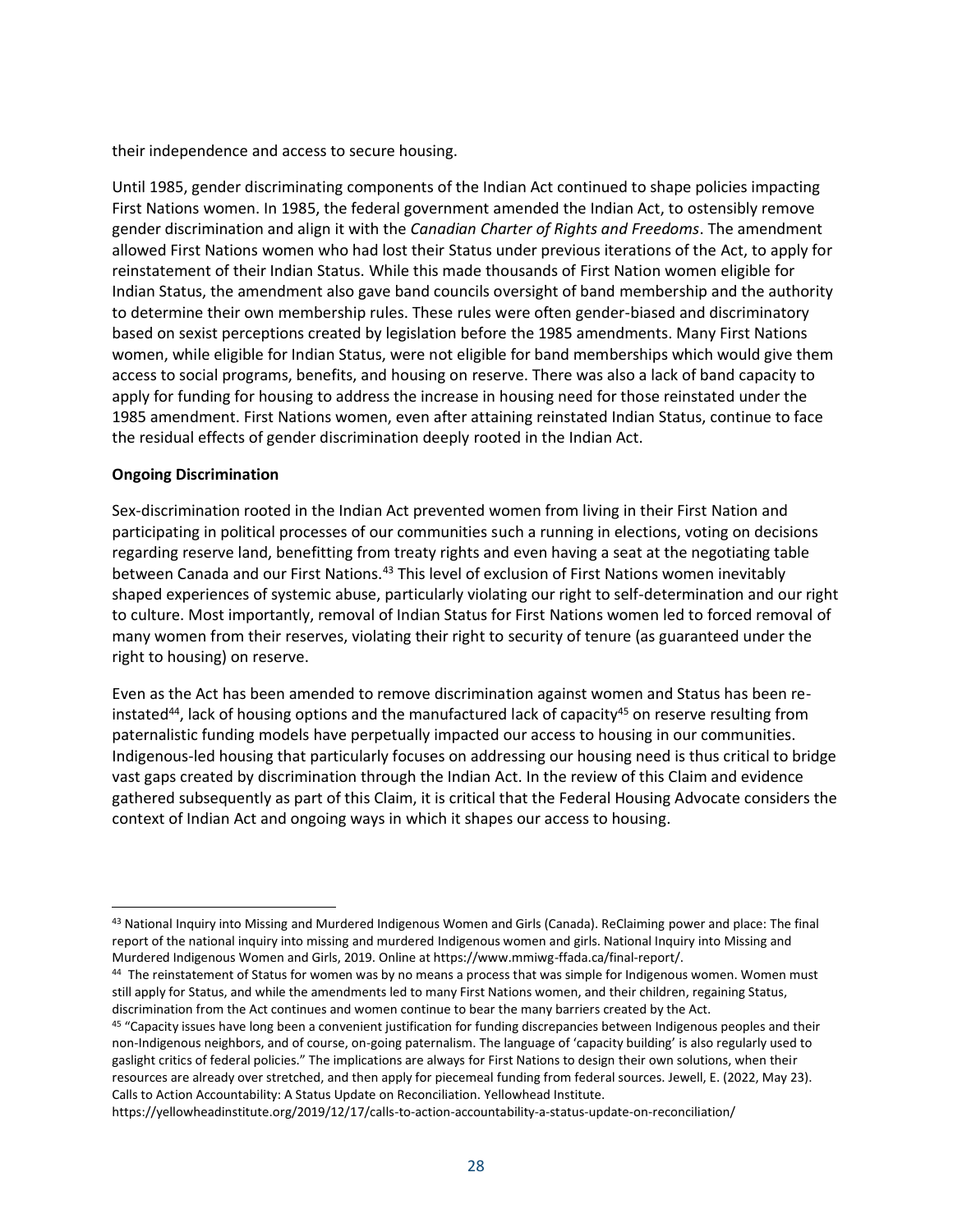#### <span id="page-28-0"></span>2.2. The Manufactured Crisis of Housing on Reserve and its impact on women, girls, Two-Spirit, and gender-diverse people.

Reserves across Canada are experiencing housing crises of various scales. The crises are the result of decades of funding programs that have not taken into account the social, economic, cultural and political realities of the reserves<sup>46</sup>. Manufactured lack of capacity<sup>47</sup> on reserves to provide safe, adequate and culturally-appropriate housing<sup>48</sup> impacts women deeply. Issues affecting adequacy of housing on reserve illustrate the intersection of housing and health rights violations impacting First Nation women, girls, Two-Spirit, and gender-diverse people.

#### **Overcrowding**

Almost 37 percent of First Nations people on reserve live in overcrowded housing<sup>49</sup>. Overcrowding can lead to the deterioration of actual housing stock due to stresses on the structural integrity of poorly constructed houses that are commonly found on reserves. Further, our communities know that overcrowding creates increased instances of social and health problems such as stress and family violence<sup>50</sup>. Overcrowding is also linked to increased risk of transmission of infectious diseases such as tuberculosis, hepatitis A, and shigellosis<sup>51</sup>.

#### **Infrastructural Challenges and Health Concerns**

Indigenous women are more likely to be living in inadequate housing conditions, including housing in need of major repairs, compared to non-Indigenous women. Statistics Canada reports that in 2011, 11% of all Indigenous women were living in overcrowded dwellings, with data indicating 30% of Inuit women and 14% of First Nations women were living in crowded dwellings compared to only 4% non-Indigenous women<sup>52</sup>. Regardless of region, Statistics Canada found that in 2011, "on-reserve First Nations females and Inuit females in Inuit Nunangat [are] most likely to live in crowded homes and homes requiring major repairs"<sup>53</sup>. Forty-two percent of First Nations women and girls who lived on reserve were living in homes that required major repairs.

Fifty-one percent of First Nations people living in on reserve housing report living with mould and

<sup>46</sup> Lack of capacity here refers to lack of administrative capacity to manage and operate housing, and lack of financial and resource capacity to maintain and build more housing. This lack of capacity is manufactured by years of colonial and discriminatory policies that have bound First Nations into housing situations where they lack full capacity and means to build and operate housing in ways that are best suited to their contexts. Aboriginal Housing Management Association. (2021). INDIGENOUS HOUSING MANAGEMENT: A Comparative Evaluation of On Reserve and Off Nation Housing Programs.

<sup>47</sup>Aboriginal Housing Management Association. (2021). INDIGENOUS HOUSING MANAGEMENT: A Comparative Evaluation of On Reserve and Off Nation Housing Programs.

<sup>48</sup> Culturally-appropriate housing refers to housing that meets the unique needs, cultural requirements, and ways of living of distinct First Nations, Metis, and Inuit people. In our discussions, advocates have spoken to how housing that is culturally appropriate incorporates respect for the environment through green building, dedicated food storage and food growing capacities and some form of communal and multi-generational living.

<sup>49</sup> Statistics Canada. (2016). The housing conditions of Aboriginal people in Canada. https://www12.statcan.gc.ca/censusrecensement/2016/as-sa/98-200-x/2016021/98-200-x2016021-eng.cfm

<sup>50</sup> Assembly of First Nations (AFN). (2013). Fact Sheet - First Nations Housing on Reserve.

<sup>51</sup> Robson, R. (2008). Suffering an excessive burden: Housing as a health determinant in the First Nations community of Northwestern Ontario. The Canadian Journal of Native Studies, 28(1), 71.

<sup>52</sup> Arriagada, P. (2016). First Nations, Métis, and Inuit Women. Statistics Canada, Social and Aboriginal Statistics Division. <https://www150.statcan.gc.ca/n1/pub/89-503-x/2015001/article/14313-eng.pdf>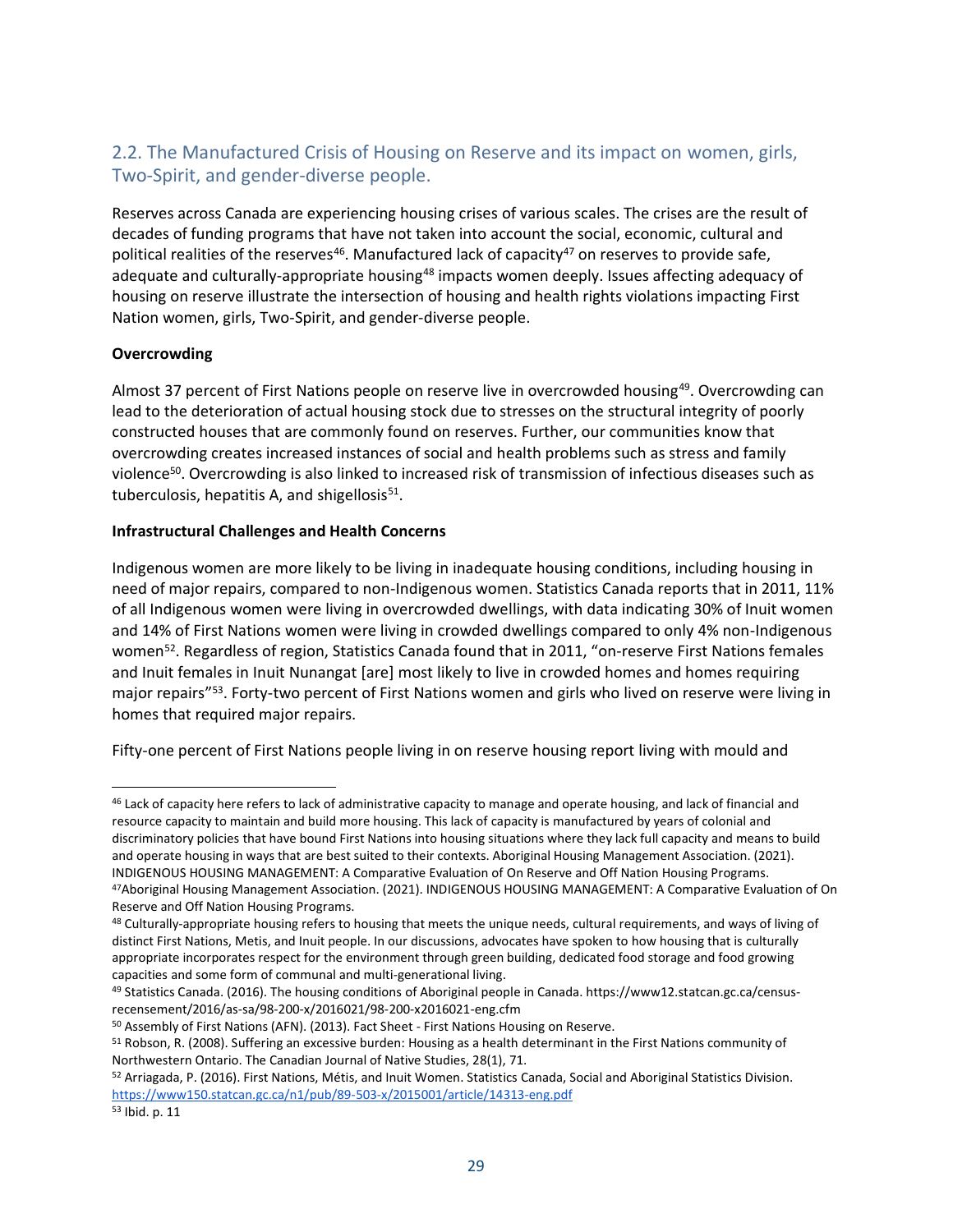mildew.<sup>54</sup>Mould contamination is a major risk factor for respiratory illnesses and is compounded by other challenges with on-reserve housing, such as poor water systems and lack of proper sanitation.<sup>55</sup> Lack of safe water supply and sanitation systems contribute to deteriorating health consequences for First Nations Peoples on reserve.<sup>56</sup> Lack of resources to ensure sustainable and safe housing infrastructure on reserves contributes significantly to the high rates of inadequate housing, and unhealthy living arrangements on reserve.

#### **The Feminization of Poverty on Reserves**

Our experiences show us that the incidence of poverty on reserve is the result of colonial policies implemented to control Status Indians. The ongoing federal jurisdiction over Status Indians, and historic underfunding of resources on reserves particularly disadvantage First Nations women. Poverty poses significant barriers for women to access their matrimonial property rights on reserve. <sup>57</sup> While the Family Homes on Reserves and Matrimonial Interests or Rights Act (FHRMIRA) allows women to apply for exclusive occupation of property, research points out that this legislation is rendered meaningless due to the lack of enforcement mechanisms and avenues to access legal assistance on reserve. Legal precedent points to issues of valuation of homes on reserve lands leading to unfair compensation for the spouse in cases of separation or divorce. Coupled with systemic poverty and housing shortages on many reserves, the spouse, most likely the wife, is left to seek housing off reserve with significantly weaker financial supports.<sup>58</sup>

In many cases, a spouse does not receive payments to which they are entitled in the case of divorce because courts cannot order matrimonial property to be sold given the communal nature of reserve lands. As such, and due to the conditions of poverty, one spouse might not be able to make the payments owed to the other spouse. Gendered dynamics of housing on reserve is directly linked to an over-representation of Indigenous women experiencing housing insecurity, homelessness, and hidden homelessness off reserve.<sup>59</sup> "Indigenous women have disproportionately moved off reserve in comparison to Indigenous men, and limited access to affordable housing off reserve can result in tragic outcomes for women and their children."<sup>60</sup>

<sup>54</sup> Assembly of First Nations (AFN). (2013). Fact Sheet - First Nations Housing on Reserve.

<sup>55</sup> Robson, R. (2008). *Suffering an excessive burden: Housing as a health determinant in the First Nations community of Northwestern Ontario*. The Canadian Journal of Native Studies, 28(1).

<sup>56</sup> Dyck, L. E., & Patterson, D. G. (2015). *On-reserve Housing and Infrastructure: Recommendations for*

*Change, Standing Senate Committee on Aboriginal Peoples*; Robson, R. (2008). *Suffering an excessive burden: Housing as a health determinant in the First Nations community of Northwestern Ontario.* The Canadian Journal of Native Studies, 28(1); Nishnawbe Aski Nation and Together Design Lab. (2018). *Nishnawbe Aski Nation response to the First Nations National Housing and Infrastructure Strategy*. Retrieved fro[m http://www.nan.on.ca/upload/documents/nanhousing\\_position\\_paper-final.pdf;](http://www.nan.on.ca/upload/documents/nanhousing_position_paper-final.pdf) MacKinnon, J., DiCicco, J., & Asseyed, Z. (2016). *Atlantic First Nations Housing Needs Assessment Analysis of Findings*. Atlantic Policy Congress of First Nations Chiefs Secretariat.

<sup>57</sup> Olsen, S. (2016). *Making poverty: a history of on-reserve housing programs*, 1930-1996 (Doctoral dissertation); MacTaggart. (2016) *Lessons from History: The Recent Applicability of Matrimonial Property and Human Rights Legislation on Reserve Lands in Canada*. 6:2 online: UWO J Leg Stud [3 https://ir.lib.uwo.ca/uwojls/vol6/iss2/3;](https://ir.lib.uwo.ca/uwojls/vol6/iss2/3) Harry, K. (2009). *The Indian Act & Aboriginal Women's Empowerment: What Front Line Workers Need to Know. Battered Women's Support Services*. Retrieved from https://autochthonapn.com/uploads/1/1/0/7/110765783/theindianactaboriginalwomensempowerment.pdf

<sup>58</sup> MacTaggart. (2016) *Lessons from History: The Recent Applicability of Matrimonial Property and Human Rights Legislation on Reserve Lands in Canada*. 6:2 online: UWO J Leg Stud [3 https://ir.lib.uwo.ca/uwojls/vol6/iss2/3](https://ir.lib.uwo.ca/uwojls/vol6/iss2/3)

<sup>59</sup> Groening, A., Bonnycastle, C., Bonnycastle, M., Nixon, K., & Hughes, J. (2019). *Housing Needs of Indigenous Women Leaving Intimate Partner Violence in Northern Communities*. Canadian Centre for Policy Alternatives. Retrieved from https://mramb.ca/wp-content/uploads/Housing-Needs-of-Indigenous-Women-Leaving.pdf

<sup>60</sup> MacTaggart. (2016) *Lessons from History: The Recent Applicability of Matrimonial Property and Human Rights Legislation on*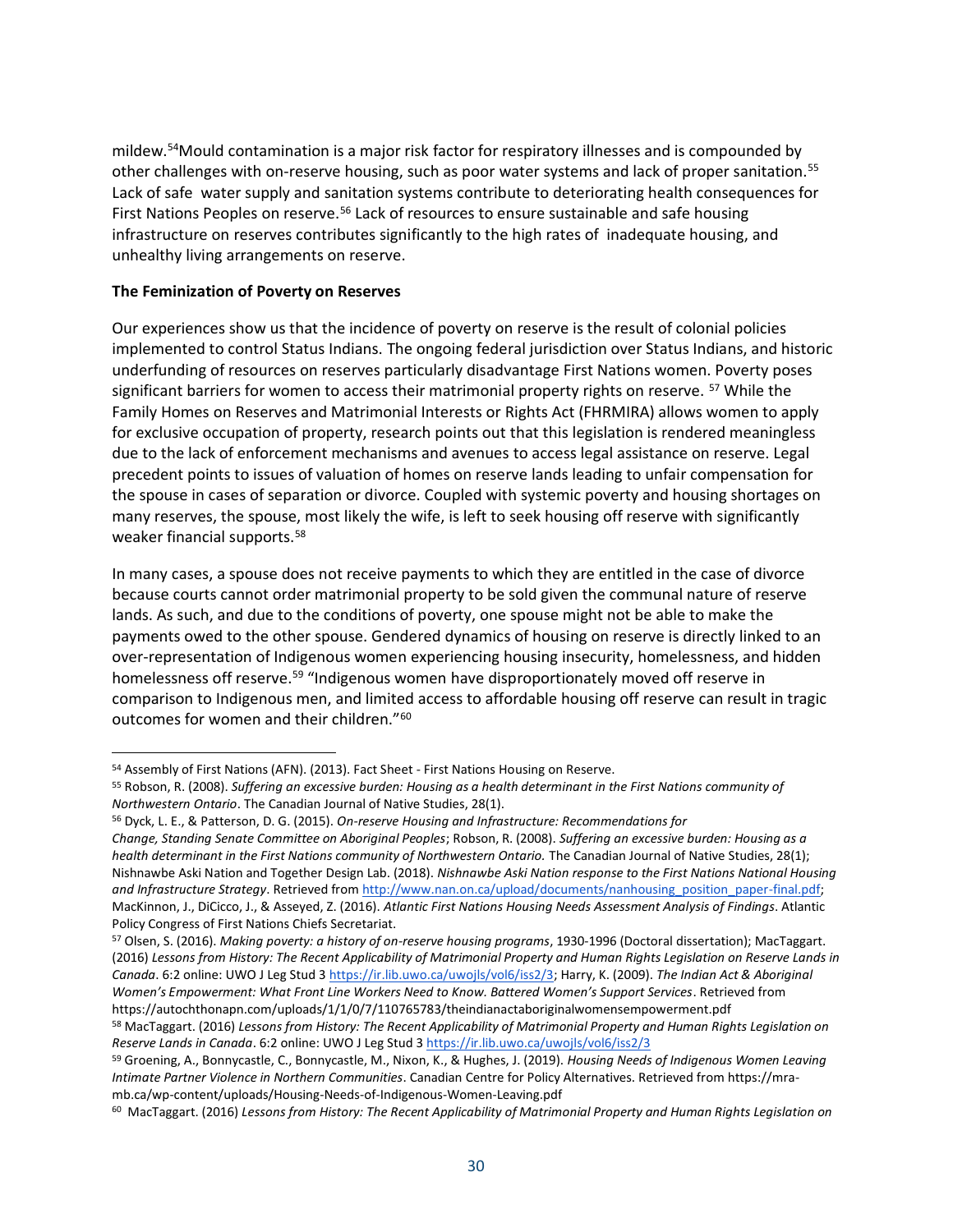The feminization of poverty on reserve exposes the connection between the right to justice and right to housing. Violation of the right to justice reflected in lack of enforcement and inability to access legal recourse in return is violation of women's right to housing as well as it impacts their enjoyment of security of tenure and ultimately pushes them in more severe housing precarity.

#### **SPOTLIGHT: Violation of the Right to Housing and Migration to Urban Settings**

Lack of shelters and housing options for women on reserve are reasons that force us to move off reserve. This migration to urban settings displaces First Nations women and results in significant lack of supports from our families and relatives. Further, in the urban settings we are often forced to adapt to a completely new cultural context without any of our traditional community supports found on reserve.<sup>61</sup> Migration to urban areas also increases the likelihood that we will experience poverty, low-income or no-income, and also have difficulty navigating systems and processes for attaining housing.<sup>62</sup>. All of these factors leave us more vulnerable to homelessness in urban settings and at increased risk of violence.

The lack of adequate housing on reserve is a core issue impacting the social and economic marginalization faced by First Nations women in our home communities. The demand for on-reserve increases, but there is a significant shortage of housing on reserve due to a young and growing population. The construction of new housing and renovation of existing housing on reserve has not kept pace with demand. A report from Aboriginal Housing Management Association reflects,

According to the Standing Senate Committee on Aboriginal Peoples, the housing shortage on reserves is estimated to be 35,000 to 85,000 units and the current funding from On-Reserve Non-Profit Housing Program lacks to address the urgent housing needs on reserves. Many First Nations have housing waiting lists that rarely progress.<sup>63</sup>

As a result of the shortage and inadequacy of on-reserve housing, many of our First Nations sisters have no choice but move ourselves and our children into urban settings. Sometimes this is a choice, but many times, we have no other options and are forced to leave our relations and traditional supports. Even for those choosing to live off-reserve it is critical that Indigenous-led supports be offered and no matter where our sisters choose to live, their rights to housing are met.

*Reserve Lands in Canada.* 6:2 online: UWO J Leg Stud [3 https://ir.lib.uwo.ca/uwojls/vol6/iss2/3](https://ir.lib.uwo.ca/uwojls/vol6/iss2/3) p. 22-23

<sup>61</sup> Groening, A., Bonnycastle, C., Bonnycastle, M., Nixon, K., & Hughes, J. (2019). *Housing Needs of Indigenous Women Leaving Intimate Partner Violence in Northern Communities.* Canadian Centre for Policy Alternatives. Retrieved from https://mramb.ca/wp-content/uploads/Housing-Needs-of-Indigenous-Women-Leaving.pdf; Brandon, J., Peters, E. J., & Manitoba Research Alliance. (2014). *Moving to the city: housing and Aboriginal migration to Winnipeg*. CCPA (Canadian Centre for Policy Alternatives); Yerichuk, D., Johnson, B., Felix-Mah, R. & Hanson, T. (2016). *Housing and Homelessness Policy Recommendations For Indigenous Women Affected by Domestic Violence: A Scoping Review.* Edmonton, AB: PolicyWise for Children & Families. <sup>62</sup> Brandon, J., Peters, E. J., & Manitoba Research Alliance. (2014). *Moving to the city: housing and Aboriginal migration to Winnipeg*. CCPA (Canadian Centre for Policy Alternatives).

<sup>63</sup> Aboriginal Housing Management Association. (2021). INDIGENOUS HOUSING MANAGEMENT: A Comparative Evaluation of On Reserve and Off Nation Housing Programs.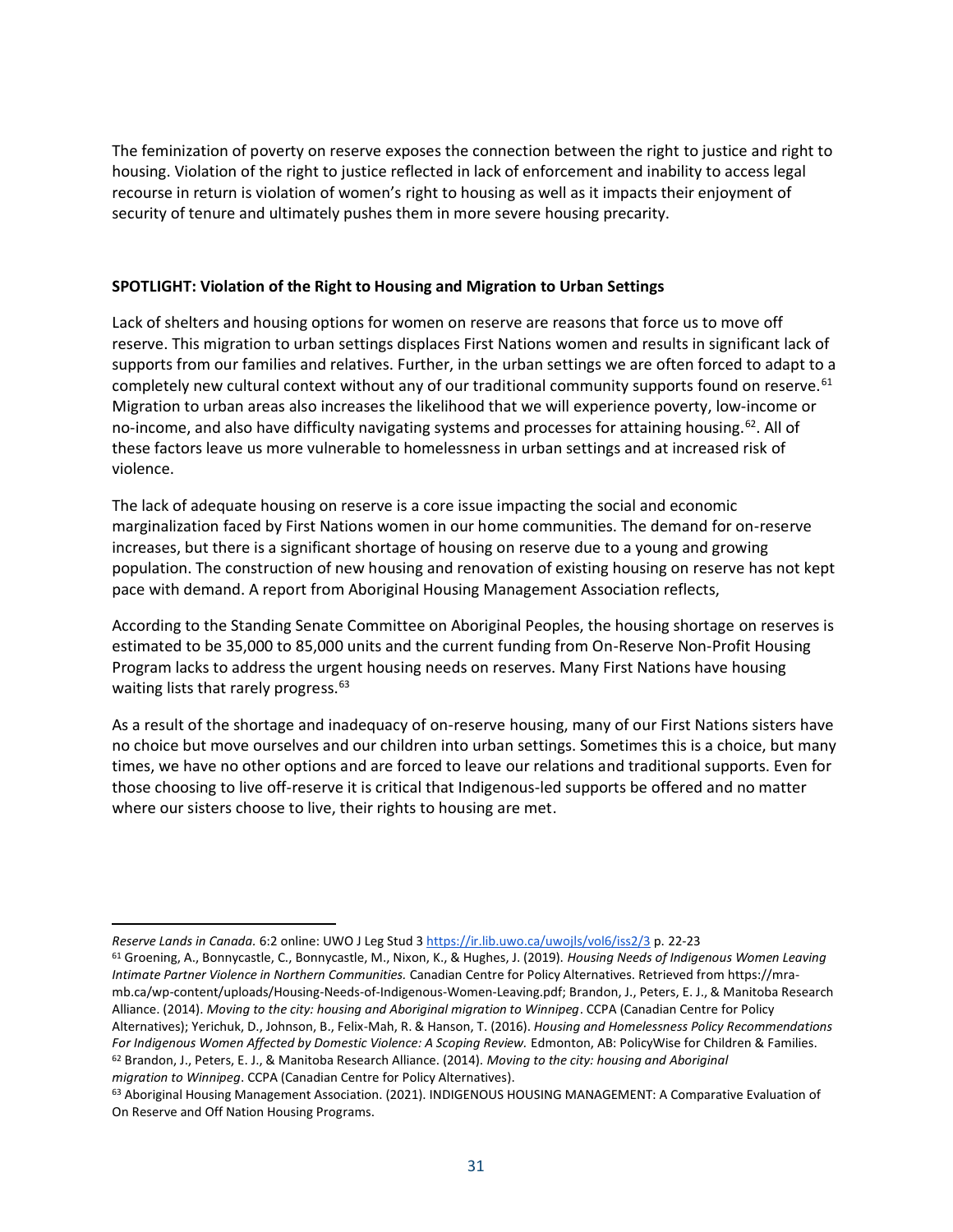#### <span id="page-31-0"></span>2.3. Lack of Funding for the Urban, Rural and Northern Indigenous Strategy

Forced displacement of Indigenous women, girls, Two-Spirit, and gender-diverse peoples from their communities has resulted in a sizable number of our community members living in urban and rural settings. We are displaced from our communities oftentimes to access better services in urban or rural locations, yet in choosing to migrate we lose critical support from our home communities. Municipal and regional governments across Canada are fraught with colonial policies that promote commodification of housing rather than the realization of housing as a human right. Indigenous Peoples are often completely left out of municipal and regional planning documents and strategies.

Data from the 2016 Census estimates that 118,500 urban, rural, and Northern Indigenous households in core housing need, identify as Indigenous<sup>64</sup>. Given projections of population growth, a report from the Parliamentary Budget Officer (PBO) indicated that 124,000 Indigenous households would be in need in 2020. Indigenous households are more likely to be in core housing need compared to non-Indigenous housing (18.3% compared to 12.4% non-Indigenous). This over representation of Indigenous households in core housing need represents a grave violation of the right to housing that our communities experience.

Reports from the [Canadian Housing and Renewal Housing Association \(CHRA\) Indigenous Caucus](https://forindigenousbyindigenous.ca/) also note that most households accessing Indigenous housing providers in urban, rural and Northern settings are women-led. First Nations women are more likely than their male counterparts to move off reserve, and therefore they also access off -reserve Indigenous housing services at high rates when they move to urban settings. Inuit women also find themselves accessing urban locations to access healthcare and other supportive services. A particular study<sup>65</sup> about Inuit women in Montreal notes,

Many young women leave their homes for the south because they have serious economic problems, such as a shortage of jobs and housing, or social problems related to drugs and alcohol, sexual and physical violence, in the north. These latter do not remain in the cities for a pleasant lifestyle or to benefit from the resources that the cities offer. Instead, they simply do not want to go back to their homes in the north due to the problems there.

Migration to urban centres is steadily increasing across First Nations, Métis, and Inuit women, yet we know that investments in an Urban, Rural and Northern Indigenous Strategy have not kept up. Urban and Rural Indigenous housing is currently ill-equipped to provide sufficient housing types to meet the needs of our families, shortage of affordable housing and lack of funding to expand housing operations, aging housing stock and housing in need of repairs which all disproportionately impact First Nation women and women-led families.

Reports from the Urban Native Housing Program further indicate that off-reserve housing programs face issues of inadequate administrative capacity rooted in inadequate funding from governments which

<sup>&</sup>lt;sup>64</sup> National Housing Council. (2021). National Urban, Rural, and Northern Indigenous Housing & Homelessness: A Case for Support and Conceptual Model[. https://assets.cmhc-schl.gc.ca/sites/place-to-call-home/pdfs/urban-rural-northern-housing-report-en.pdf?rev=af1aa8b3-](https://assets.cmhc-schl.gc.ca/sites/place-to-call-home/pdfs/urban-rural-northern-housing-report-en.pdf?rev=af1aa8b3-2b07-403e-9ae8-b646ab5526ca) [2b07-403e-9ae8-b646ab5526ca](https://assets.cmhc-schl.gc.ca/sites/place-to-call-home/pdfs/urban-rural-northern-housing-report-en.pdf?rev=af1aa8b3-2b07-403e-9ae8-b646ab5526ca) ; ndigenous Housing Caucus Working Group, Canadian Housing and Renewal Association. (2018). A FOR INDIGENOUS BY INDIGENOUS NATIONAL HOUSING STRATEGY: Addressing the Housing Needs of Indigenous Families and Individuals in the Urban, Rural and Northern Parts of Canada. Canadian Housing and Renewal Association[. https://chra-achru.ca/wp](https://chra-achru.ca/wp-content/uploads/2015/09/2018-06-05_for-indigenous-by-indigenous-national-housing-strategy.pdf)[content/uploads/2015/09/2018-06-05\\_for-indigenous-by-indigenous-national-housing-strategy.pdf](https://chra-achru.ca/wp-content/uploads/2015/09/2018-06-05_for-indigenous-by-indigenous-national-housing-strategy.pdf)

<sup>65</sup> As cited in Pauktuutit Inuit Women of Canada. (2017). Understanding the Needs of Urban Inuit Women: Final Report. <https://www.pauktuutit.ca/wp-content/uploads/358996508-Final-Report-UAS-Urban-Research-April-2017.pdf> p. 7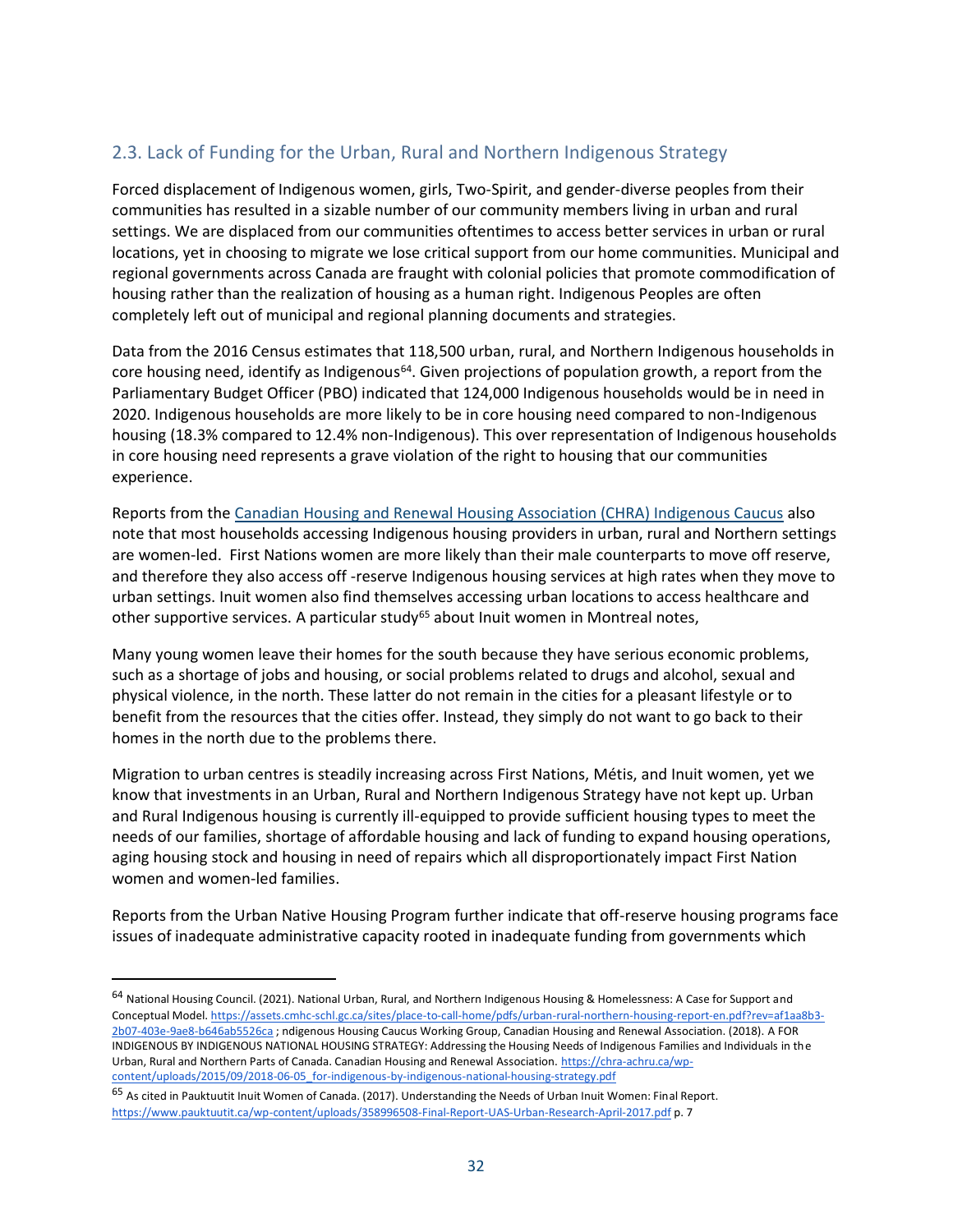creates cycles of dependency among Indigenous housing providers and governments. These cycles of dependency indicate that Indigenous Peoples are not supported to build capacity and take full control of their housing programs.

Policy decisions continue to keep off-reserve Indigenous housing providers in circumstances of dependency, and underfunding programs o leads to insufficient and inadequate housing for our offreserve communities. These decisions represent entrenched government resistance to dismantling colonial practices, policies, and procedures. This continues to exacerbate the vulnerability for all Indigenous Peoples, and more so our most vulnerable women, girls, gender-diverse people, youth, and elders.

In Budget 2022, the federal government allocated the Urban, Rural and Northern Indigenous Strategy with \$300 million. This amount is grossly insufficient to address the dire and urgent needs of the urban, rural, and Northern population from coast to coast to coast. Reports by the National Housing Council highlight a funding need of \$5.6 Billion annually over the next ten years. Current funding allocations to Indigenous housing and homelessness stands at \$838 million annually, which includes distinctionsbased<sup>66</sup> transfers to reserves, Métis homelands and Territories. The actual amounts transferred to urban, rural, and Northern Indigenous housing, apart from these transfers, is currently unknown. Regardless, the huge funding shortfall between current funding allocations and proposed funding represents the vast gaps our communities are experiencing in planning, building, and accessing safe and adequate housing.

These funding gaps show a blatant disregard for our right to housing as First Nations women. Even as Indigenous groups continue to advocate for their housing needs<sup>67</sup> funding continues to be funnelled to non-Indigenous organizations who are primarily servicing Indigenous peoples. As Margaret Pfoh, CEO of Aboriginal Housing Management Association notes,

*Never mind change, or doing more than just talk, the federal government often falls back into their status quo comfort zone and sends good money to non-indigenous organizations when the target population is largely Indigenous.[These] bad decisions made out of 'benevolence', actually can do more harm by failing to ensure cultural and trauma-informed services – hence [there is] real power in a for Indigenous by Indigenous strategy.*

<sup>66</sup> First Nations, Inuit, and Métis

<sup>67</sup> Margaret Pfoh, CEO of the Aboriginal Housing Management Association notes that, "Both BC and Ontario have tabled our strategies, full of clear and comprehensive data, their own National Housing Council set clear targets and a path forward, multiple of their own committees (HUMA, INAN etc) have called for action and budget 2022 evidenced they aren't even acting on their own expert advise"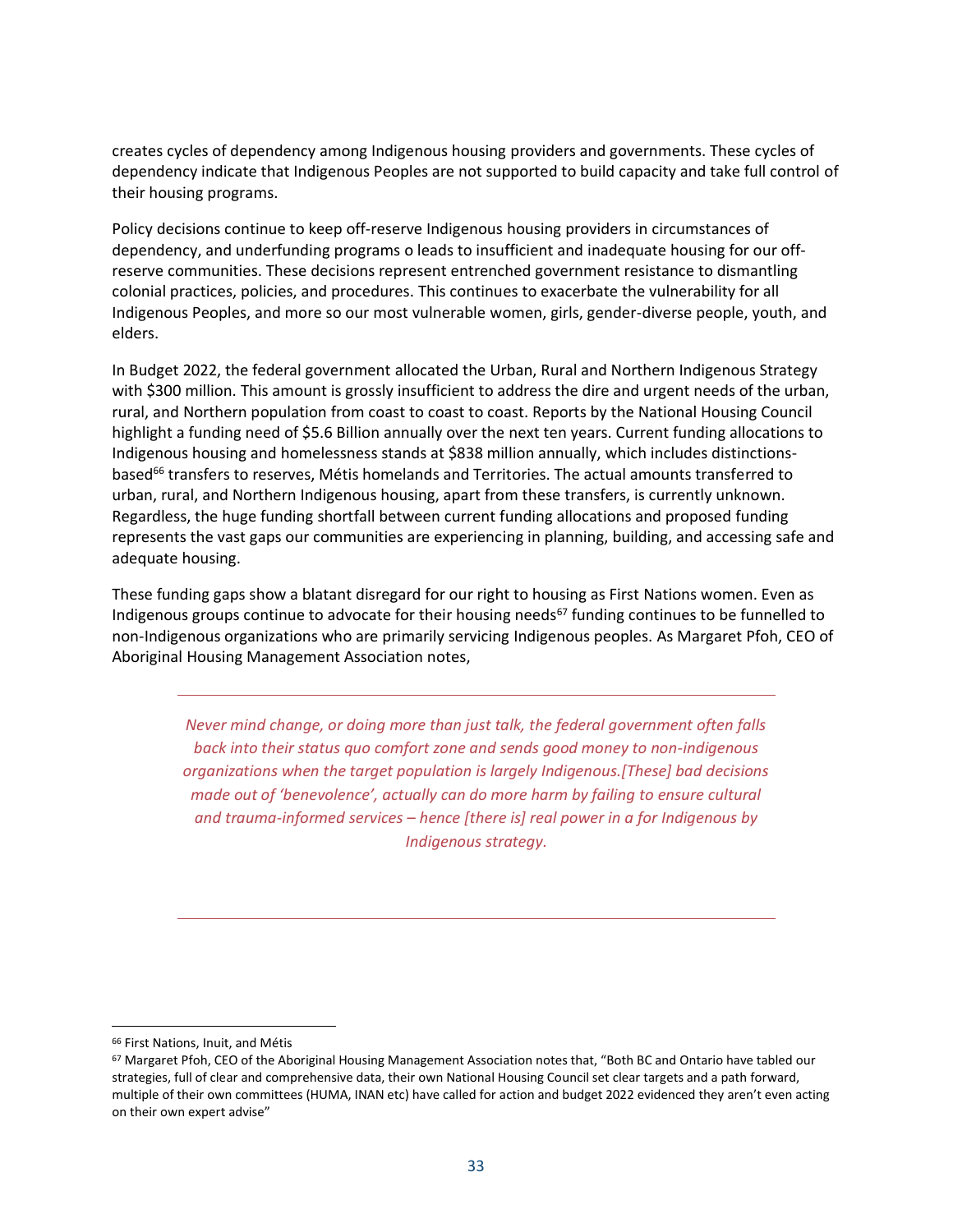### <span id="page-33-0"></span>**Violation 3: Interjurisdictional Neglect, Multiple Systems Failure, and Institutional Betrayal**

**INDIGENOUS WOMEN, GIRLS, TWO-SPIRIT, AND GENDER-DIVERSE PEOPLE ARE DISPROPORTIONATELY IMPACTED BY CHRONIC AND HIDDEN HOMELESSNESS. THEIR HOUSING INSECURITY IS DEEPLY LINKED TO STRUCTURAL AND SYSTEMATIC FACTORS THAT STRIP THEM OF THEIR AGENCY AND AUTONOMY AND SUBJECT THEM TO INSTITUTIONALIZATION68 THAT REPRODUCES INTERGENERATIONAL TRAUMA AND HARM IN THEIR LIVES. THE MMIWG INQUIRY REPORT TELLS US THAT INDIGENOUS WOMEN, TWO-SPIRIT, AND GENDER-DIVERSE PEOPLE ARE 4.4 TIMES MORE LIKELY TO HAVE BEEN IN FOSTER CARE, GROUP HOMES, RESIDENTIAL SCHOOL, OR YOUTH JUSTICE FACILITIES COMPARED TO NON-INDIGENOUS WOMEN.**

**HOUSING SYSTEMS (RENTAL HOUSING, SOCIAL HOUSING, SHELTERS ETC.) IN CANADA, EVEN ONES BUILT TO ADDRESS HARMS IN OUR LIVES SUBJECT US TO COLONIAL PRACTICES THAT WE HAVE TO NAVIGATE FOR OUR SURVIVAL. MANY SYSTEMS ARE BUILT AND FUNCTION IN SILOES CREATING INTER-JURISDICTIONAL NEGLECT THAT SUBJECT US TO VIOLENCE AND VIOLATE OUR RIGHTS TO SECURITY. STRUCTURAL RACISM IN HOUSING SYSTEMS TARGETS US THROUGHOUT OUR LIVES, WHETHER THAT BE THROUGH DENYING US ADEQUATE, SECURE AND HABITABLE HOUSING OR PUTTING OUR FAMILIES AT RISK OF CHILD APPREHENSION. OUR TIME AND ENERGIES ARE EXHAUSTED NAVIGATING THESE SYSTEMS ROOTED IN COLONIAL AND GENOCIDAL PRACTICES THAT VIOLATE OUR RIGHTS TO CULTURE, SECURITY, JUSTICE, AND HEALTH.**

#### <span id="page-33-1"></span>*3.1.* Interjurisdictional Neglect and Violation of our Right to Housing

"Interjurisdictional neglect" refers to situations when governments' lack of interdepartmental cooperation creates barriers for individuals who as a result of bureaucratic barriers do not get access to programs, services etc. The MMIWG Inquiry Report details Interjurisdictional neglect as a key factor impacting Indigenous women's access to safety,

"Interjurisdictional neglect represents a breach of relationship and responsibility, as well as of a constitutionally protected section 7 Charter right to life, liberty, and security of the person. Denials of protection and the failure of Canada to uphold these rights – specifically, the right to life for Indigenous women, girls, and 2SLGBTQQIA people – are a breach of fundamental justice. These deficits, then, are about much more than the organization of services, or the specifics of their delivery: they are about the foundational right to life, liberty, and security of every Indigenous woman, girl, and 2SLGBTQQIA person."<sup>69</sup>

<sup>&</sup>lt;sup>68</sup> For the context of our Claim, institutionalization of Indigenous women, girls, Two-Spirit, and gender-diverse people can defined as there presence in and interactions with all forms of emergency shelters (like shelters for domestic violence), group transitional housing, the unsheltered, prison, jail, group homes, or recovery facilities. Akee, R., & Feir, D. (2018). Estimating Institutionalization and Homelessness for Status First Nations in Canada: A Method and Implications; Research also notes that "A person who has become institutionalized often experiences a highly eroded, degraded, or complete loss of personal identity. Reduced interest in the outside world, lost interpersonal relationships with individuals outside the institution, and diminished perceptions of personal abilities and personal agency for independent decision-making are correlated with long term residency in authoritarian institutions"Rand, J. (1). Residential Schools: Creating and Continuing Institutionalization among Aboriginal Peoples in Canada. First Peoples Child & Family Review, 6(1), 56-65. Retrieved from https://fpcfr.com/index.php/FPCFR/article/view/105. p. 60

<sup>&</sup>lt;sup>69</sup> National Inquiry into Missing and Murdered Indigenous Women and Girls (Canada). ReClaiming power and place: The final report of the national inquiry into missing and murdered Indigenous women and girls. National Inquiry into Missing and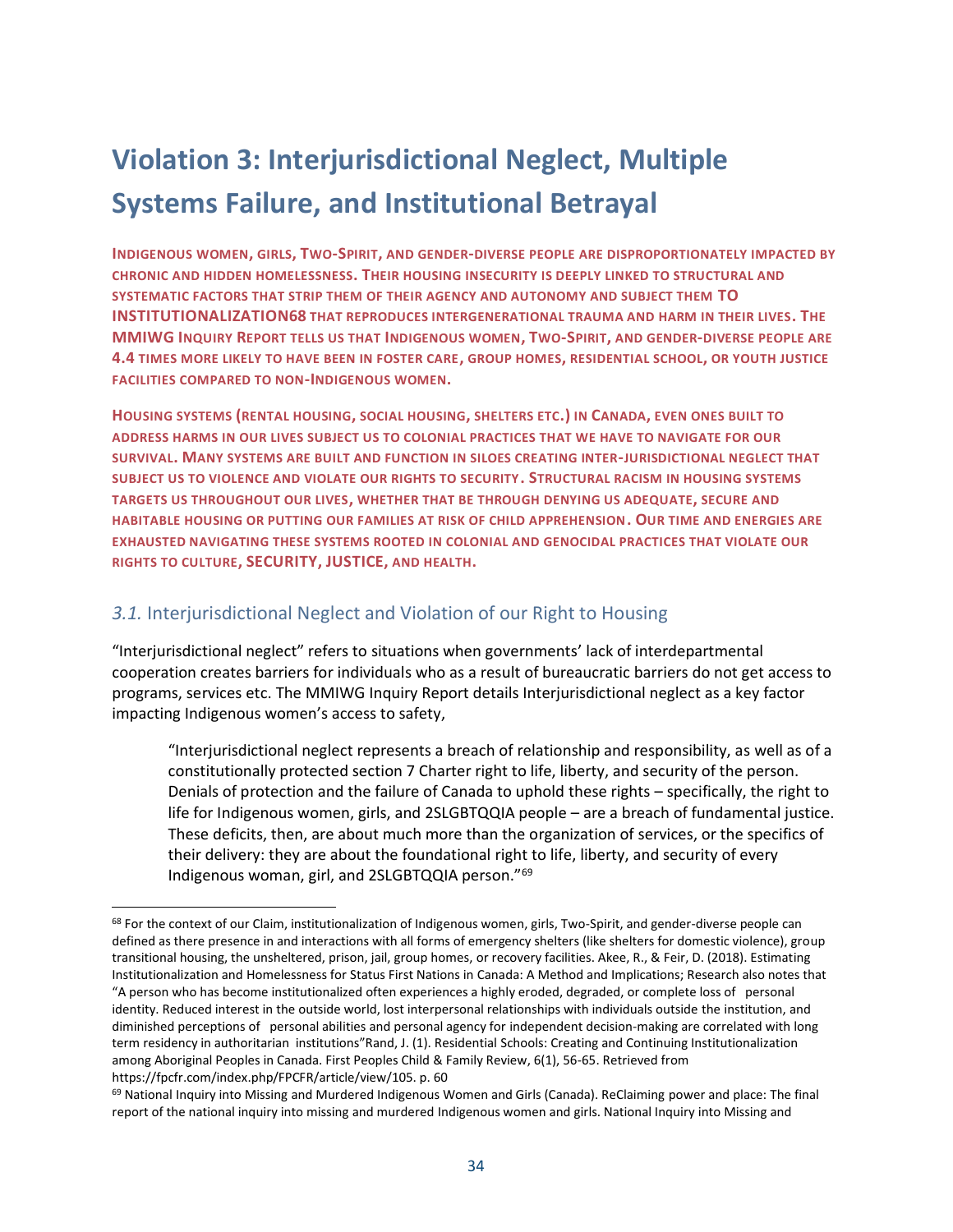Discussions in our Working Group inform us that inter-jurisdictional neglect between multiple public systems contributes to significant barriers to Indigenous women, Two-Spirit, and gender-diverse people being able to access safe and adequate housing. Navigating systems like healthcare, child welfare, criminal justice and social services pose bureaucratic barriers to successfully accessing services in populations that are often experiencing post-traumatic stress disorder (PTSD), intergenerational trauma, and discrimination. These systems, together with all levels of government and public service, are constructed on paternalism and structural racism<sup>70</sup> that poses severe barriers to our progress and our ability to provide and sustain our communities.

A major challenge in the realization of housing as a human right for Indigenous women, girls, Two-Spirit, and gender-diverse people is inter-jurisdictional neglect created by federal, provincial, and municipal governments. There are gaps created between on-reserve and off-reserve governance and services; and gaps between multiple systems like healthcare; child welfare; and the criminal justice system, which institutionalize Indigenous women, girls, Two-Spirit, and gender-diverse peoples. Funding for Indigenous led housing and housing services, whether on reserve, off-reserve, or in the North, is mostly allocated in piecemeal, project by project basis which do not address our needs for sustainable, safe, and affordable housing.

The framework of inter-jurisdictional neglect allows us to assess that such gaps in jurisdictions do not just create barriers towards solutions and self-determination of our communities when it comes to housing, they also create harm and perpetuate violence for our women and children.

The MMIWG Inquiry Report<sup>71</sup> critically notes that:

… quality and safety concerns with what limited housing there was, often not meeting relevant building codes, though conditions differ greatly among individual First Nations. Jurisdictional uncertainty and disputes are also responsible for the lack of action at the federal and provincial levels concerning the housing gap. Efforts at interjurisdictional cooperation and collaboration to address this issue appear lacking. At the same time, Indigenous communities are showing significant creativity and resourcefulness, developing, and using microloans for independent housing, rather than social housing models, and developing more sustainable local economies to assist with individual housing needs.

As reflected by a comment by Lisa Thurber, and the advocates in the Working Group:

*It is unclear who is really responsible for housing under the Indian Act. Sometimes it is bands, other times it is the provincial government, and, in some cases, territorial/municipal governments have Housing Corporations who are responsible. Attempting to secure our rights is challenging when the buck is passed between* 

Murdered Indigenous Women and Girls, 2019. Online at [https://www.mmiwg-ffada.ca/final-report/.](https://www.mmiwg-ffada.ca/final-report/) p. 561  $^{70}$  Jewell, E. (2022, May 23). Calls to Action Accountability: A Status Update on Reconciliation. Yellowhead Institute. https://yellowheadinstitute.org/2019/12/17/calls-to-action-accountability-a-status-update-on-reconciliation/ <sup>71</sup> National Inquiry into Missing and Murdered Indigenous Women and Girls (Canada). ReClaiming power and place: The final report of the national inquiry into missing and murdered Indigenous women and girls. National Inquiry into Missing and Murdered Indigenous Women and Girls, 2019. Online at [https://www.mmiwg-ffada.ca/final-report/.](https://www.mmiwg-ffada.ca/final-report/)p. 568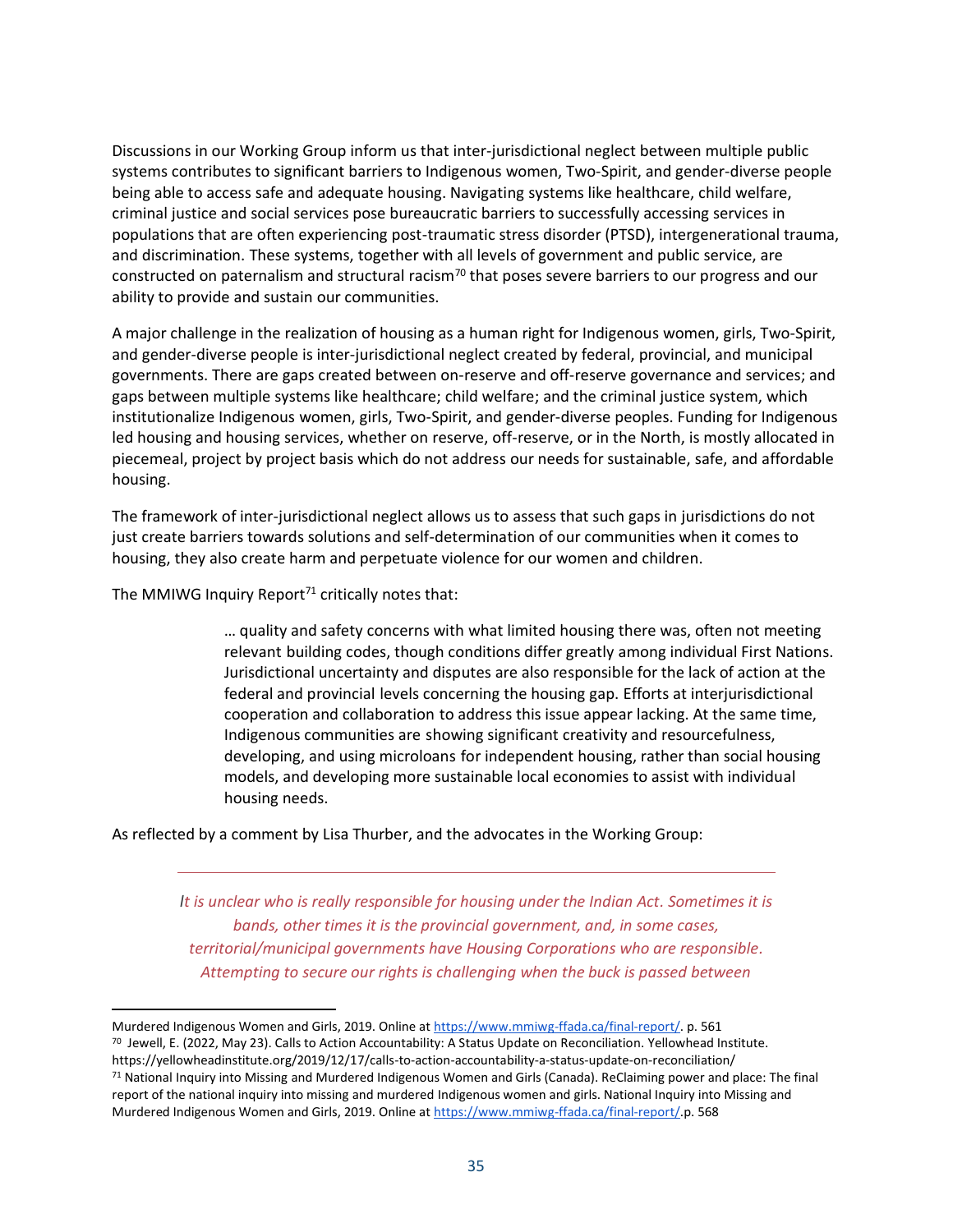*departments. Absolute lack of land tenure in order to get a mortgage and/or build our own housing does not help either.*

The framework detailed below from the MMIWG Inquiry report details four general ways in which interjurisdictional neglect manifests at a systems level. All of these ways can be seen in the way housing policies are structured and implemented in Canada.

The lack of interjurisdictional coordination and cooperation concerning measures to address the root causes of violence [like violation of the right to housing] against Indigenous women, girls, and 2SLGBTQQIA people remains a significant barrier to their safety, and thus infringes their rights. There are four general and interrelated ways in which this lack of coordination presents.

- 1. Program policies, service plans, and strategies tend to be made by separate agencies and jurisdictions in isolation from one another. The result is that they fail to comprehensively address Indigenous Peoples' needs, especially when Indigenous representatives are not adequately included in the development of policies and plans.
- 2. Provincial and federal governments tend to legislate separately from one another, even in areas in which their jurisdiction overlaps. The result is that there can be gaps or inconsistencies involved for Indigenous people who must navigate provincial and federal regimes to obtain basic services.
- 3. In instances in which provincial and federal jurisdictions overlap, conflicts between governments over which one should fund these services can effectively deprive Indigenous Peoples of receiving the services.
- 4. There is a significant lack of data collection and information sharing across jurisdictions (especially with Indigenous jurisdictions) concerning the current challenges faced by Indigenous populations, including the exact incompatibilities and under performance of programs. The result is that there is no consistent evaluation of existing programs and services across jurisdictions<sup>72</sup>.

#### <span id="page-35-0"></span>*3.2.* Child Welfare Systems and Housing

Child welfare systems across Canada have played a fundamental role in attempting to dismantle the fabric of Indigenous and perpetuating cycles of multi generational homelessness. For us, as caregivers in our communities, child welfare systems represent a significant threat to the realization of our inherent and human rights. Child apprehension – tearing away Indigenous children from their families – fundamentally violates our rights to security and culture. Cindy Blackstock, an advocate from the First Nations Caring Society and a Professor at McGill University testified during the National Inquiry into MMIWG stating,"…to give you a sense of the scale of it just for on-reserve, between 1989 and 2012, we've known that First Nations kids are 12 times more likely to go into child welfare care, primarily

<sup>72</sup> National Inquiry into Missing and Murdered Indigenous Women and Girls (Canada). ReClaiming power and place: The final report of the national inquiry into missing and murdered Indigenous women and girls. National Inquiry into Missing and Murdered Indigenous Women and Girls, 2019. Online at [https://www.mmiwg-ffada.ca/final-report/.](https://www.mmiwg-ffada.ca/final-report/)p. 563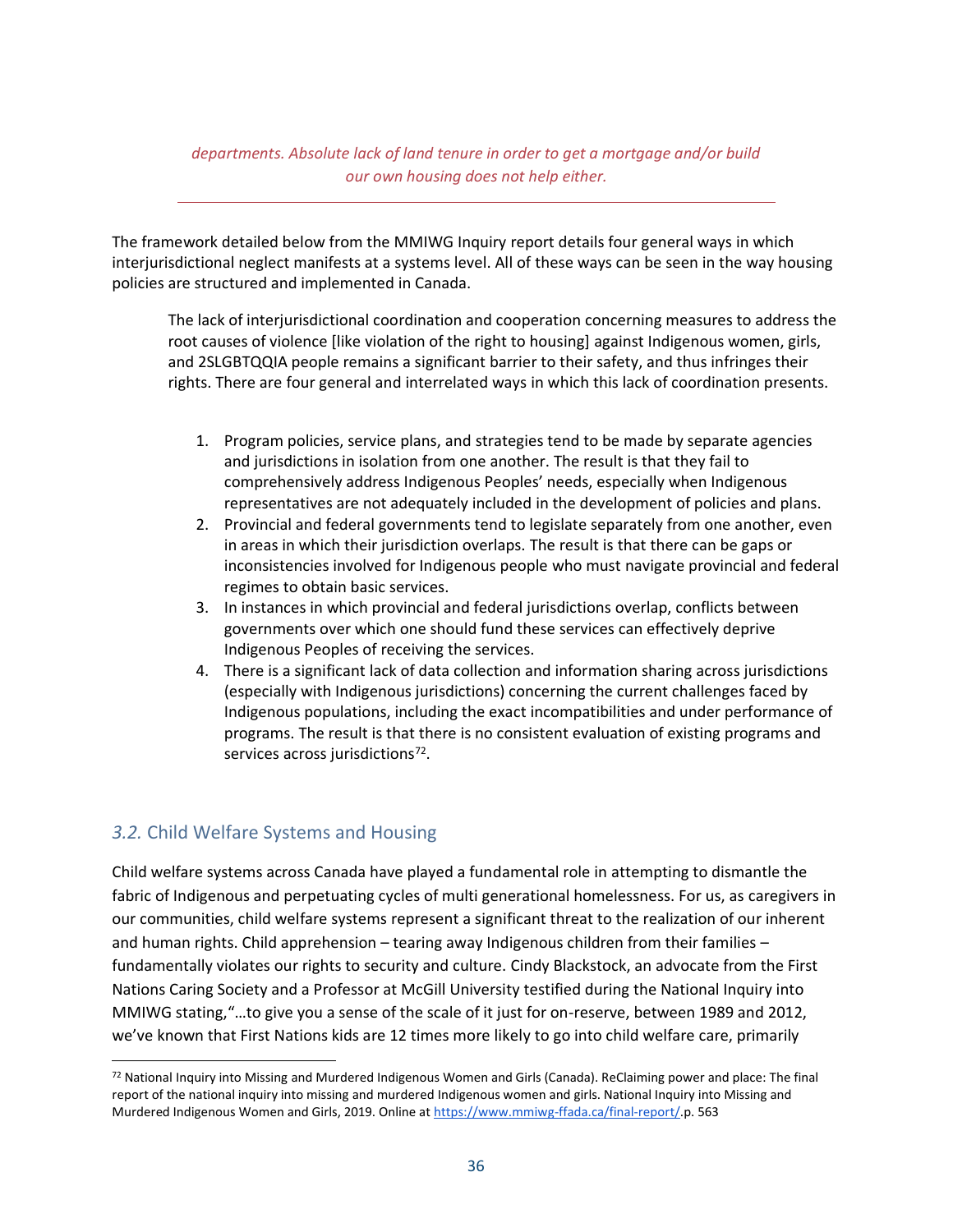driven by neglect, primarily driven by poverty, substance misuse and by poor housing."73

Indigenous children are disproportionately represented in the child welfare system. In Canada, despite Indigenous youth making up only 7.7% of the population of children, approximately 52.2% of children in child welfare are Indigenous. In some provinces, like Manitoba, almost 90% of children in the child the welfare system is Indigenous. Within-group comparisons suggested that female and sexual and gender minority youth are particularly at risk among Indigenous youth with some added child protection and justice implications for reserve-raised youth<sup>74</sup>. Children involved in child welfare systems are more likely to experience homelessness as adults and a survey on youth homelessness showed that 60% of the youth surveyed reported child welfare system involvement<sup>75</sup>.

As of 2014, it was estimated there are three times as many Indigenous children involved in child welfare systems as there were during the height of the residential school system.<sup>76</sup> In the Pan-Canadian Survey on Women's Homelessness a majority of Indigenous participants (57.3%) reported experiencing homelessness for the first time as a young person (age 24 or younger), with 1 in 4 experiencing homelessness before the age of 16.77

It remains the case that Indigenous children "are still taken away from their parents because their parents are poor,"78 and as a result are subjected to multiple violations of the right to life and security due to threats of homelessness, poverty, and trafficking. These threats to social and economic security and a dignified life are intertwined with violations of housing rights, as child welfare systems that consistently fail Indigenous children in attaining safe and affordable housing when they age out-of-care. We would like to emphasize the dire state of these rights violations, highlight that Indigenous children often age out of care and directly into homelessness or housing insecurity.

The existence of child welfare systems today and their interconnectedness with housing rights violations experienced by Indigenous women, girls, Two-Spirit, and gender-diverse people call for urgent action, rooted in the [Convention on Rights of Children,](https://www.ohchr.org/en/instruments-mechanisms/instruments/convention-rights-child) and in conjunction with the realization of the right to housing. Policies made within child welfare systems are built in a silo and completely inconsiderate of housing situations that many times are completely beyond the control of the women themselves. More importantly, assessments of neglect are deeply rooted in colonial definitions that often regard situations such as overcrowding and multi-generational living as neglect, when it is an attempt on behalf of

<sup>73</sup> National Inquiry into Missing and Murdered Indigenous Women and Girls (Canada). ReClaiming power and place: The final report of the national inquiry into missing and murdered Indigenous women and girls. National Inquiry into Missing and Murdered Indigenous Women and Girls, 2019. Online at [https://www.mmiwg-ffada.ca/final-report/.](https://www.mmiwg-ffada.ca/final-report/) p. 339

<sup>74</sup> Schwan, K., Versteegh, A., Perri, M., Caplan, R., Baig, K., Dej, E., Jenkinson, J., Brais, H., Eiboff, F., & Pahlevan Chaleshtari, T. (2020). The State of Women's Housing Need & Homelessness in Canada: A Literature Review. Hache, A., Nelson, A., Kratochvil, E., & Malenfant, J. (Eds). Toronto, ON: Canadian Observatory on Homelessness Press.

<sup>75</sup> National Inquiry into Missing and Murdered Indigenous Women and Girls (Canada). ReClaiming power and place: The final report of the national inquiry into missing and murdered Indigenous women and girls. National Inquiry into Missing and Murdered Indigenous Women and Girls, 2019. Online at<https://www.mmiwg-ffada.ca/final-report/>

<sup>76</sup> Barker, B., Kerr, T., Alfred, G. T., Fortin, M., Nguyen, P., Wood, E., & DeBeck, K. (2014). High prevalence of exposure to the child welfare system among street-involved youth in a Canadian setting: Implications for policy and practice. BMC Public Health, 14(197), 1-7. doi:10.1186/1471-2458-14-197.

<sup>77</sup> Schwan, K., Vaccaro, M., Reid, L., Ali, N., & Baig, K. (2021). The Pan-Canadian Women's Housing & Homelessness Survey. Toronto, ON: Canadian Observatory on Homelessness.

<sup>&</sup>lt;sup>78</sup> TRC (Truth and Reconciliation Commission of Canada). (2015). Honouring the truth, reconciling for the future. P. 87. Retrieved from http://publications.gc.ca/collections/collection\_2015/trc/IR4-7-2015-eng.pdf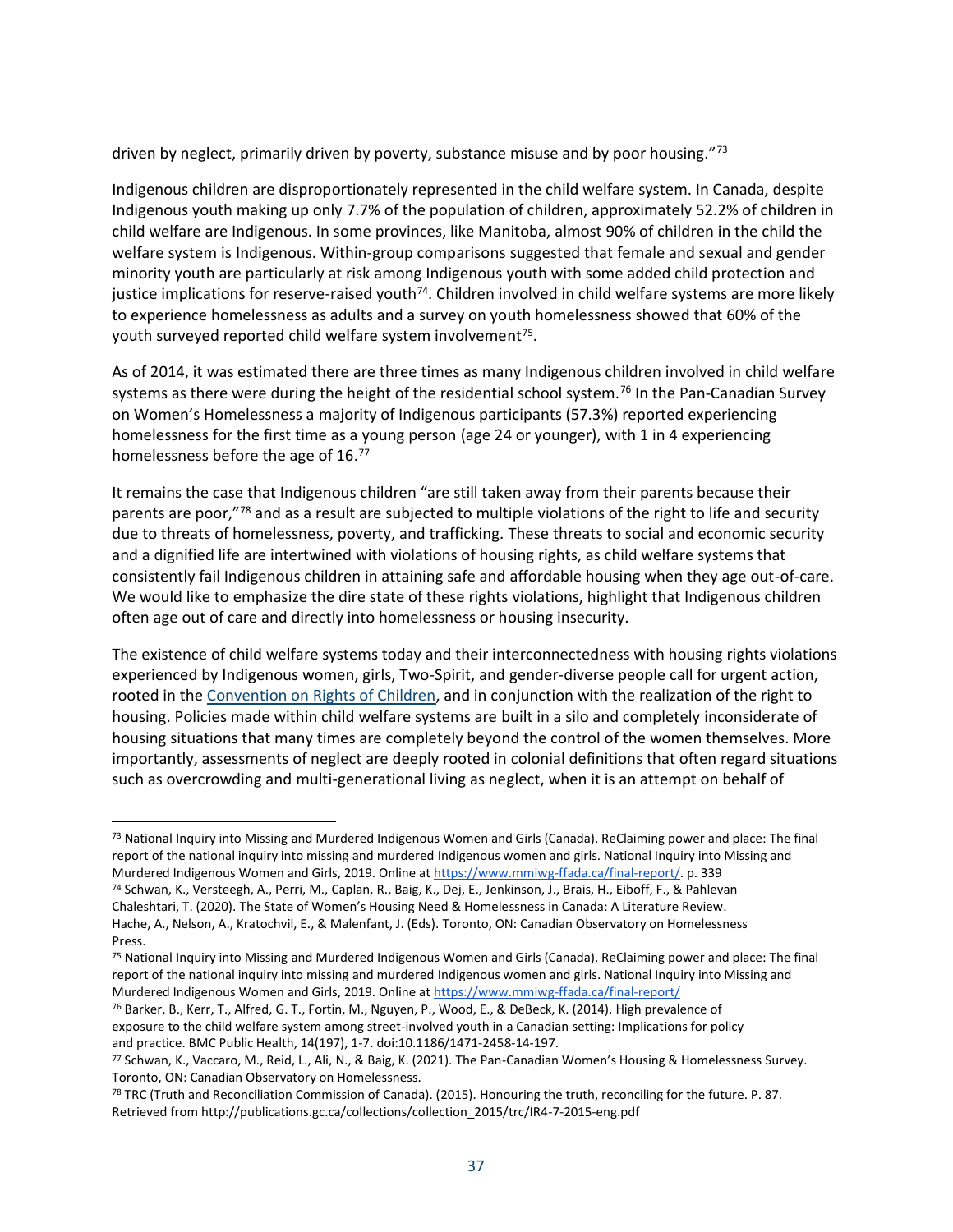families to survive within situations of poverty and high needs.

In our discussions within the Working Group, we have also pointed out how housing rights violations causing vulnerability in women's lives have become a basis for child welfare systems to surveil mothers and separate them from their children at birth. Birth Alerts, initiated by frontline staff in services that a woman might be accessing during pregnancy (usually hospitals), were alerts sent out to child welfare agencies about identifying at-risk mothers. Birth alerts were done without the mother's knowledge and placed the mother under surveillance throughout the course of her pregnancy. Staff at hospitals play a role in the surveillance of mothers and the subsequent rights violations if they have not been briefed on the rights of Indigenous mothers. While many provinces and territories have formally ended the practice of birth alerts, women continue reporting being subjected to birth alerts due to racism embedded in all systems they access.<sup>79</sup>

The lack of coordination between housing policies and child welfare policies presents an example of interjurisdictional neglect and how failure to coordinate policies creates crises and oppression within communities. Child welfare policies cyclically create crises for Indigenous families, using inadequate or unsafe housing as reasons to take our children and our children aging out of care being at elevated risk of homelessness. These depict grave violations to our rights to security and life and our right to housing. They further depict outrageous violations of our inherent rights and dispossess us from place and power, creating cycles of intergenerational harm.

#### <span id="page-37-0"></span>*3.3.* Systemic Challenges of Housing in the North and impacts on Indigenous Women, girls, Two-Spirit, and gender-diverse peoples

The North encompasses Northwest Territories, Yukon, Nunavut, and the Provincial North. Many reports have extensively spoken to the lack of resources allocated to the right in housing and the disproportionately inflated costs of living, housing, and infrastructure in the North. Housing in the North is deeply impacted most prominently by the challenge of remoteness in Northern communities and the absolute failure of the Canadian government to facilitate capacity-building for self-determination within Northern Indigenous communities.

Excessive cost of materials, and transportation challenges complicated by geography and climate makes housing construction in the North incredibly challenging. This results in high reliance on governmentfunded housing and subsequently a monopoly of housing authorities as sole providers of affordable housing within Northern communities. Private housing options in the North tend to be very expensive and significantly unaffordable for most women, Two-Spirit, and gender-diverse people in our communities. In Nunavut, private housing is minimal, and governments carry all the weight of providing affordable housing supply. Lack of investments in Northern Housing to match actual housing need in Northern communities means that the demand of housing far outweighs what is available, which subsequently means many Indigenous women, Two-Spirit, and gender-diverse people find themselves living in unstable and unhealthy housing in their communities<sup>80</sup>.

<sup>79</sup> Favaro, A., St. Philip, E., & Jones, A. M. (2021, November 1). *Indigenous families disproportionately affected by "birth alerts;" B.C. lawsuit seeks damages*. CTVNews. https://www.ctvnews.ca/canada/indigenous-families-disproportionately-affected-bybirth-alerts-b-c-lawsuit-seeks-damages-1.5646384

<sup>80</sup> Groening, Allison, Colin Bonnycastle, and Marleny Bonnycastle. *Housing Needs of Indigenous Women Leaving Intimate Partner Violence in Northern Communities.* Canadian Centre for Policy Alternatives, 2019 https://books-scholarsportalinfo.proxy.queensu.ca/en/read?id=/ebooks/ebooks5/cpdc5/2019-10-07/1/10101780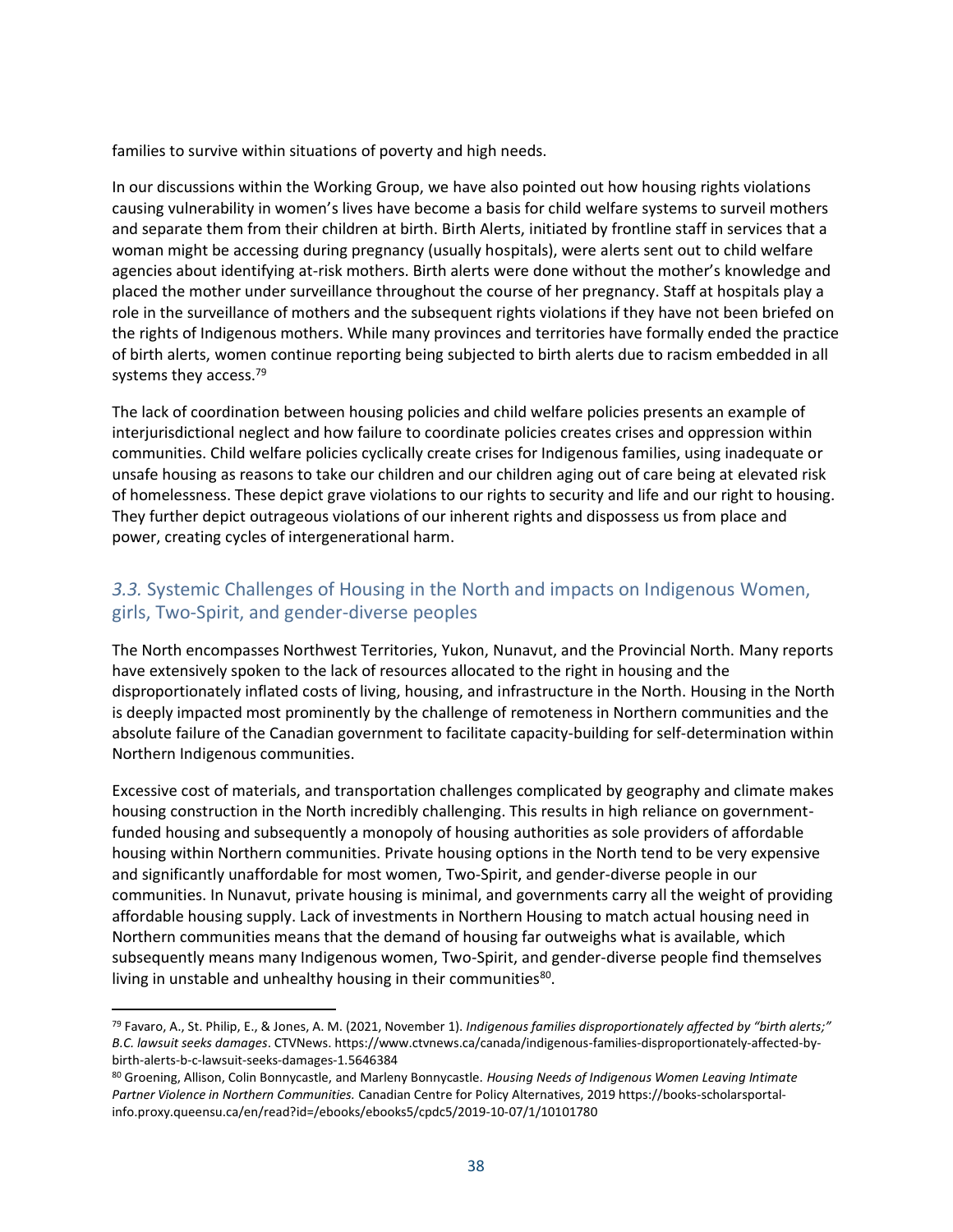Despite the large numbers of Indigenous women and girls living in remote regions of the country, immense jurisdictional and regional challenges continue to sustain high levels of abject poverty, homelessness, and housing precarity in these regions. For women and girls experiencing family violence and living in remote, and Northern communities, it is particularly challenging to travel to and access shelters and other services. $81$  As documented by van Berkum and Oudshoorn (2015),

*The rural context contributes to significant poverty for women and girls due to a lack of employment. Furthermore, geographic distance between services, a lack of transportation, the high cost of basic needs, and the decision to migrate to a more urban community facilitate pathways into homelessness and barriers from exiting it. Improving the critical lack of housing, providing options (i.e., supportive and transitional housing), and accommodating women and girls in close proximity to services is suggested. Improving service integration and accessibility are important to maintaining housing.*<sup>82</sup>

Remoteness impacts violence experienced by women in our communities. Research shows that both frequency and severity of physical intimate partner violence grew with increasing rurality and that women in northern communities experience more instances of physical violence, more severe physical violence and higher rates of psychological abuse, and are at greater risk for intimate partner homicide.<sup>83</sup> Beyond facing high rates of violence, women are also more likely to experience additional barriers to accessing services in Northern communities. Barriers that prevent us from leaving abusive relationships are often the same barriers that complicate our experiences with homelessness.

In Inuit communities, some of these challenges are exacerbated by the small size and remoteness of communities. The majority (72.8%) of the Inuit population live in Inuit Nunangat. According to the most recently available data from Inuit Tapiriit Kanatami (ITK), 52% of Inuit in Inuit Nunangat live in crowded homes. This is a vast difference from the only 9% of all Canadians who live in such conditions. In addition, almost one-third of Inuit live in homes that need major repair, while only 6% of non-Indigenous people in Canada do.<sup>84</sup> The challenge of undertaking repairs is complicated by the cost of, and access to, materials in remote locations.

Discussions in our Working Group highlight that the unique circumstances of the North have given birth to monopolies held by housing authorities<sup>85</sup> that offer affordable housing options. Many advocates have mentioned that housing offered by these authorities is in of need repairs and follows strict rules of tenancies and evictions, leaving few other alternatives for women and women-led families if they lose

<sup>81</sup> National Inquiry into Missing and Murdered Indigenous Women and Girls (Canada). *ReClaiming power and place: The final report of the national inquiry into missing and murdered Indigenous women and girls*. National Inquiry into Missing and Murdered Indigenous Women and Girls, 2019. Online at https://www.mmiwg-ffada.ca/final-report

<sup>82</sup> van Berkum, A. & Oudshoorn, A. (2015). Best practice guideline for ending women's and girl's homelessness. P. 3. Retrieved from http://londonhomeless.ca/wp-content/uploads/2012/12/Best-Practice-Guideline-for-Ending-Womens-and-Girls-Homelessness.pdf

<sup>83</sup> Groening, Allison, Colin Bonnycastle, and Marleny Bonnycastle. *Housing Needs of Indigenous Women Leaving Intimate Partner Violence in Northern Communities*. Canadian Centre for Policy Alternatives, 2019 https://books-scholarsportalinfo.proxy.queensu.ca/en/read?id=/ebooks/ebooks5/cpdc5/2019-10-07/1/10101780

<sup>84</sup> Statistics Canada. (2016). The housing conditions of Aboriginal people in Canada. https://www12.statcan.gc.ca/censusrecensement/2016/as-sa/98-200-x/2016021/98-200-x2016021-eng.cfm

<sup>85</sup> Federally funded through Canadian Mortgage and Housing Corporation, housing authorities receive funding to provide affordable housing in the North.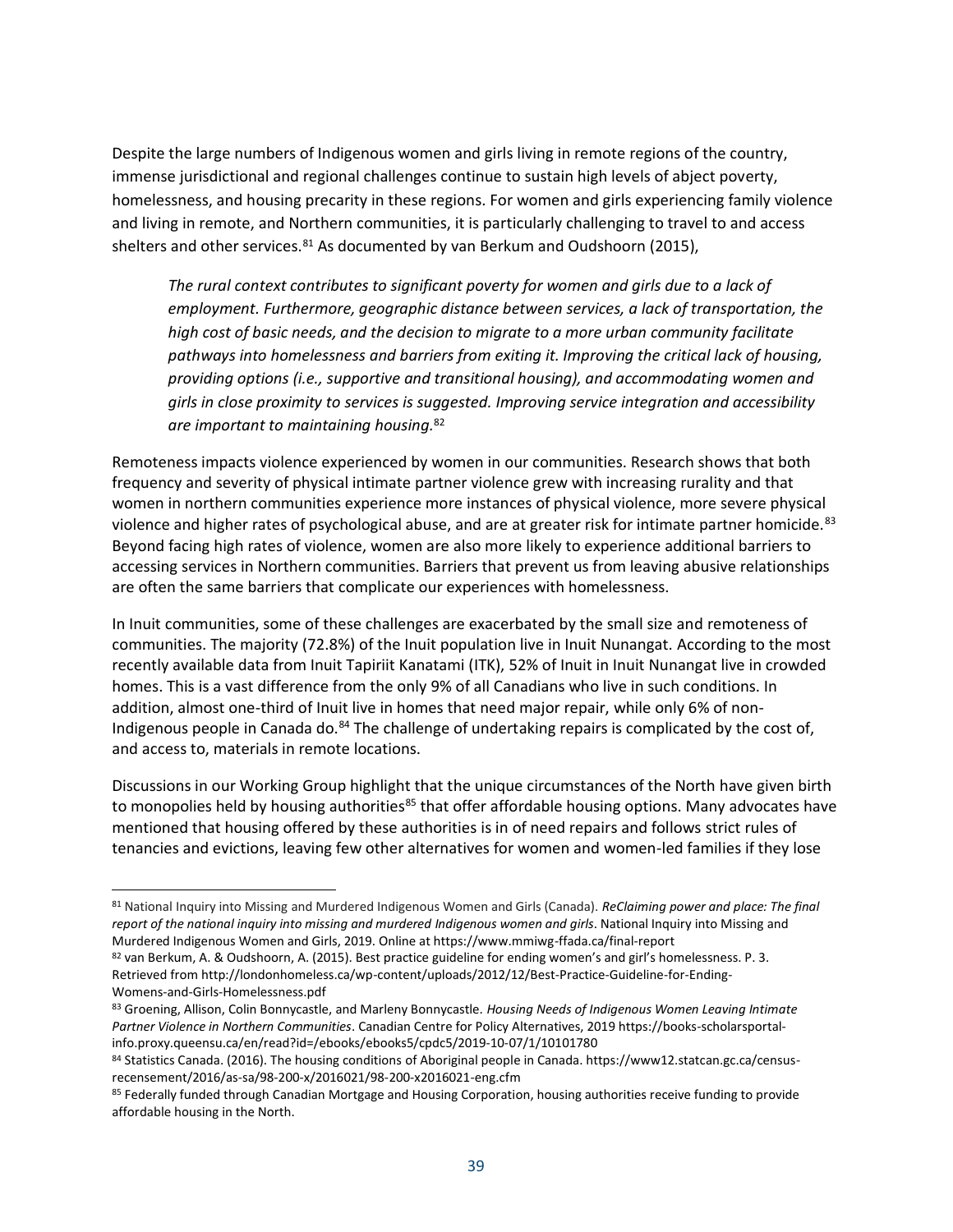their housing with the housing authority. Advocates have also spoken to how getting evicted from housing unit with the authority can literally put you at a risk of being blacklisted from housing across their region, since housing authorities own majority of affordable housing units.

Northern Advocates on the Working Group have consistently advocated for housing solutions that are built and owned by Indigenous women, Two-Spirit, and gender-diverse people, and that offer culturallyappropriate options for housing as a way of enjoying housing rights in the North. The monopoly of housing authorities and private housing providers dictates the kind of housing that gets built, and the lack of environmentally sustainable infrastructures mean many people are living in housing that is in need of repairs and have no other options.

*In addition, and as some witnesses shared, there are restrictions on housing as it is built or exists in many communities. For one, culturally inappropriate architecture, as manifested in the absence of communal spaces required for traditional transmission of language and culture, or single family dwellings not built to accommodate multiple generations, can generate increased hardship. As well, and as one witness shared, the restrictions on the use of housing in Nunatsiavut, for instance, according to the housing authority, mean that some women who rely on selling crafts are not allowed to make them in their home. 86*

Similar stories have been echoed in the Working Group from advocates situated in the Northwest Territories and Yukon who have expressed challenges in working with the housing authorities, particularly when it comes to getting repairs done. Many continue living and paying rent in social housing that is largely inadequate, in need of major repairs and violates their right to habitable housing and their right to health.

Our description of housing right violations in the North is a very preliminary comment on an issue that deserves an exhaustive separate claim on its own. The state of housing in the North has far-reaching impacts for Indigenous women, girls, Two-Spirit, and gender-diverse people that violate their rights to health, security and culture as well as constituting the most egregious housing rights violations. We hope that the evidence submitted as an addendum to this claim will play a role in document the scale and depth of the crisis, created by Canadian State through decades of inaction and denial of the right to self-determination for Indigenous communities.

#### <span id="page-39-0"></span>3.4. Navigating Homelessness Shelters and Transitional Housing

Violence underlines experiences of housing insecurity and homelessness significantly. Many studies cite instances of intimate partner violence as a key factor forcing women to leave their homes and

<sup>86</sup> National Inquiry into Missing and Murdered Indigenous Women and Girls (Canada). *ReClaiming power and place: The final report of the national inquiry into missing and murdered Indigenous women and girls*. National Inquiry into Missing and Murdered Indigenous Women and Girls, 2019. Online at [https://www.mmiwg-ffada.ca/final-report.](https://www.mmiwg-ffada.ca/final-report) p, 378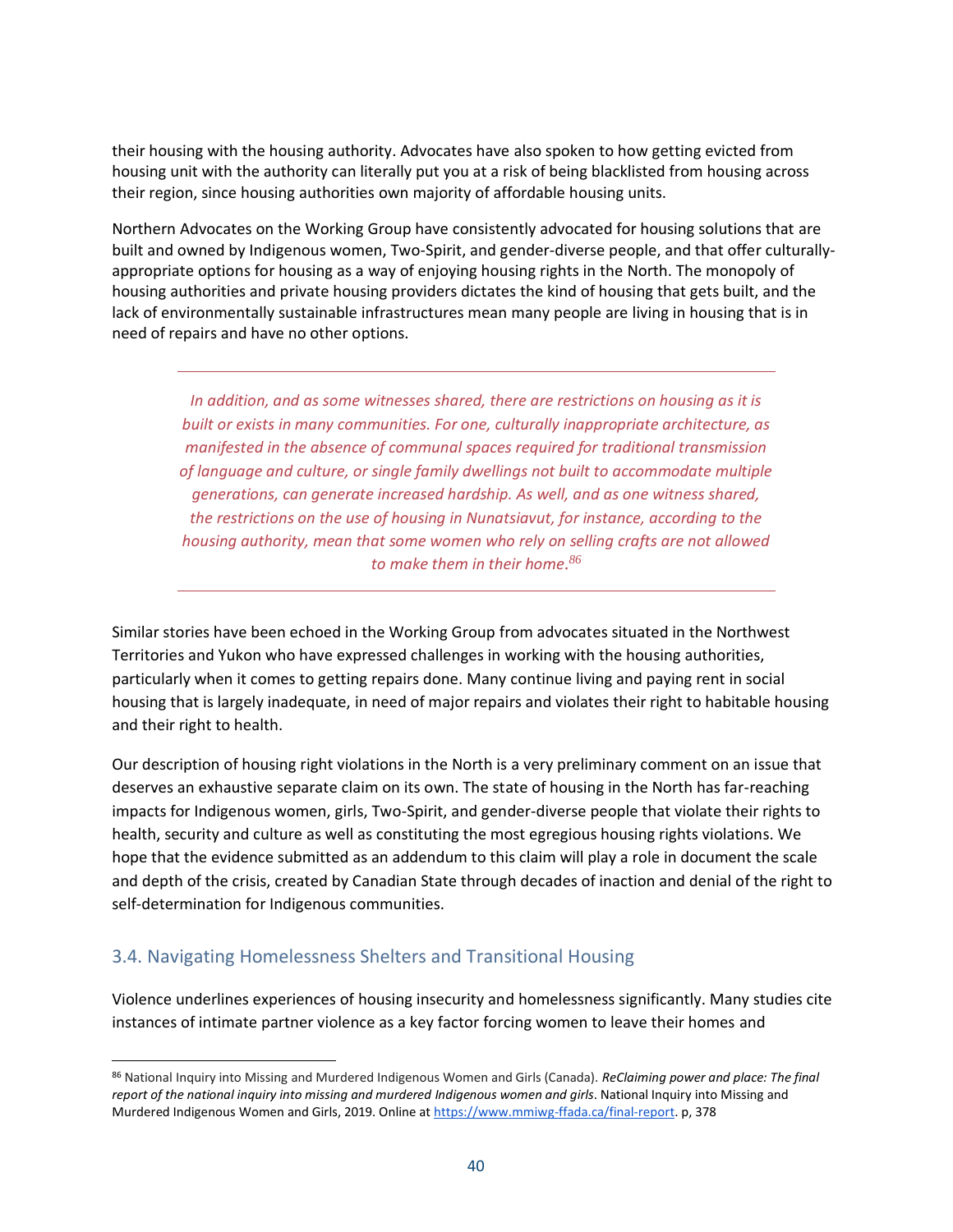communities<sup>87</sup>. Exposure to homelessness and housing precarity increases the risk of violence for Indigenous women, girls, Two-Spirit, and gender-diverse people. Indigenous women experience exponentially higher rates of intimate partner violence compared to non-Indigenous women. Indigenous women are three-times more likely to be victims of violent crimes, with rates of violence in rural Northern communities as high as 70-95%.<sup>88</sup>

*Indigenous women are 12 times more likely to be murdered or missing than non-Indigenous women. Indigenous women's rate of violent victimization is double that of Indigenous men, nearly triple that of non-Indigenous women, and more than triple that of non-Indigenous men. Indigenous women between the ages of 25-44 are five times more likely to die from acts of violence than other women the same age.<sup>89</sup>*

Indigenous women, girls, Two-Spirit, and gender-diverse people are over-represented in experiences of homelessness. While data on their experiences with shelters and transitional housing is scarce, advocates in the Working Group have spoken extensively about their experiences of navigating shelter systems that are governed by colonial policies and lack culturally appropriate approaches for women, Two-Spirit, and gender-diverse people in our community. Reserves and Northern communities across Canada lack shelters and other supports for women fleeing violence, which often results in women having to leave their home communities.

In some cases, women may choose not to move in a shelter and continue living in their situation of violence at moving to a shelter, particularly if it entails leaving their home communities, can further destabilize or alienate them from informal support groups that they rely on within their communities. Only 5 of 33 communities in Northwest Territories have emergency shelters for women leaving abusive situations, these shelters are not always able to provide services because of lack of funding and staff shortages. Overcrowding and underfunding are also issues that impact women's shelters, with overcrowding also being a reason why many women prefer not to access shelters.

Research also suggests that Two-Spirit and gender-diverse Indigenous people are at higher risks of experiencing violence and homelessness as well.<sup>90</sup> "Unfortunately, social service and homeless shelters that work with this population often fail to culturally and appropriately serve transgender homeless people, including denying them shelter based on their gender identity; inappropriately housing them in a gendered space they do not identify with; and failing to address co-occurring issues."91

Within recent years, the Canadian government has made significant investments in shelters, but challenges that our women experience are embedded within shelter models and policies that follow

<sup>87</sup> Schwan, K., Versteegh, A., Perri, M., Caplan, R., Baig, K., Dej, E., Jenkinson, J., Brais, H., Eiboff, F., & Pahlevan Chaleshtari, T. (2020). The State of Women's Housing Need & Homelessness in Canada: A Literature Review. Hache, A., Nelson, A., Kratochvil, E., & Malenfant, J. (Eds). Toronto, ON: Canadian Observatory on Homelessness Press.

<sup>88</sup> Groening, A., Bonnycastle, C., Bonnycastle, M., Nixon, K., & Hughes, J. (2019). Housing Needs of Indigenous Women Leaving Intimate Partner Violence in Northern Communities. Canadian Centre for Policy Alternatives. https://mra-mb.ca/wpcontent/uploads/Housing-Needs-of-Indigenous-Women-Leaving.pdf

<sup>89</sup> Martin, C. M., & Harsha, W. (2019). Red Women Rising: Indigenous Women Survivors in Vancouver's Downtown Eastside. P. 42. Downtown Eastside Women's Centre. https://dewc.ca/resources/redwomenrising <sup>90</sup> Ibid

<sup>91</sup> National Center for Transgender Equality. (2021). *Housing & Homelessness*. https://transequality.org/issues/housinghomelessness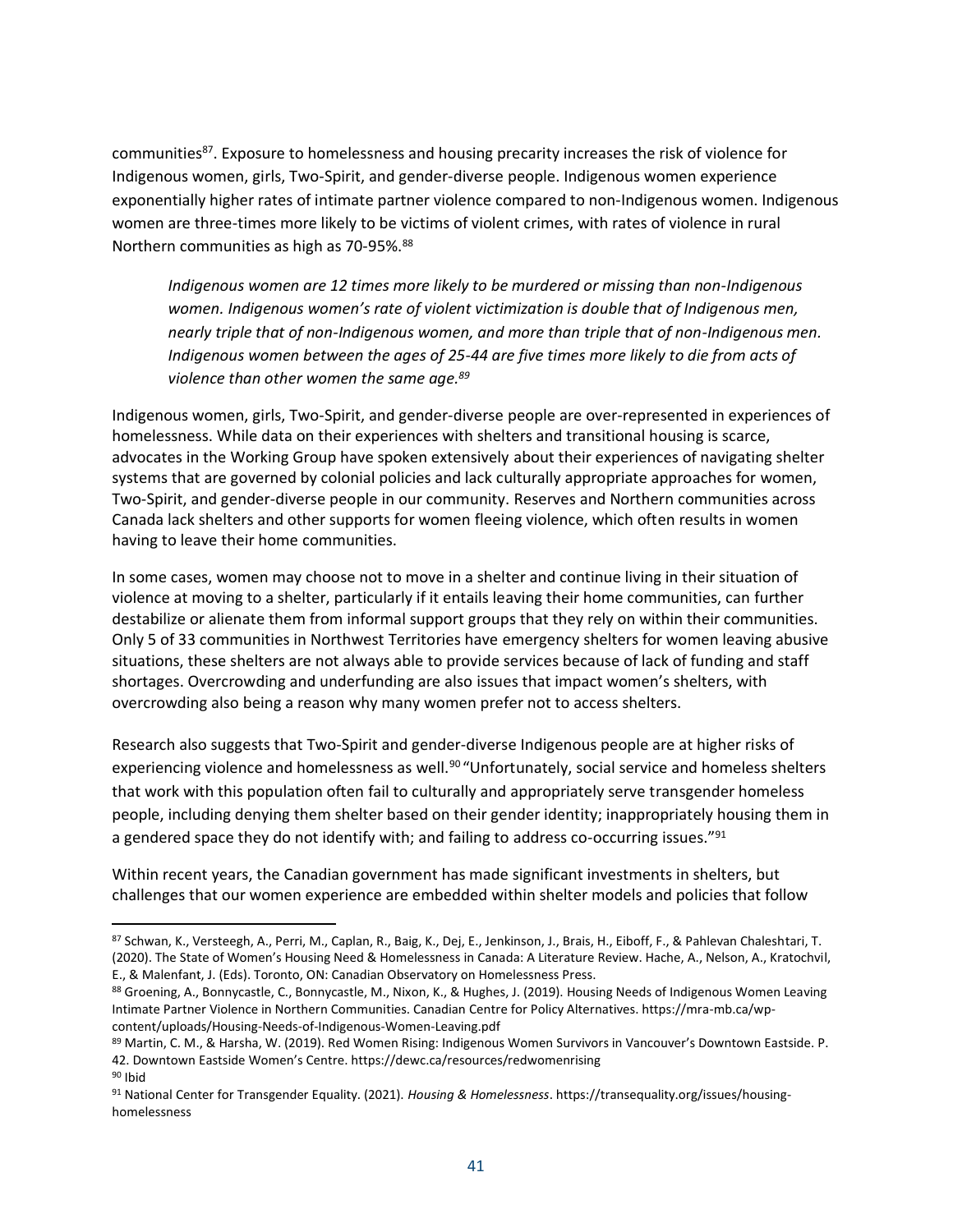colonial models and paternalistic practices and limit agency, and ultimately self-determination, for those in our community experiencing violence. Transitional housing (usually characterized as an intermediate step between emergency crisis shelter and permanent housing with stays of three months to more than a year, depending on the program) follows a shelter model that includes mandatory programming and other restrictions that are limiting for women in our communities. Our discussions have highlighted how women living in transitional housing are not protected under provincial or territorial residential tenancy laws, $92$  they do not sign leases even when they are paying 'rent,' and their payment qualifies as shelter allowance under social assistance programs. Some have highlighted how restrictions in transitional houses can limit women from having guests or smudging in their rooms. We have also discussed how restrictive abstinence-based policies in transitional housing can be challenging for women dealing with substance use issues and might become a reason for their eviction. This level of supervision and paternalism takes away from supports that shelters are able to offer, perpetuating cycles and violence for women in our communities<sup>93</sup>.

We have also discussed how silos between homelessness shelters and violence against women (VAW) shelters serving women fleeing violence create challenges for women trying to access housing supports. Experiences of homelessness and violence are intersecting, with violence being both a cause and effect of homelessness. Yet, silos between homeless shelters and VAW shelters requires women to either be attached to a 'homeless' status or 'abused' status<sup>94</sup>. Our discussions highlight that this can mean that if women's homelessness is a result of poverty, evictions or any other reason in which violence is not the cause of homelessness women are unable to access VAW shelters, even if homlessness is causing horrific experiences of violence in their lives. This demonstrates an egregious violation of women's housing rights as often VAW shelters include supports that homelessness shelters don't. Research in this area is scarce and it is important to investigate this intersection further to get a better sense of this challenge at a national scale. We are hoping that violation of housing rights created by silos between the homelessness shelters and VAW shelters can be further illuminated through our evidence building process.

Moreover, VAW definitions vary across provincial and territorial jurisdictions which means that what qualifies under VAW in one region might not qualify in another region. This can also result in women being denied shelter even if they are experiencing violence. A woman who participated in the Pan-Canadian Survey on Women's Housing<sup>95</sup> testified to this stating,

*The definition of domestic abuse didn't qualify in Manitoba. In Newfoundland, St. Johns, all domestic abuse is accepted. In Manitoba, if your partner isn't physical, you don't get shelter. If it isn't your partner but a member of your household, it doesn't qualify even if they're beating you. So yes, I've been denied* 

<sup>92</sup> Transitional housing in Canada, across provinces, is not covered under the Residential Tenancies Act (RTA). This renders transitional housing tenants vulnerable in many ways as they don't have pathways to recourse in case their housing rights are violated. Community Legal Assistance Societies. (2021, July 14). *Non-Profit Housing and the Residential Tenancy Act*. CLAS. https://clasbc.net/non-profit-housing-and-the-residential-tenancy-act/

<sup>9</sup>Violence in Northern Communities. Canadian Centre for Policy Alternatives. [https://mra-mb.ca/wp-content/uploads/Housing-](https://mra-mb.ca/wp-content/uploads/Housing-Needs-of-Indigenous-Women-Leaving.pdf)[Needs-of-Indigenous-Women-Leaving.pdf](https://mra-mb.ca/wp-content/uploads/Housing-Needs-of-Indigenous-Women-Leaving.pdf). p.7.

<sup>94</sup> Ibid

<sup>95</sup> Schwan, K., Vaccaro, M., Reid, L., Ali, N., & Baig, K. (2021). *The Pan-Canadian Women's Housing & Homelessness Survey.* Toronto, ON: Canadian Observatory on Homelessness. p. 42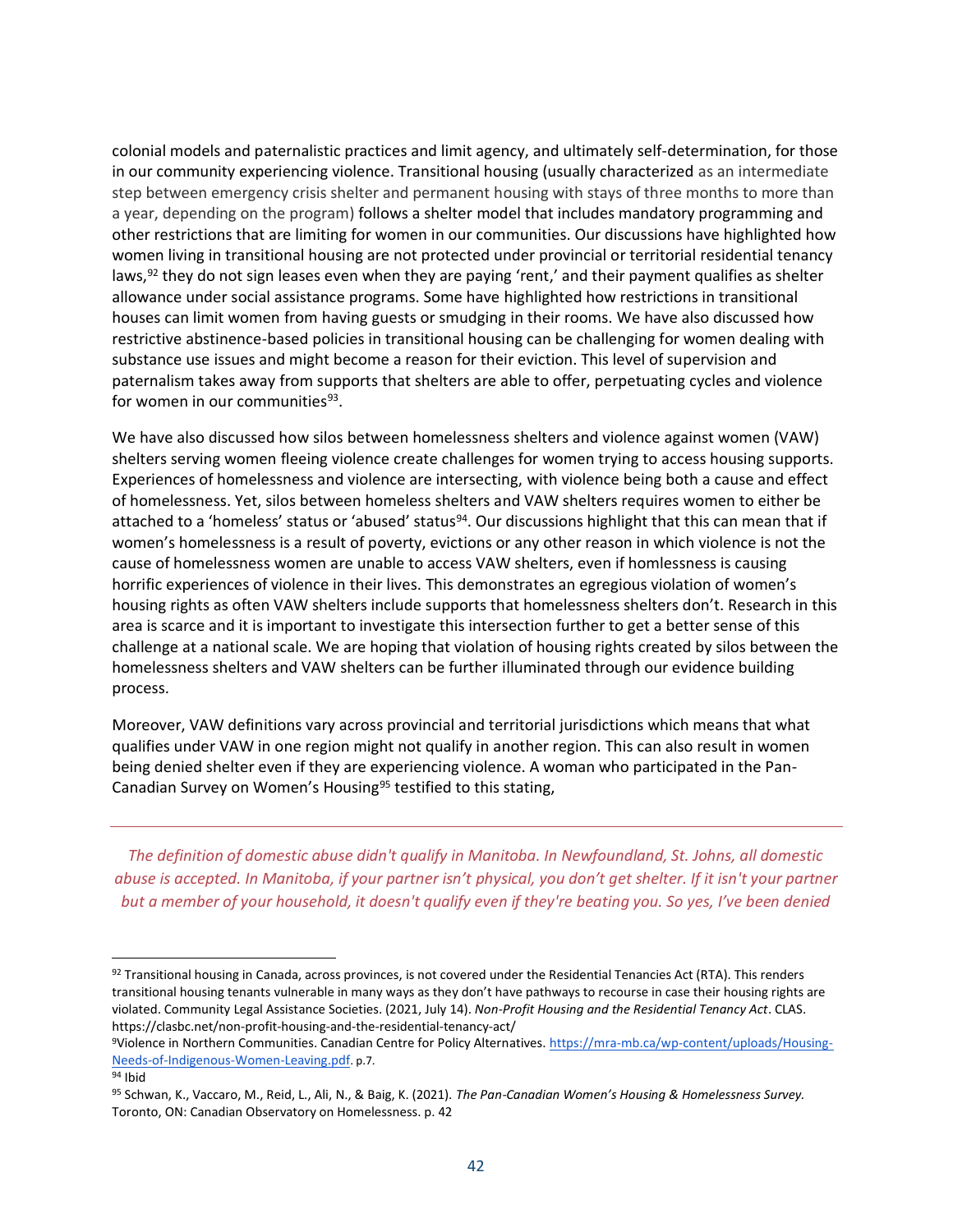Yet again, the lack of research exploring such gaps makes it difficult to fully grasp how the scale and extent of harm such interjurisdictional neglect causes. Regardless, our discussions highlight that such interjurisdictional gaps are consistently contributing to violation of housing rights for women, girls, Two-Spirit, and gender-diverse people in our communities.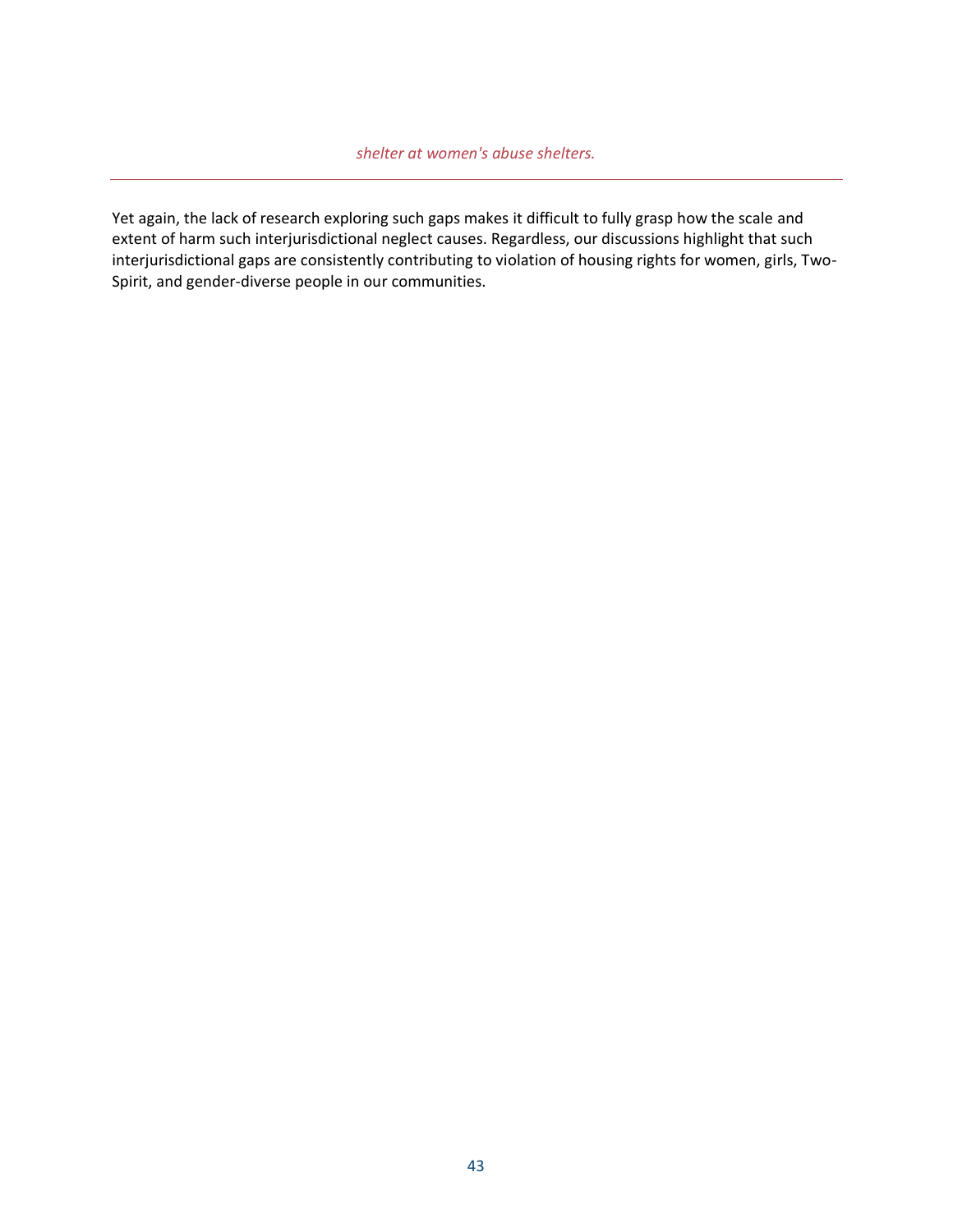### <span id="page-43-0"></span>**Violation 4: Security of Tenure under NHS and Secure Indigenous Land Tenure**

**THE REALIZATION OF HOUSING AS A HUMAN RIGHT UNDER THE NHSA PROVIDES THE FEDERAL HOUSING ADVOCATE A UNIQUE OPPORTUNITY TO VIEW FORCED REMOVAL OF INDIGENOUS PEOPLES FROM THEIR HOMELANDS AS NOT JUST A VIOLATION OF THEIR COLLECTIVE INDIGENOUS AND HUMAN RIGHTS, IT GIVES AN OPPORTUNITY TO THE FEDERAL HOUSING ADVOCATE TO UTILIZE THE VEHICLE OF HOUSING AS A HUMAN RIGHT TO DRIVE ACCOUNTABILITY TOWARDS INDIGENOUS PEOPLES' RESTITUTION TO THEIR LANDS AND GUARANTEED SECURITY OF TENURE ON LANDS THAT ARE THEIR HOMELANDS.** 

#### <span id="page-43-1"></span>4.1. Right Housing and Secure Land Tenure

In Report no. 7 produced under the United Nations Housing Programme, [A Global Review of the](https://www.ohchr.org/en/publications/special-issue-publications/indigenous-peoples-right-adequate-housing-global-overview)  [Indigenous People's Right to Adequate Housing](https://www.ohchr.org/en/publications/special-issue-publications/indigenous-peoples-right-adequate-housing-global-overview), the right to security of tenure, a principle under the right to housing, is explored in great detail in relation to Indigenous people's right to secure land tenure. The report explores forced evictions as colonial tools to remove our people from our lands, and how that in itself constitutes a violation of our right to housing. The report recognizes that,

Where Indigenous Peoples have been deprived of their land and territories without their free and informed consent, States parties are called upon to "take steps to return those lands."

..there is a direct relationship between the dispossession of indigenous Peoples' lands, and indigenous Peoples' housing. Most often, the dispossession of lands is achieved through forced eviction, a violation of housing rights, and results in insecure tenure, increased levels and depths of poverty, rural-urban migration, and ultimately, housing that is of poorer quality and that is unstable. $96$ 

In our discussions, Marie McGregor Pitawanakwat, chair of the Working Group, speaks to this relationship between evictions of lands and the violations to the right to housing,

> *Indigenous peoples in Canada were forcibly removed from our lands, lands that we have allodial title97 to, asserted through our inherent rights as first peoples of Turtle Island. Colonial land frameworks relied on treaties that governments have time and again dishonored to claim titles over our land. Moreover, colonial genocidal policies have repeatedly been used to weaken our strength and survival as peoples, all with the purpose of dispossessing us from our lands. Violations of our housing rights today are deeply tied to this dispossession, it is because we lost our original ways of*

<sup>96</sup> Office of High Commission of Human Rights. (2005). *Indigenous peoples' right to adequate housing - A global overview*. [https://www.ohchr.org/en/publications/special-issue-publications/indigenous-peoples-right-adequate-housing-global](https://www.ohchr.org/en/publications/special-issue-publications/indigenous-peoples-right-adequate-housing-global-overview)[overview.](https://www.ohchr.org/en/publications/special-issue-publications/indigenous-peoples-right-adequate-housing-global-overview) p. 26

 $97$  Defined as inherent land title, which does not need any colonial entity to affirm it.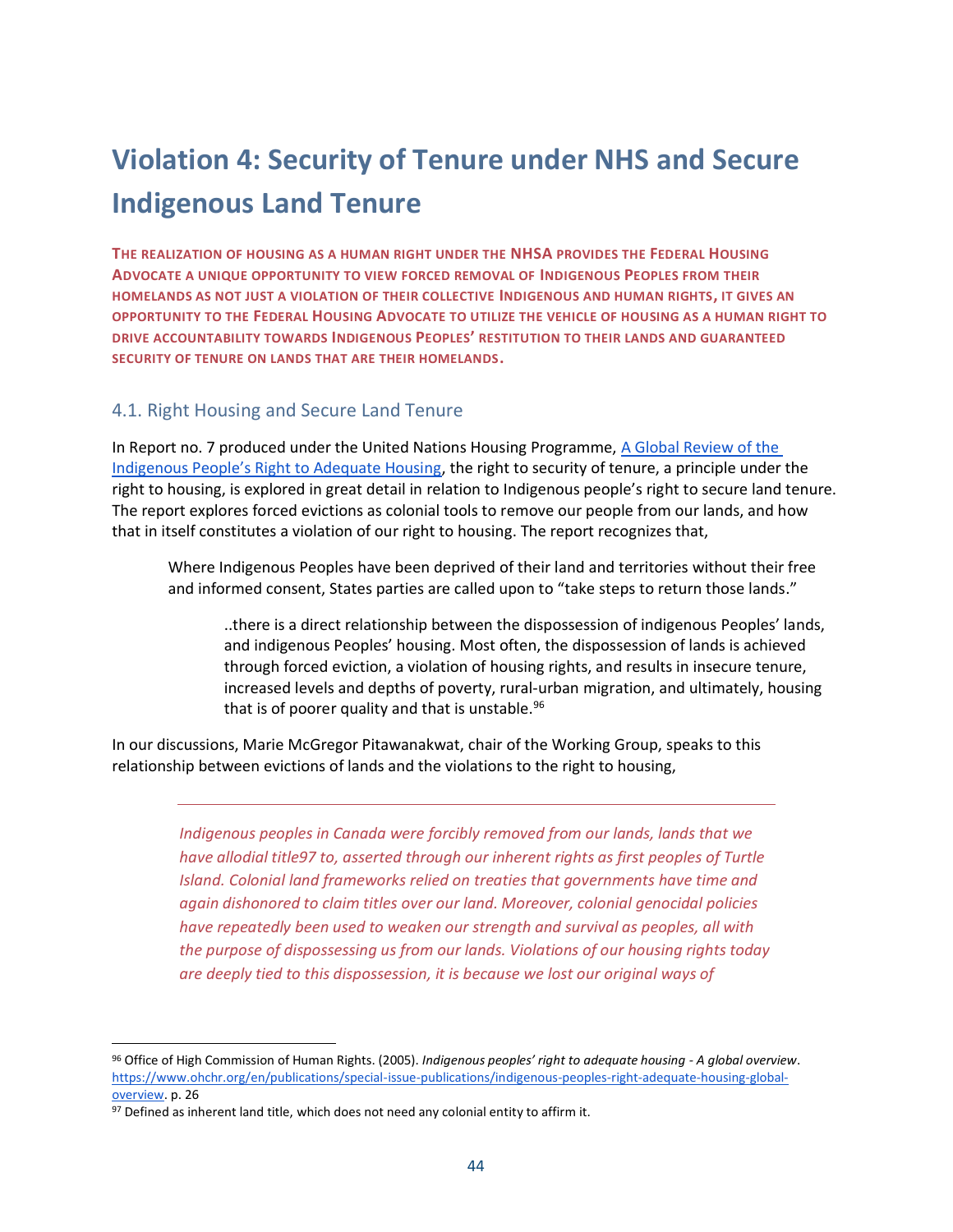#### *sustenance.*

*Given that Indian reserve lands in Canada make up only two-tenths of one percent of Canada's total land mass, and that the Indigenous population stands at nearly two million people, it is unreasonable to imagine that Indigenous peoples on Indian reserves have access to sufficient land to make a livelihood, to build housing, to develop food systems, to create businesses, and to maintain sufficient land for conservation, hunting, trapping, fishing, gathering, and for land-based activities.* 

*As this is a human right claim with respect to housing, the first question one must ask when contemplating the building of a home is, on what land will the home be built? Much of traditional Indigenous territories used for hunting, trapping, fishing, gathering, and for cultural purposes lie outside the boundaries of Indian reserves. These traditional territories, and Indian reserve lands, as well as the incomplete purchases of other lands in Canada now occupied by settler Canadians constitute Indigenous allodial land title lands. It is recommended that the Federal Housing Advocate find unused federal lands and convert them to Indigenous allodial land title ownership, so that Indigenous peoples can hold not only land title, but also the right to design, build and own homes. The current financialization model of purchasing real estate is beyond the reach of many Indigenous peoples given the prevalence of a generally lower socioeconomic status. In addition, it is difficult to contemplate the purchase of land for a home, when many Indigenous peoples recognize that they still hold title to their original lands.* 

#### <span id="page-44-0"></span>4.2. Home-Ownership and Models of Culturally Appropriate Housing

An important area in supporting and nurturing housing autonomy for Indigenous women, girls, Two-Spirit, and gender-diverse people is home ownership and other models that promote culturally appropriate housing. The co-chair of our Working Group, Katlia Lafferty, notes that,

> *Current models of housing - private rental housing and social housing models are failing to nurture autonomy and self-determination for Indigenous women, particularly Indigenous women in urban, rural, and northern settings.*

Her statement is reflected in research data that "among Indigenous people living in an urban area, about half (51%) lived in rented dwellings, compared with 29% of the non-Indigenous population. Among the 355,400 Indigenous people who lived in a rented dwelling in 2016, one in five (21%) lived in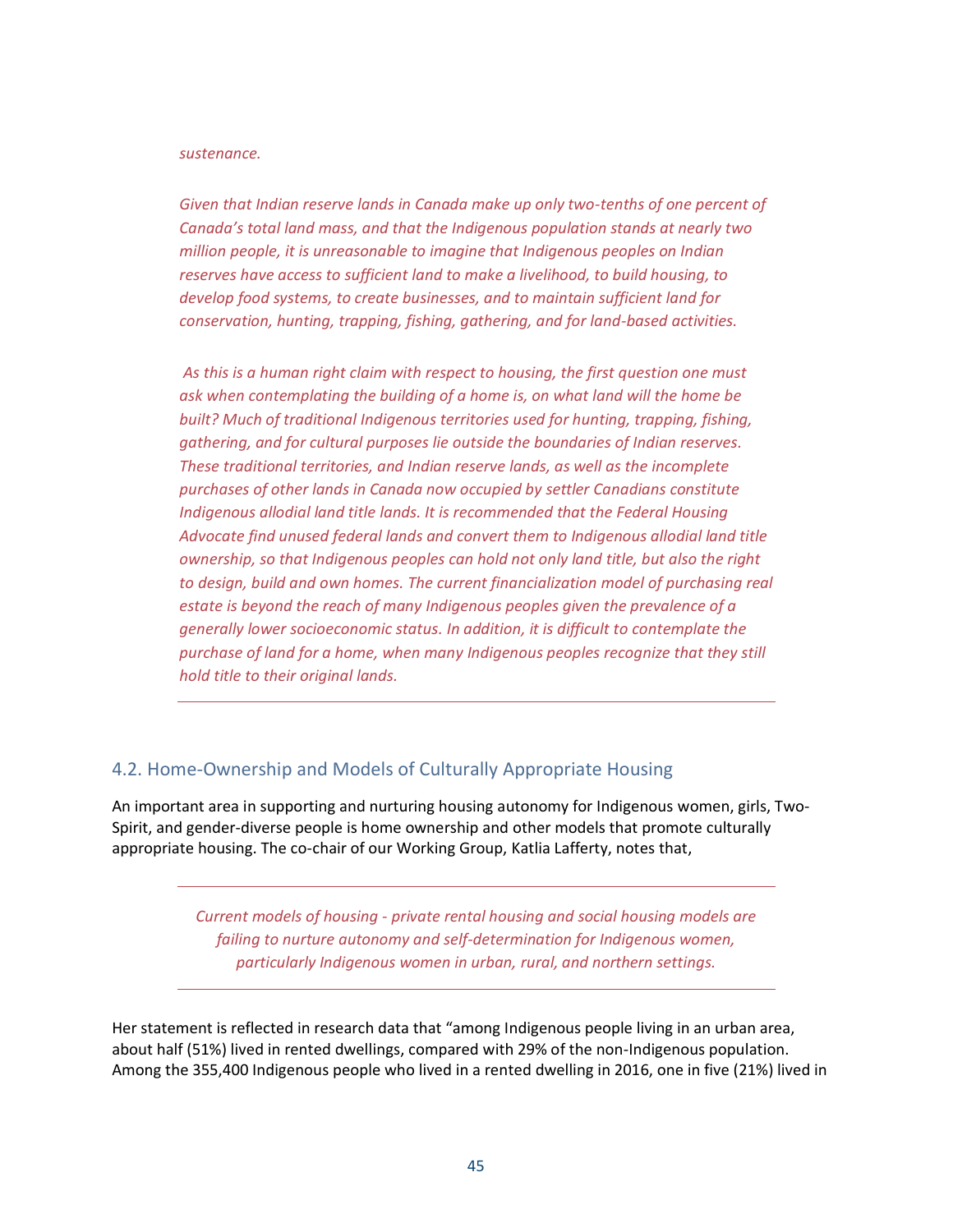subsidized housing"<sup>98</sup>.

In our discussions, advocates from across Canada highlight the need for housing models and solutions that are environmentally sustainable, locally developed, designed by women, Two-Spirit, and genderdiverse people in our communities, nurture economic and cultural growth, and situated on lands that are governed by our communities. We see these directions as the realization and utmost enjoyment of our housing rights.

Unfortunately, the on-the-ground reality for women, girls, Two-Spirit, and gender-diverse people looks quite different. In cases where Indigenous women have tried to oppose colonial systems and assert their rights to housing, existing colonial policies have been weaponized to evict them. Darlene Necan, an Indigenous woman from Saugeen First Nation, faced fines and evictions from the Ministry of Natural Resources in Ontario when she was building a house on her traditional lands. Necan was motivated to build her own housing on her family's traditional land after experiencing homelessness for years.<sup>99</sup> Our co-chair, Marie McGregor Pitawanakwat, also spoke to her experiences of eviction<sup>100</sup> from her family home, and then from a house she built for herself on Whiteriver First Nation land. While Marie asserted her right to housing on reserve land, the First Nation government used Certificate of Possession to evict her from her parents' family home, and then evicted her from the camp that she had declared as her housing on reserve. In both cases, women were served forceful removal notices when they tried to assert their housing rights after becoming homeless.

Housing accessibility on reserve for First Nations women is also deeply impacted by the structure of property rights on reserve. Research notes that,

[a]bsolute land ownership and private property were non-Indigenous concepts that were imposed on Indigenous communities through the colonization of Turtle Island. Underpinned by patriarchal and colonial policies of the Indian Act, property rights on reserve were structured to benefit First Nations men over First Nations women. Property on First Nations reserves is distinct from property off reserve, as First Nations people can only access property rights through allotments (the right to use and occupy a parcel of reserve land), which retains the communal and inalienable nature of land rights on reserve. First Nations Peoples are not entitled to land title on reserve, as legal title to reserve lands were held by the Crown. Allotments are approved through the Minister of Indigenous Services and band councils, and legitimized through Certificate of Possessions (CPs), issued as evidence to First Nations People's property rights. Historically, CPs have been an instrument through which First Nations women have been marginalized and discriminated against, with Indian agents generally issuing CPs to men. Without their names on the CPs, women would be left without any allotment to their name, in case their marriage ended in divorce. Unlike women off reserve, until 2014 there was no legislation "that provided spousal entitlements after separation or divorce that applied on reserves.<sup>101</sup>

<sup>98</sup> Anderson, T. (2019, December 10). *Results from the 2016 Census: Housing, income, and residential dissimilarity among Indigenous people in Canadian cities*. Statistics Canada. https://www150.statcan.gc.ca/n1/pub/75-006 x/2019001/article/00018-eng.htm

<sup>99</sup> CBC News. (2013). *First Nations woman told to stop building her own house*. https://www.cbc.ca/news/canada/thunderbay/first-nations-woman-told-to-stop-building-her-own-house-1.2433655

<sup>100</sup> White, E. (2018). *Woman's long fight with northern Ontario First Nation could end with eviction*. CBC. https://www.cbc.ca/news/canada/sudbury/whitefish-river-first-nation-housing-eviction-dispute-1.4634627E

<sup>101</sup> Schwan, K., Versteegh, A., Perri, M., Caplan, R., Baig, K., Dej, E., Jenkinson, J., Brais, H., Eiboff, F., & Pahlevan Chaleshtari, T.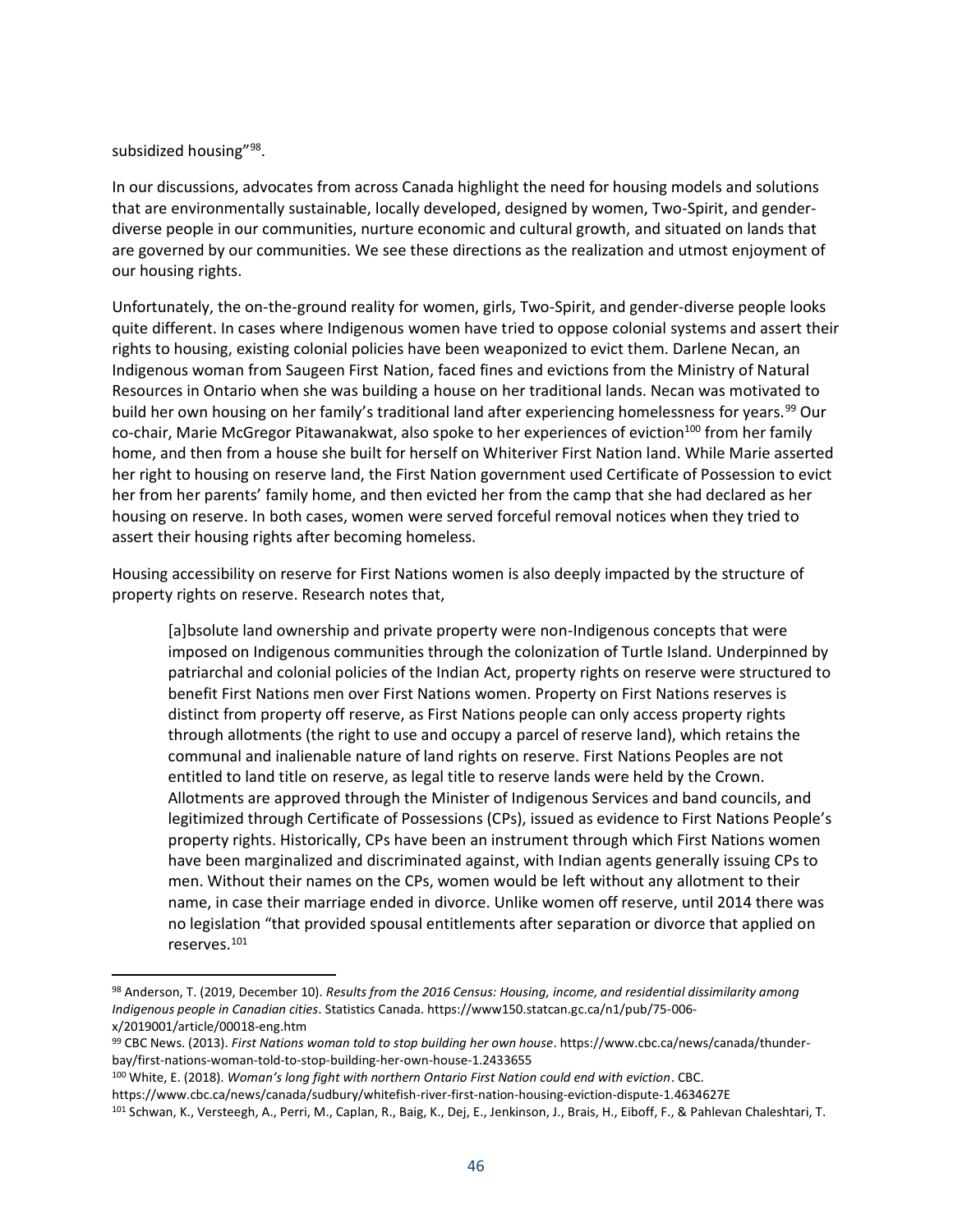Discrimination based on race and gender also shapes our experiences of asserting our housing rights. The Pan-Canadian Survey on Women's Housing noted that 24.2% of Indigenous women, girls, Two-Spirit, and gender-diverse people reported discrimination on the basis of race, colour, or ethnicity. Moreover, Indigenous women, girls, Two-Spirit and gender-diverse people also reported greater discrimination from landlords on other bases as well, with 52.9% reporting discrimination on the basis of income.102 The discrimination experienced by Indigenous women, girls, Two-Spirit and gender-diverse people, is evident in that Canada's failure to legislate the Convention on the Elimination of Discrimination against [Women](https://www.ohchr.org/en/instruments-mechanisms/instruments/convention-elimination-all-forms-discrimination-against-women) into its domestic law. We will be submitting more detail around the ack of accountability to CEDAW as an addendum in the second phase of this work.

<sup>(2020).</sup> The State of Women's Housing Need & Homelessness in Canada: A Literature Review. Hache, A., Nelson, A., Kratochvil, E., & Malenfant, J. (Eds). Toronto, ON: Canadian Observatory on Homelessness Press. p. 156

<sup>102</sup> Schwan, K., Vaccaro, M., Reid, L., Ali, N., & Baig, K. (2021). The Pan-Canadian Women's Housing & Homelessness Survey. Toronto, ON: Canadian Observatory on Homelessness.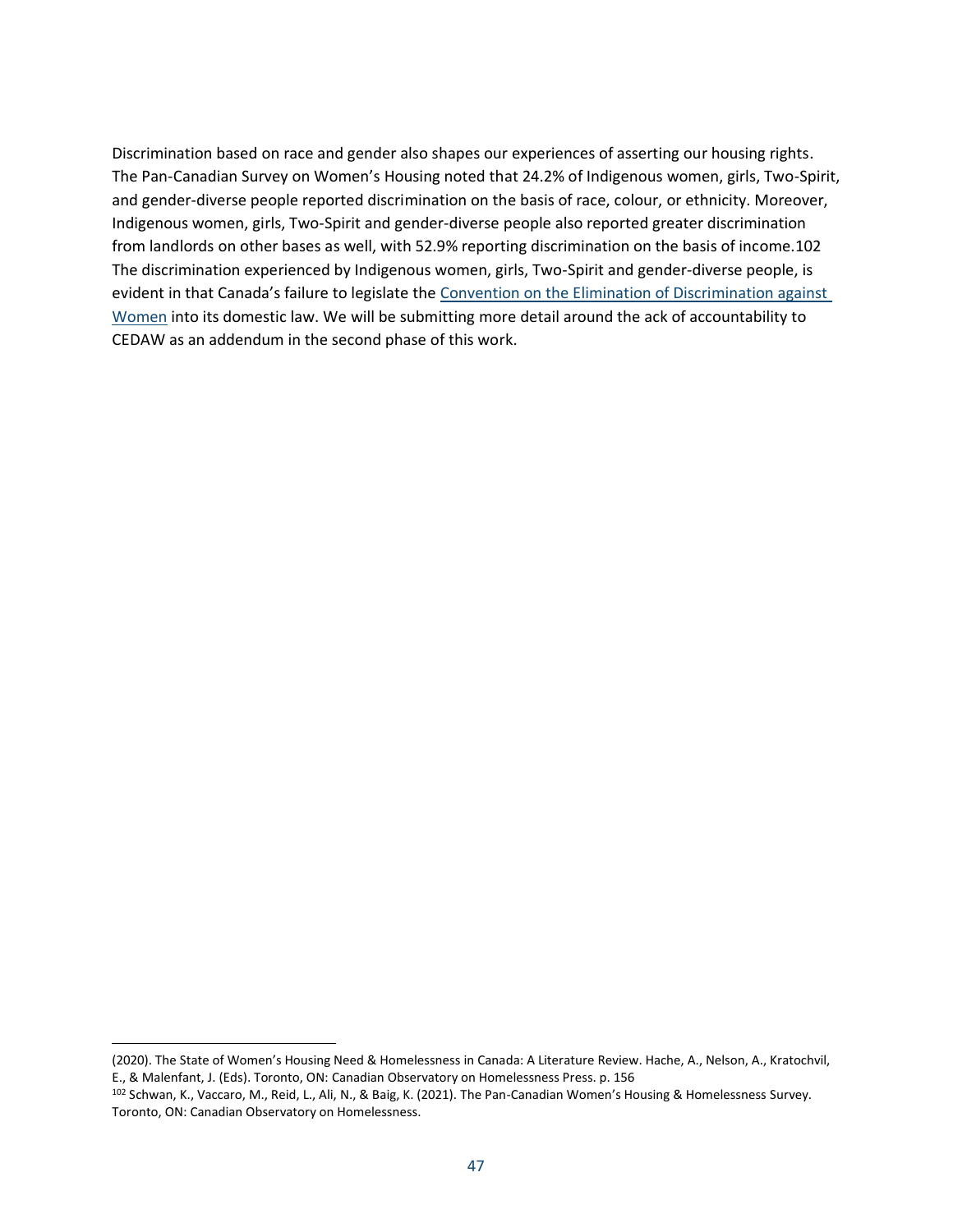# The Way Forward: Recommendations

Violations highlighted in our Claim, and the human rights frameworks outlined herein are only the beginning and we will proceed to engage with our communities and gather evidence with our communities across Turtle Island. As mentioned earlier, this claim is an effort by a grassroots group of women, Two-Spirit, and gender-diverse people to assert and articulate our right to housing, as guaranteed under the NHSA, on our own terms. This Claim has detailed that given the colonial, capitalist, and patriarchal history of housing systems in Canada, the only path to realization of housing rights for Indigenous women, girls, Two-Spirit, and gender-diverse people in Canada, is one that is articulated by them. These articulations will not be monolithic and will be qualified by unique contexts of communities engaging with the NHSA.

This Claim, and our recommendations as listed below, are meant to articulate preliminary violations and considerations that shape the landscape of housing rights violations of Indigenous women, girls, Two-Spirit, and gender-diverse people in Canada today. Our recommendations listed below, are not exhaustive, rather, we invite the Federal Housing Advocate to engage with us as we embark on the process of articulating our rights and utilizing the NHSA as a tool of accountability and assertion of our rights.

#### <span id="page-47-0"></span>On Articulations of Rights - By Indigenous, For Indigenous

- 1. We recommend that the Federal Housing Advocate appoint a panel, independent but linked to the Office of the Federal Housing Advocate, of Indigenous knowledge keepers, Elders and advocates that provides direction on and review Indigenous-led housing claims submitted to the Advocate. This panel must have representation from Indigenous peoples from diverse contexts, with astute presence of our matriarchs and Two-Spirit peoples.
	- a. We recommend that the governance and design of this panel be decided upon by the process of community engagement.
	- b. We recommend that directives developed through this Claim process are factored into the development of this review panel.
	- c. We recommend that the advocate facilitate capacity within the panel to develop rightsbased indicators to track progress on the progressive realization of the right to housing for Indigenous women, girls, Two-Spirit, and gender-diverse people.
- 2. Advocate for the development of an oversight body of Indigenous peoples to hold authority so that action on the recommendations can be monitored and that a system of evaluation be struck to determine whether or not measurable targets are being achieved.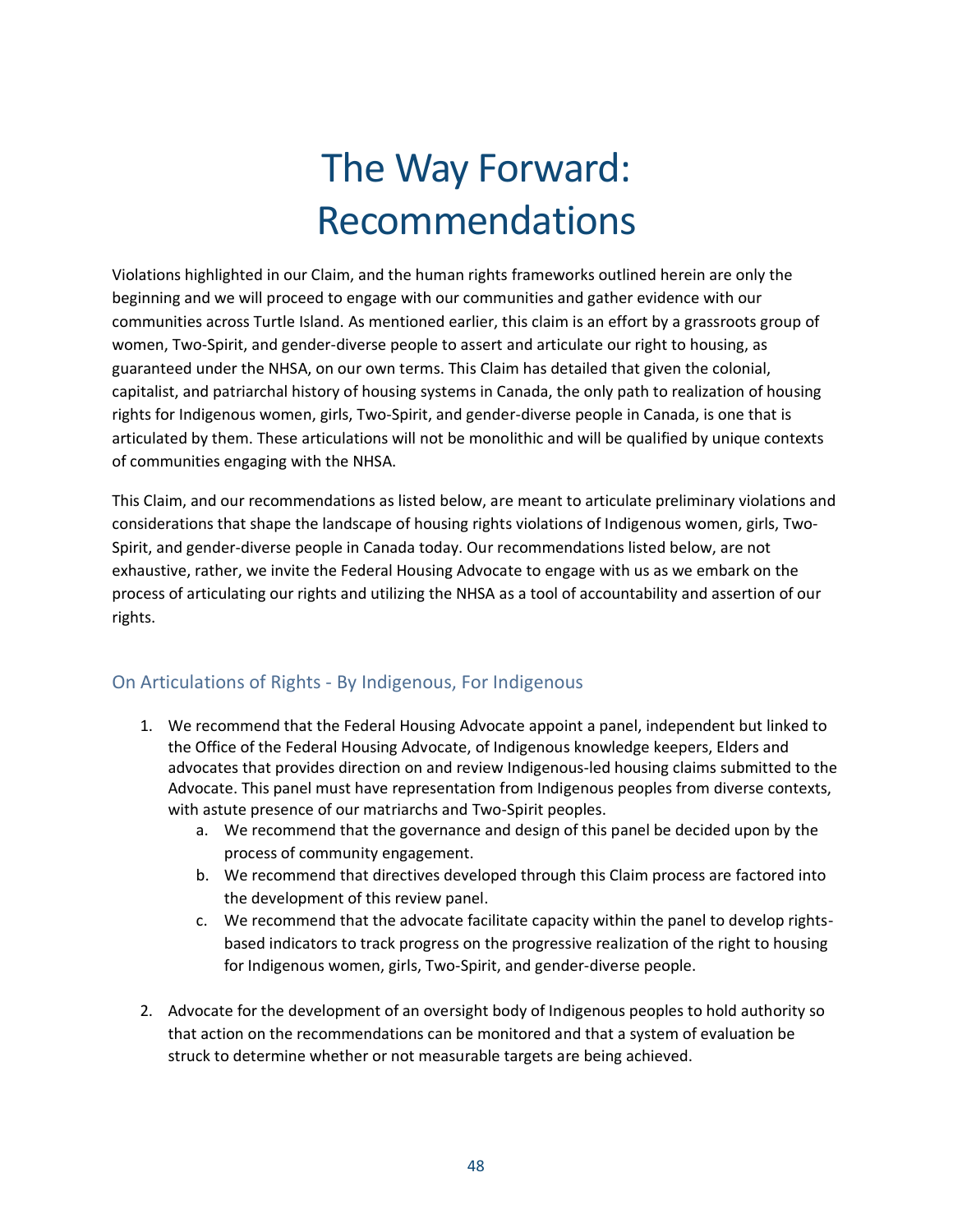- 3. Meaningfully engage with th[e National Action Plan for MMIWG](https://4c3tru4erdnui9g3ggftji1d-wpengine.netdna-ssl.com/wp-content/uploads/2022/06/NAP-progress-report-2022-1.pdf) and particularly advocate for the establishment of an Indigenous Human Rights Tribunal, as is directed and detailed in the National Actional Plan for MMIWG.
	- a. We further recommend that, the Federal Housing Advocate build a working relationship with the Indigenous Human Rights Tribunal, once established, which addresses systemic gaps in the realization of the right to housing for Indigenous Peoples, particularly women, girls, Two-Spirit, and gender-diverse people.
- 4. Support and co-develop process of evidence-building as part of this Claim and uphold our articulations of housing as a human right built through this process in all of work done through the Federal Housing Advocate.

#### <span id="page-48-0"></span>On Housing Development - By Indigenous, For Indigenous

- 1. It is recommended to the Federal Housing Advocate promote our right to self-determination advocating for housing, designed by Indigenous peoples, built by Indigenous peoples, applying biophilic design, and environmentally friendly materials, be supported.
- 2. It is recommended that the Advocate create pathways to measurable targets for home design, construction, and access to building materials, to be set so that the severe condition of inadequate housing, homelessness, overcrowded housing, and unhealthy, unsanitary housing be ameliorated.
- 3. It is recommended to the Federal Housing Advocate that our right to self-determination be facilitated through developing training programs that allow Indigenous women, Two-Spirit, and gender-diverse people to take control of their own housing. So that, they can design and build homes that are culturally appropriate, appropriate to the size of extended family composition.
	- a. It is further recommended that because of the circumstances around Indigenous housing and the need for biophilic design, culturally appropriate approaches, that these training programs hold accreditation particular to the specific characteristics of Indigenous architecture and construction.

#### On Housing Funding - By Indigenous, For Indigenous

1. Conduct an Indigenous-led inquiry into the effects and outcomes of the historical and ongoing housing funding programs (including ones under National Housing Strategy (NHS), distinctionsbased programs, Urban and Rural Native Housing Program, and other initiatives) on First Nations, Inuit, and Métis women, girls, Two-Spirit, and gender-diverse people, including those living in urban, remote, and northern communities.

This review should seek to identify funding and outcome inequities for these groups, as well as